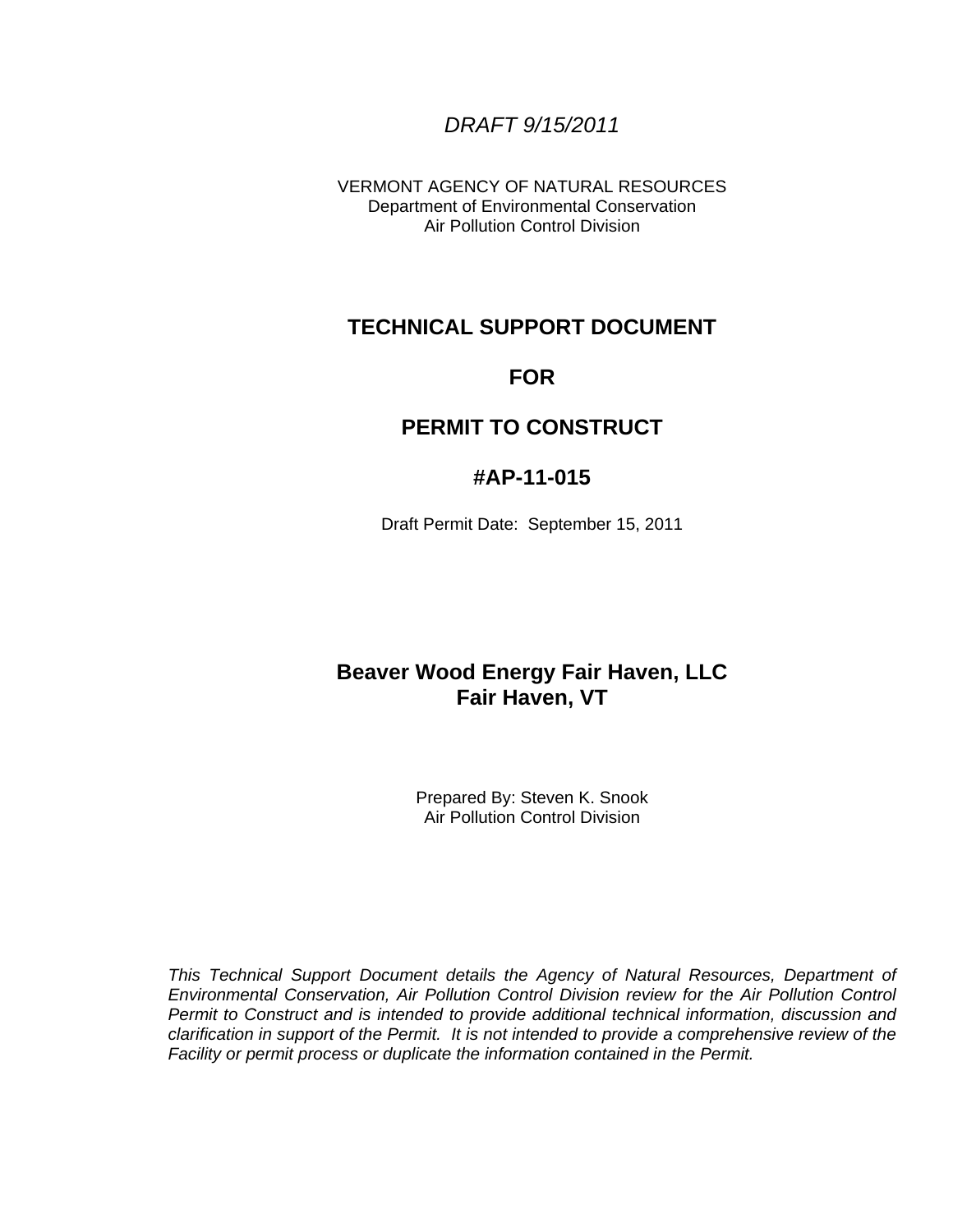Beaver Wood Energy – Fair Haven, LLC DRAFT 9/15/2011 AP-11-015

# **Facility:**

Beaver Wood Energy Fair Haven, LLC Wood fired power boiler Wood pellet manufacturing Exit 1, Route 4 Fair Haven, Vermont 05261

# **Application Contact Person:**

Tim Donnelly or Amy Austin MacMillan & Donnelly, Inc. 361 U.S. Route One, Suite 2 Falmouth, ME 04105 Phone - (207) 781-7392

### **Facility Contact Person:**

Thomas Emero Beaver Wood Energy Fair Haven, LLC 82 Village Street Medfield, MA 02053 Phone - (508) 321-1181

# **1.0 INTRODUCTION**

Beaver Wood Energy Fair Haven, LLC (hereinafter "Permittee") has proposed to construct/install and operate a 34 MW (gross) wood fired electrical generating station and a 115,000 ton/yr wood pellet manufacturing facility at Exit 1 (across from the Vermont Visitor Center) on Route 4 in Fair Haven, Vermont (also referred to herein as "Facility").

Administrative Milestones

| Table 1-1: Administrative Summary                         |                                                                                        |  |  |  |  |
|-----------------------------------------------------------|----------------------------------------------------------------------------------------|--|--|--|--|
| <b>Administrative Item</b>                                | <b>Result or Date</b>                                                                  |  |  |  |  |
| Date Application Received:                                | 2/22/2011                                                                              |  |  |  |  |
| Date Administratively Complete:                           | 2/22/2011                                                                              |  |  |  |  |
| Date Draft Decision:                                      | 9/15/2011 Approved                                                                     |  |  |  |  |
| Date & Location Draft Decision/Comment Period<br>Noticed: | 9/15/2011 The Rutland Herald                                                           |  |  |  |  |
| Date & Location Public Meeting Noticed:                   | To be determined                                                                       |  |  |  |  |
| Date & Location of Public Meeting:                        | To be determined                                                                       |  |  |  |  |
| Deadline for Public Comments:                             | 10/17/2011                                                                             |  |  |  |  |
| Date Proposed Decision:                                   | To be determined                                                                       |  |  |  |  |
| Classification of Source Under §5-401:                    | §5-401(3): Electric power generation facilities<br>§5-401(4): Wood products industries |  |  |  |  |
| Classification of Application:                            | New Source Review/ Prevention of Significant<br>Deterioration Construction Permit      |  |  |  |  |
| New Source Review Designation of Source:                  | <b>Major Stationary Source</b>                                                         |  |  |  |  |
| Facility SIC Code(s) & Descriptions:                      | 4911 - Electrical Services<br>2499 – Wood Products not Elsewhere Classified            |  |  |  |  |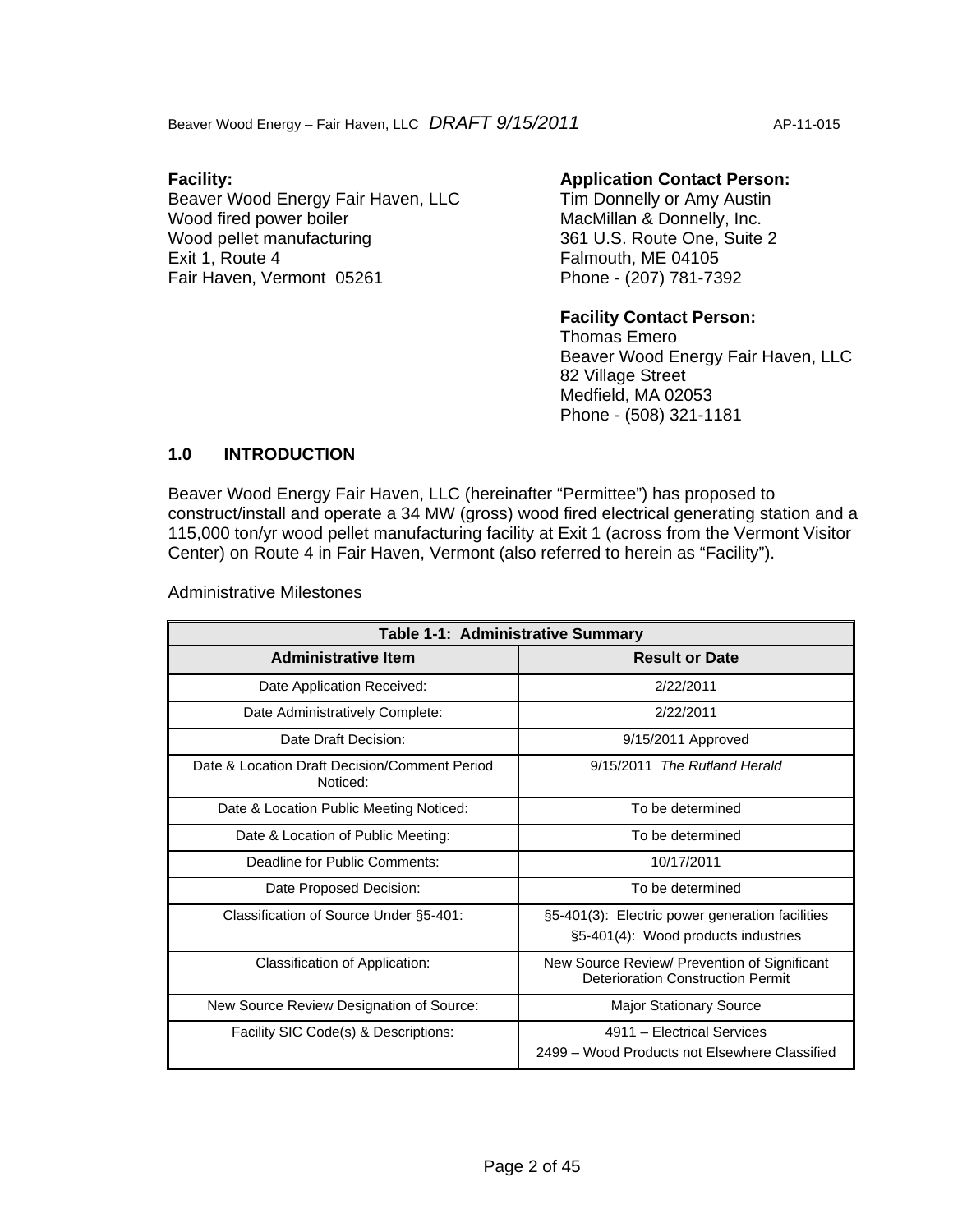| Table 1-2: Estimated Air Contaminant Emissions (tons/year) <sup>1</sup>                                                         |      |      |       |      |         |         |
|---------------------------------------------------------------------------------------------------------------------------------|------|------|-------|------|---------|---------|
| CO <sub>2</sub> e <sup>3</sup><br>HAPs <sup>2</sup><br><b>VOC</b><br>$PM/PM_{10}/PM_{2.5}$<br>SO <sub>2</sub><br>CO<br>$NO_{x}$ |      |      |       |      |         |         |
| 63.2                                                                                                                            | 43.2 | 99.9 | 190.5 | 49.9 | < 10/25 | 470.900 |

The allowable emissions for the Facility are summarized below:

<sup>1</sup> PM/PM<sub>10</sub> - particulate matter, SO<sub>2</sub> - sulfur dioxide, NO<sub>x</sub> - oxides of nitrogen, CO - carbon monoxide, VOC – volatile organic compounds, HAPs - hazardous air pollutants.<br><sup>2</sup>. Emissions of individual HADs soch + 10 tou and ami

Emissions of individual HAPs each < 10 tpy and emissions of total HAPs combined <25 tpy.

 $3$  CO<sub>2</sub>e 'at the stack' – includes emissions from biogenic sources. See section 3.3 for details. This is not a facility limit.

Total PM emissions from the Facility, including both filterable and condensable components, are conservatively assumed to also be categorized as  $PM_{2.5}$  and thus also  $PM_{10}$ . Filterable PM represents the PM that is in solid form in the heated exhaust gas at the point of sampling. Condensable PM represents pollutants that are in gaseous form in the heated exhaust at the point of sampling but will become PM upon cooling and condensing and includes high molecular weight organics.

# **2.0 FACILITY DESCRIPTION AND LOCATION**

# **2.1 Facility Locations and Surrounding Area**

Beaver Wood Energy Fair Haven, LLC. (also referred to herein as "Permittee") owns a property on Route 4 in the town of Fair Haven, Vermont (also referred to herein as "Facility"). The Facility is located approximately 2 km from the center of Fair Haven.

# **2.2 Facility Description**

Operations performed at the Facility are classified within the Standard Industrial Classification Code - 4911 (Electrical Services) and 2499, wood products, not elsewhere classified. The regulated sources of air contaminant emissions at the Facility are listed in Table 2-1. Refer to Table 2-2 for information on air pollution control equipment used at the facility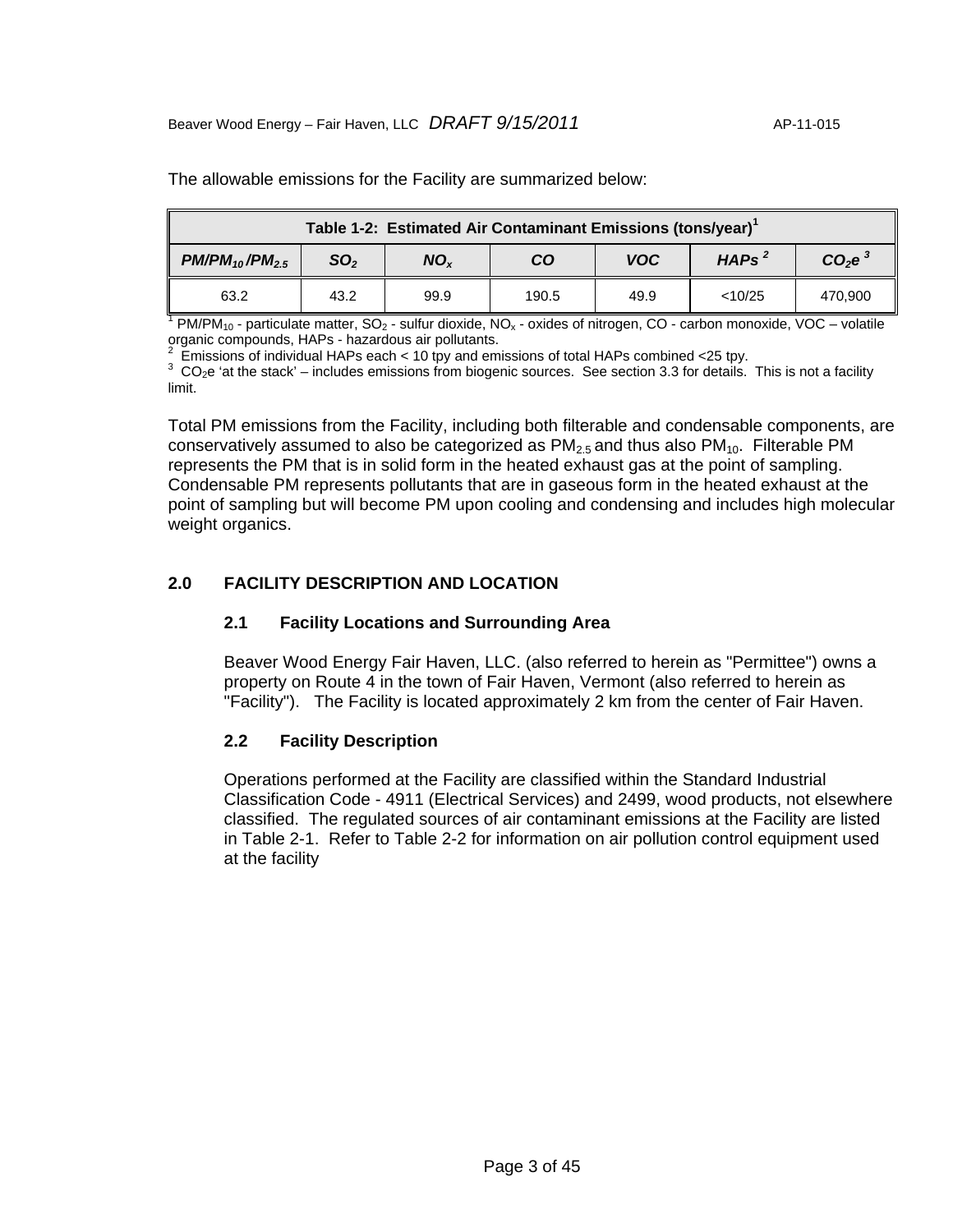| <b>TABLE 2-1: Equipment and Stack Information</b>                                                                                           |                                 |                              |                                                            |                                  |  |  |  |  |
|---------------------------------------------------------------------------------------------------------------------------------------------|---------------------------------|------------------------------|------------------------------------------------------------|----------------------------------|--|--|--|--|
| Equipment/Make/Model                                                                                                                        | Capacity/<br><b>Size</b>        | Fuel or<br>input<br>material | <b>Air Pollution</b><br>Control<br>Equipment               | <b>Stack</b><br>Height<br>(feet) |  |  |  |  |
| Main Boiler: wood fired Advanced<br>Stoker Boiler                                                                                           | 482<br>MMBtu/hr <sup>1</sup>    | wood                         | Multi-clone, ESP<br>(or fabric filter),<br>Multi Pollutant | 180                              |  |  |  |  |
| Two auxiliary/start-up burners for the<br>main boiler                                                                                       | 60 MMBtu/hr<br>(each)           | ULSD <sup>6</sup>            | Catalytic Reactor                                          |                                  |  |  |  |  |
| Main Boiler: Cooling Tower - 2 cells                                                                                                        | 25,000 gpm<br>(nominal)         |                              | Drift eliminator                                           |                                  |  |  |  |  |
| Pellet Plant: Wood fired burner for<br>rotary drum dryer.                                                                                   | 30 MMBtu/hr                     | wood                         | Low NOx burner,<br>cyclone & fabric<br>filter              | 100                              |  |  |  |  |
| Pellet Plant: Rotary drum dryer - 60'<br>long, single pass                                                                                  | 15 ODT/hr <sup>2</sup>          | wood                         |                                                            |                                  |  |  |  |  |
| Pellet Plant: Wood pellet processing<br>equipment (hammermill, storage silos,<br>conveyors, pellet mills, pellet cooler,<br>pellet bagging) | 115,000<br>ODT/yr $3$           | Wood /<br>wood<br>pellets    | Fabric filter(s)                                           |                                  |  |  |  |  |
| Fly ash storage silo                                                                                                                        | 900                             | Wood ash                     | <b>Fabric filter</b>                                       |                                  |  |  |  |  |
| Dry wood storage                                                                                                                            | 25,000 ft <sup>3</sup>          | Dry wood                     | None                                                       |                                  |  |  |  |  |
| Pellet storage silos (2 silos)                                                                                                              | 22,500 $\text{ft}^3$ each       | Wood<br>pellets              | None                                                       |                                  |  |  |  |  |
| Two (2): Caterpillar C32 Diesel Engine<br>Generator                                                                                         | 1,000 kW <sup>4</sup><br>(each) |                              | Tier 2<br>per 40 CFR                                       |                                  |  |  |  |  |
| Two (2): Caterpillar C15 Diesel Engine<br>Generator                                                                                         | 500 kW <sup>4</sup><br>(each)   |                              | Part 89                                                    |                                  |  |  |  |  |
| Diesel Engine Fire Pump                                                                                                                     | 400 bhp <sup>5</sup>            | <b>ULSD</b>                  | Tier <sub>3</sub>                                          |                                  |  |  |  |  |
| Temporary<br>Five (5) Diesel Engine Generators - for<br>construction                                                                        | 100 kW <sup>4</sup><br>(each)   |                              | per 40 CFR<br>Part 89                                      |                                  |  |  |  |  |
| Temporary<br>Fuel oil boiler - for use during the<br>construction phase of the project                                                      | < 10 MMBtu/hr                   | <b>ULSD</b>                  | None                                                       | TBD                              |  |  |  |  |

<sup>1</sup> MMBtu/hr – million British Thermal Units of heat input per hour<br>  ${}^{2}$  ODT/hr - oven-dry ton of wood output per hour<br>  ${}^{3}$  ODT/yr - oven-dry ton of wood output per year<br>  ${}^{4}$  kW – rated kilowatt output

 $^5\,$  bhp – rated brake horse power output<br> $^6\,$  ULSD – ultra low sulfur diesel (0.0015% or 15 ppm sulfur content).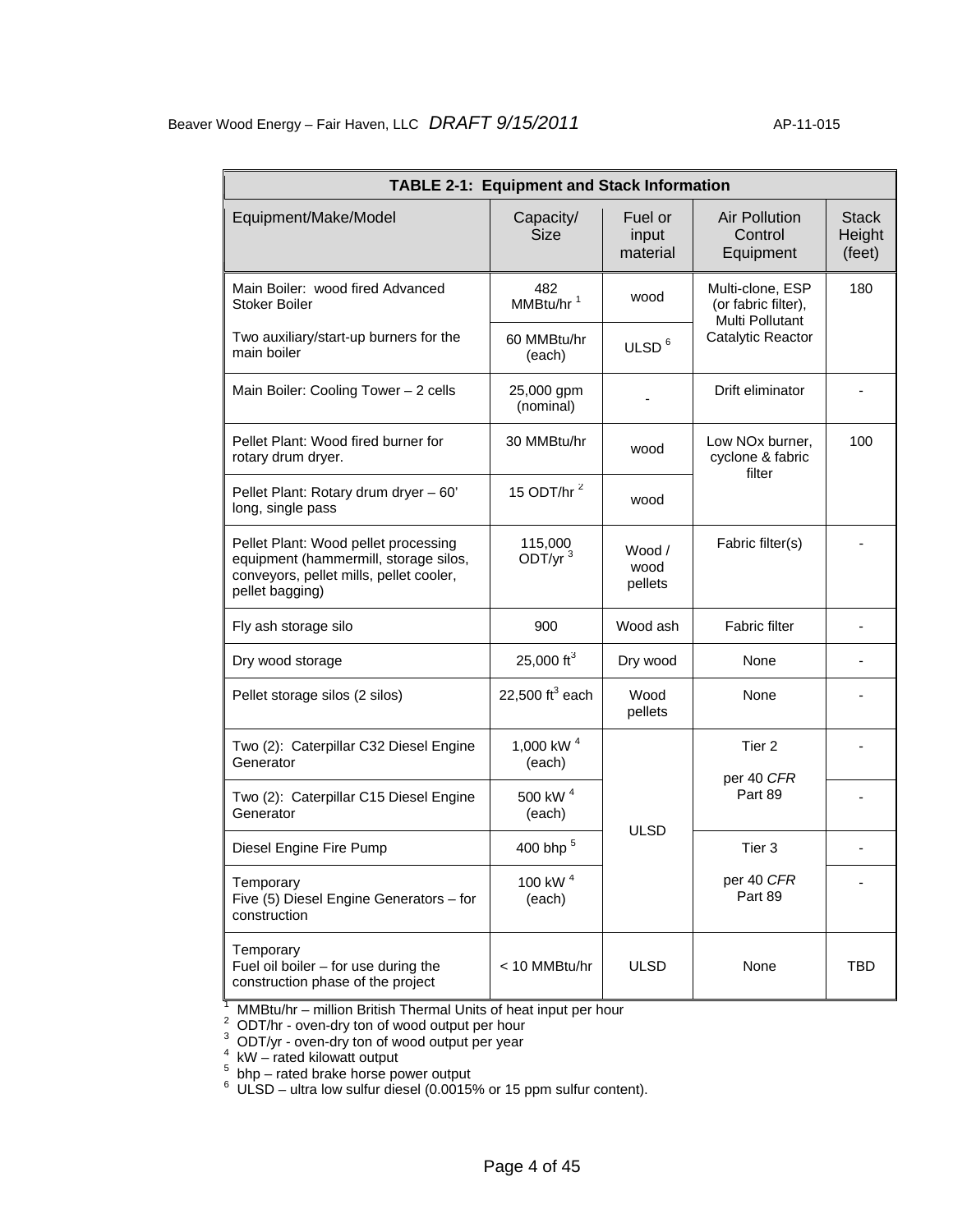| Main Boiler - multi-clone<br>Pressure Drop: 3.2" w.c. nominal<br>Inlet Temperature: 450 °F<br>Dimensions: 13'-10" D x 24'-8" W x 10'-4" H<br>Air Flow Rate: 269,000 acfm<br>Main Boiler - ESP<br>Inlet Temperature: 450 °F<br>Air Flow Rate: 269,000 acfm<br><b>ESP</b><br>4-field single chamber, solid electrodes and collecting plates.<br>Method of cleaning: rapping<br>Dimensions: 99,467 ft <sup>2</sup><br>Specific Collection Area: 370 ft <sup>2</sup> /1000 acfm<br>Inlet Temperature: 425 °F<br>Main Boiler - Multi Pollutant<br>Details not available at this time.<br>Catalytic Reduction (MPCR)<br>including oxidation catalyst for CO<br>and selective catalytic reduction for<br>NOx. |                                | Table 2-2: Air Pollution Control Equipment |
|--------------------------------------------------------------------------------------------------------------------------------------------------------------------------------------------------------------------------------------------------------------------------------------------------------------------------------------------------------------------------------------------------------------------------------------------------------------------------------------------------------------------------------------------------------------------------------------------------------------------------------------------------------------------------------------------------------|--------------------------------|--------------------------------------------|
|                                                                                                                                                                                                                                                                                                                                                                                                                                                                                                                                                                                                                                                                                                        |                                |                                            |
|                                                                                                                                                                                                                                                                                                                                                                                                                                                                                                                                                                                                                                                                                                        |                                |                                            |
|                                                                                                                                                                                                                                                                                                                                                                                                                                                                                                                                                                                                                                                                                                        |                                |                                            |
|                                                                                                                                                                                                                                                                                                                                                                                                                                                                                                                                                                                                                                                                                                        |                                |                                            |
| Pressure Drop: 5 - 6 inch w.c.<br>Cyclone<br>Inlet temperature: $170 - 180$ °F<br>Dimensions: 42'-8 7/16" H x 11' D                                                                                                                                                                                                                                                                                                                                                                                                                                                                                                                                                                                    | Pellet burner / rotary dryer - | Cyclone:                                   |
| Pellet burner / rotary dryer -<br>Fabric filter:<br>Fabric filter <sup>1</sup><br>Performance: 0.005 gr/dscf<br>Pressure Drop: $4 - 5$ " w.c.<br>Inlet Temperature: 170 - 180 °F<br>Dimensions: 494 bags, 7,118 ft <sup>2</sup><br>16 oz. Dacron fabric<br>Air Flow Rate: 70,000 acfm<br>Air-to-cloth Ratio: 9.1:1<br>Cleaning: plenum blowback                                                                                                                                                                                                                                                                                                                                                        |                                |                                            |
| Pellet mills, dry hammermill, pellet<br>Fabric filter:<br>Performance: 0.005 gr/dscf<br>cooler and pellet packaging<br>Inlet Temperature: 125 °F<br>system.<br>Estimate total Air Flow Rate: 50,000 acfm                                                                                                                                                                                                                                                                                                                                                                                                                                                                                               |                                |                                            |
| One or more fabric filters.<br>Further details not available at this time.<br>Ash silo vent fabric filter<br>Performance guarantee: 0.02 gr/dscf<br>Inlet temperature: 135 °F<br>Air Flow Rate: 900 acfm<br>The term fabric filter is synonymous with the term bag house for this document.                                                                                                                                                                                                                                                                                                                                                                                                            |                                |                                            |

# **2.3 Description of Compliance Monitoring Devices**

The Facility will be equipped with continuous emission monitoring devices (CEMS) which measure the emission of  $NO<sub>x</sub>$ , CO,  $NH<sub>3</sub>$ , and CO<sub>2</sub> from the Main Boiler to the ambient air. In addition, the Facility will operate and maintain a continuous opacity monitoring system (COMS) which measures the opacity of the exhaust gas from the Main Boiler.

# **2.4 Identification of Sources with Insignificant or Negligible Emissions**

Although not required for determining applicability with Subchapter X, quantifiable emissions from "insignificant activities" must be included for the purposes of establishing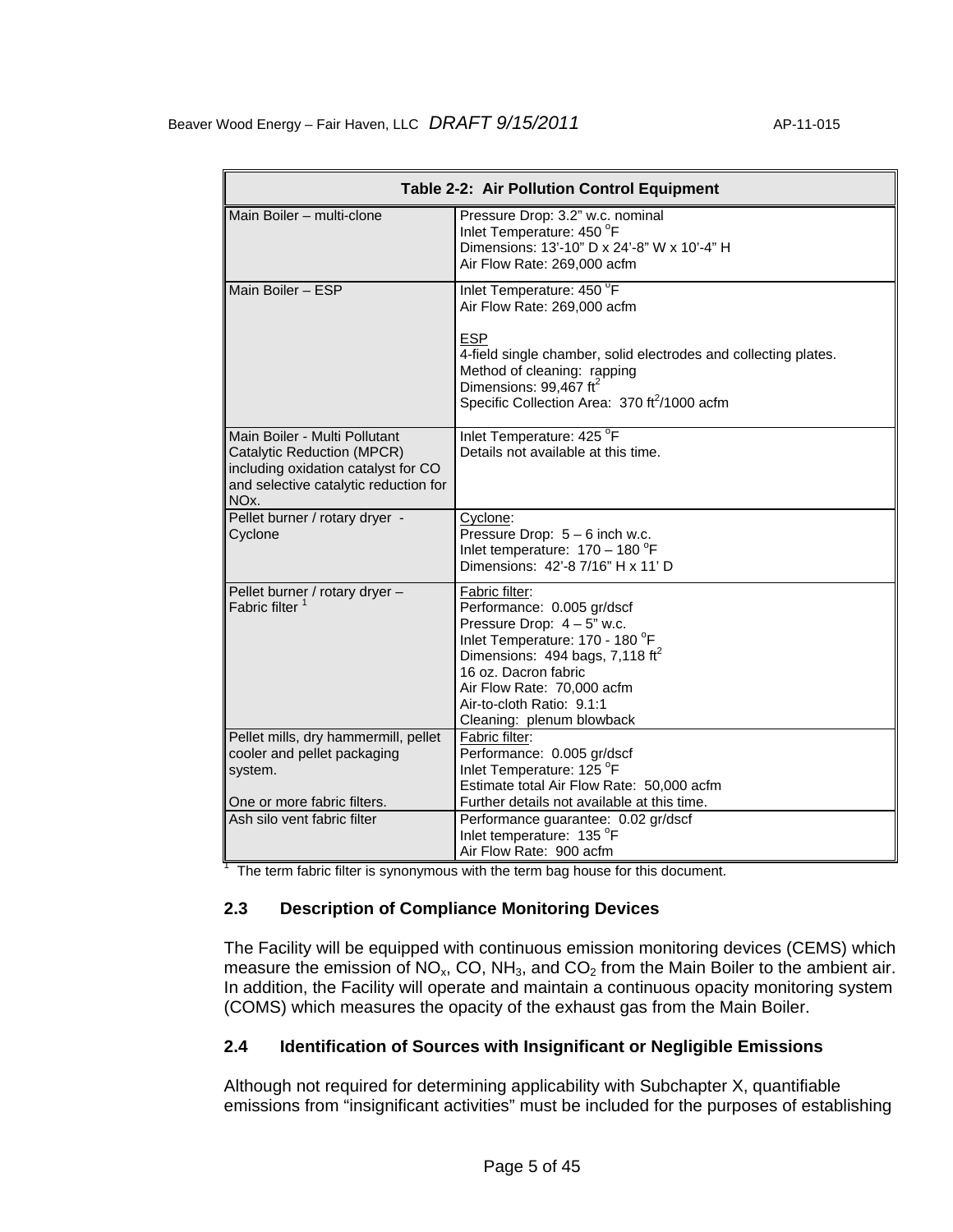whether or not a source is subject to other air pollution control requirements, including, but not limited to: reasonably available control technology, major source status, and Title V operating permit applicability.

Additionally, guidance provided by the U.S. EPA (entitled "White Paper for Streamlined Development of Part 70 Permit Applications") lists activities which are considered as "trivial" sources of air contaminants, and may be presumptively omitted from operating permit applications.

Table 2-3 lists activities at the Facility which were considered trivial, negligible or exempt sources of air contaminant emissions, and therefore were not considered as emission sources as part of the Permit review.

| <b>Table 2-3: Negligible Sources of Contaminant Emissions</b> |                            |  |  |
|---------------------------------------------------------------|----------------------------|--|--|
| Fuel storage tanks:                                           | Diesel fuel storage tanks. |  |  |

It should be noted that a process or piece of equipment which is considered a "negligible activity" does not relieve the owner or operator from the responsibility of complying with any applicable requirements associated with said process or equipment.

### **2.5 Proposed Limitations**

To avoid triggering the need to acquire  $NO<sub>x</sub>$  emission reduction credits, the Permittee has proposed to limit the annual emission of  $NO<sub>x</sub>$  to less than 100 tons at the Facility.

Short term emission limits are determined by MSER and/or HMSER determinations below.

The Permittee has proposed an annual capacity factor of 96% for the Main Boiler. The Permittee has also proposed to limit the production of wood pellets to 115,000 tons/year.

This permit limits the Facility to 115,000 oven-dry (0% moisture content) tons/year of output from the rotary dryer. The dried material leaving the rotary dryer will have a moisture content of approximately 10%. So the annual output from the rotary dryer could be 126,500 tons (at 10% moisture content). As the dried material is processed into pellets, some of it will become fines/dust and will not become part of the final pellet product. The fines are used on site as fuel. There is expected to be about 1 ton of fines for every 15 tons of output from the dryer; at full production this amount to about 8,400 tons each year. With the loss of the fines, there is approximately 118,100 tons of this 10% moisture content material made into pellets. As the wood material from the dryer is processed into pellets, there is some further loss of moisture and the moisture content in the finished pellets will be around 7%. So the total weight of the annual production of wood pellets is expected to be 114,880 tons at 7% moisture content. Unless noted otherwise in this permit, the weight of wood materials in the pellet manufacturing operation will be in terms of oven dry ton (ODT).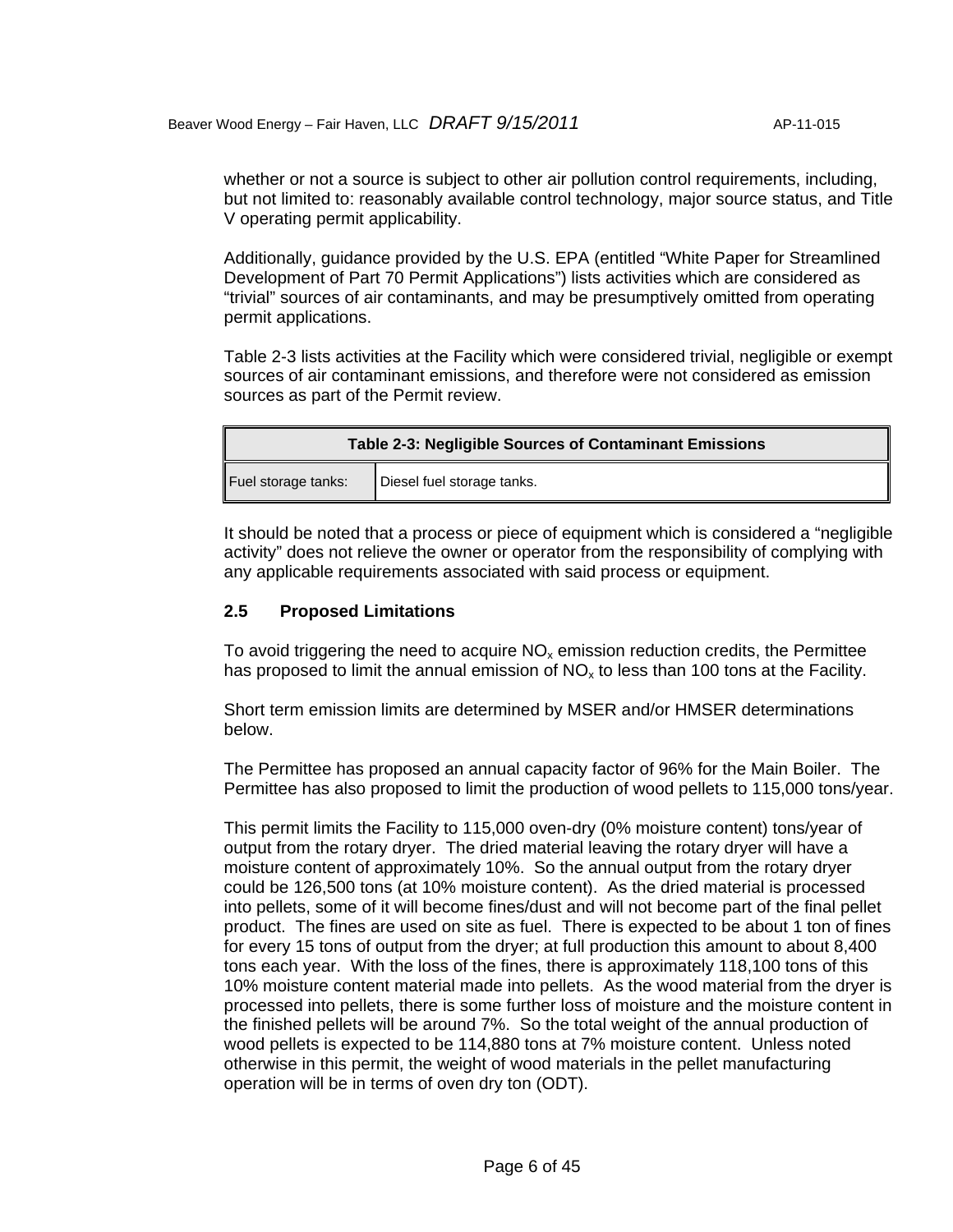# **3.0 QUANTIFICATION OF POLLUTANTS**

The quantification of emissions from a stationary source is necessary in order to establish the regulatory review process necessary for the operating permit application and to determine applicability with various air pollution control requirements. These determinations are normally based upon allowable emissions. Allowable emission is defined as the emission rate calculated using the maximum rated capacity of the source and, if applicable, either: (a) the applicable emission standard contained in the *Regulations*, if any, or (b) the emission rate or design, operational or equipment standard specified in any order or agreement issued under the *Regulations* that is state and federally enforceable. An applicant may impose in its application an emission rate or design, or an operational or equipment limitation which may be incorporated in the Permit to restrict operation to a lower level. Such limitations may include fuel restrictions or production limits.

# **3.1 Estimating Potential Emission of Criteria Pollutants from the Proposed Stationary Source**

For the Main Boiler, the calculated allowable annual emissions of  $SO_2$ ,  $NO<sub>x</sub>$ , PM, CO and VOCs are based on the established emission limits expressed in lbs/MMBtu and a 96% capacity factor. Since ULSD oil firing is only for startup there are no separate emission limits established specifically for oil firing and the Facility is expected to comply with the emission limits at all times regardless of fuel.

The potential emissions for HAPs are based on a combination of emission factors from the U.S. EPA document, A Compilation of Air Pollutant Emission Factors (AP-42), emission data from the National Council for Air and Stream Improvement (NCASI) Technical Bulletin No. 858 and stack testing conducted at other biomass boilers in New England; additional details of this data is available in section 3.2 of this document.

| Table 3-1: Main Boiler - Allowable Emissions |        |           |                                                                                                                                                  |                            |  |  |
|----------------------------------------------|--------|-----------|--------------------------------------------------------------------------------------------------------------------------------------------------|----------------------------|--|--|
|                                              |        |           | 482 MMBtu/hr heat input x 96% Capacity Factor = 4,053,427 MMBtu/yr annual heat input                                                             |                            |  |  |
|                                              |        |           | <b>Emission Factor</b>                                                                                                                           | <b>Allowable Emissions</b> |  |  |
|                                              | Factor | Units $1$ | Source                                                                                                                                           | tons per year              |  |  |
| SO <sub>2</sub>                              | 0.02   | lb/MMBtu  | <b>MSER</b>                                                                                                                                      | 40.5                       |  |  |
| $NOx - Annual$                               | 0.03   | lb/MMBtu  | <b>MSER</b>                                                                                                                                      | 60.8                       |  |  |
| $NOx - hour/v$                               | 0.065  | lb/MMBtu  | <b>MSER</b>                                                                                                                                      |                            |  |  |
| $PM_{10}/PM_{2.5}/PM^2$                      | 0.019  | lb/MMBtu  | MSER / HMSER                                                                                                                                     | 38.1                       |  |  |
| CO.                                          | 0.075  | lb/MMBtu  | MSER / HMSER                                                                                                                                     | 152                        |  |  |
| <b>VOC</b>                                   | 0.005  | lb/MMBtu  | MSER / HMSER                                                                                                                                     | 10.1                       |  |  |
| <b>HAPs</b>                                  | 0.0053 | lb/MMBtu  | AP-42, Wood Residue Combustion in<br>Boilers, Tables 1.6-3 and 1.6-4 (9/03),<br>NCASI Technical Bulletin No. 858,<br>representative stack tests. | 10.8                       |  |  |

 $\frac{1}{2}$  lb/MMBtu: pounds of pollutant emitted per million British Thermal Units of energy input to the boiler.

 $2$  PM: total PM including filterable and condensable fractions.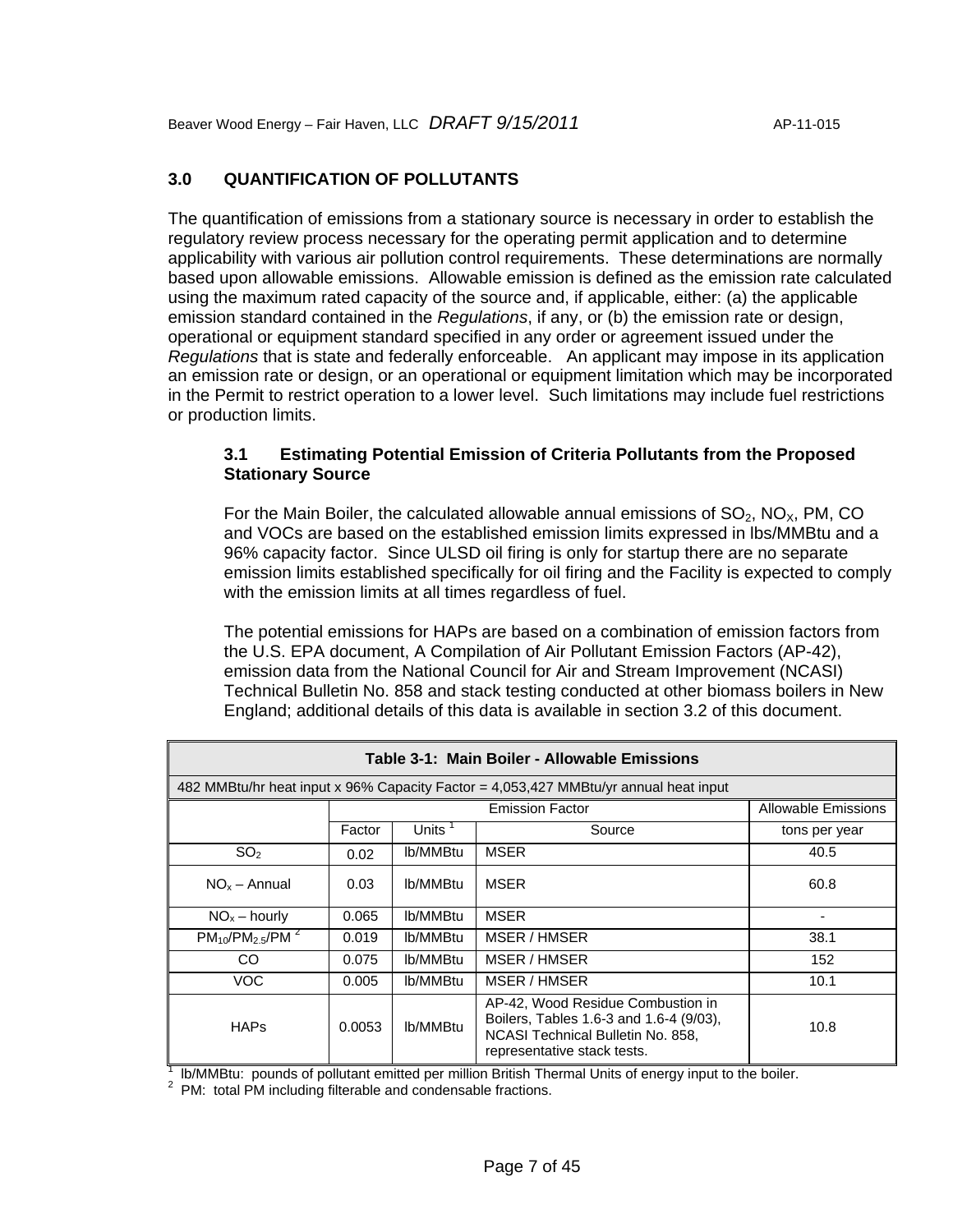| Table 3-2: Burner / Rotary Dryer - Allowable Emissions |        |                       |                                                                            |               |  |  |  |
|--------------------------------------------------------|--------|-----------------------|----------------------------------------------------------------------------|---------------|--|--|--|
| Based on                                               |        | Allowable Emissions   |                                                                            |               |  |  |  |
| 115,000 ODT/yr<br>30 MMBtu/hr                          | Factor | Units                 | Source                                                                     | tons per year |  |  |  |
| SO <sub>2</sub>                                        | 0.025  | lb/MMBtu <sup>1</sup> |                                                                            | 2.7           |  |  |  |
| NO <sub>x</sub>                                        | 0.35   | lbs/MMBtu             | IMSER &                                                                    | 37.7          |  |  |  |
| $PM_{10}/PM_{2.5}/PM^2$                                | 0.20   | lb/ODT <sup>3</sup>   | Permit application - burner manufacturer's<br>guarantee <sup>4</sup>       | 11.6          |  |  |  |
| CO                                                     | 0.35   | lb/MMBtu              |                                                                            | 37.7          |  |  |  |
| <b>VOC</b>                                             | 0.69   | Ib/ODT                |                                                                            | 39.8          |  |  |  |
|                                                        | 0.18   | Ib/ODT                | AP-42, Wood Residue Combustion in<br>Boilers Table 1.6-3 and:              | 10.2          |  |  |  |
| <b>HAPs</b><br>0.014                                   |        | Ib/ODT                | Formaldehyde emissions testing at New<br>England Wood Pellet - Jaffrey, NH |               |  |  |  |

<sup>1</sup> Ib/MMBtu: pounds of pollutant emitted per million British Thermal Units of energy input to the boiler.<br><sup>2</sup> PM: total PM including filterable and condensable fractions.<br><sup>3</sup> Ib/ODT: pounds of pollutant emitted per oven-

| Table 3-3: Allowable Emissions by Production Process - Particulate Emissions |                                                   |                                                                                                                                                                |        |               |     |  |  |  |
|------------------------------------------------------------------------------|---------------------------------------------------|----------------------------------------------------------------------------------------------------------------------------------------------------------------|--------|---------------|-----|--|--|--|
| <b>Equipment/Source</b>                                                      | <b>Emission</b><br><b>Factor</b><br>(gr/dscf) $1$ | <b>Maximum Flow</b><br><b>Maximum</b><br><b>Emission Rate</b><br>Source of<br>Rate (dscfm)<br><b>Flow Rate</b><br><b>Emission Factor</b><br>(ton/yr)<br>(acfm) |        |               |     |  |  |  |
| Pellet mill processes<br>other than burner/dryer<br><b>Fabric filter</b>     | 0.005                                             | Application for<br>AP-11-015                                                                                                                                   | 50,000 | 43,800 $^{2}$ | 8.2 |  |  |  |
| Ash silo vent - fabric filter                                                | 0.02                                              |                                                                                                                                                                | 900    | 800           | 0.6 |  |  |  |

 $^1$  gr/dscf: grains of particulate matter per dry standard cubic feet of exhaust gas.<br><sup>2</sup> Assumes a 3% moisture content exhaust gas.

| Table 3-4: Diesel Generators - Allowable Emissions         |                        |              |                               |                                        |  |  |
|------------------------------------------------------------|------------------------|--------------|-------------------------------|----------------------------------------|--|--|
| Emission estimate                                          | <b>Emission Factor</b> |              |                               |                                        |  |  |
| based on 65 hours<br>Total of 3000 kW of<br>Tier 2 Engines | <b>Factor</b>          | <b>Units</b> | <b>Source</b>                 | <b>Allowable Emissions,</b><br>tons/yr |  |  |
| SO <sub>2</sub>                                            | 0.0015                 | lb/MMBtu     | 15 ppm sulfur content in fuel | 0.0015                                 |  |  |
| <b>PM</b>                                                  | 0.2                    |              |                               | 0.04                                   |  |  |
| NO <sub>x</sub>                                            | 6.4                    | g/kW-hr      |                               | 1.37                                   |  |  |
| CO                                                         | 3.5                    |              | EPA Tier 2 Engine             | 0.75                                   |  |  |
| VOC.                                                       |                        |              |                               |                                        |  |  |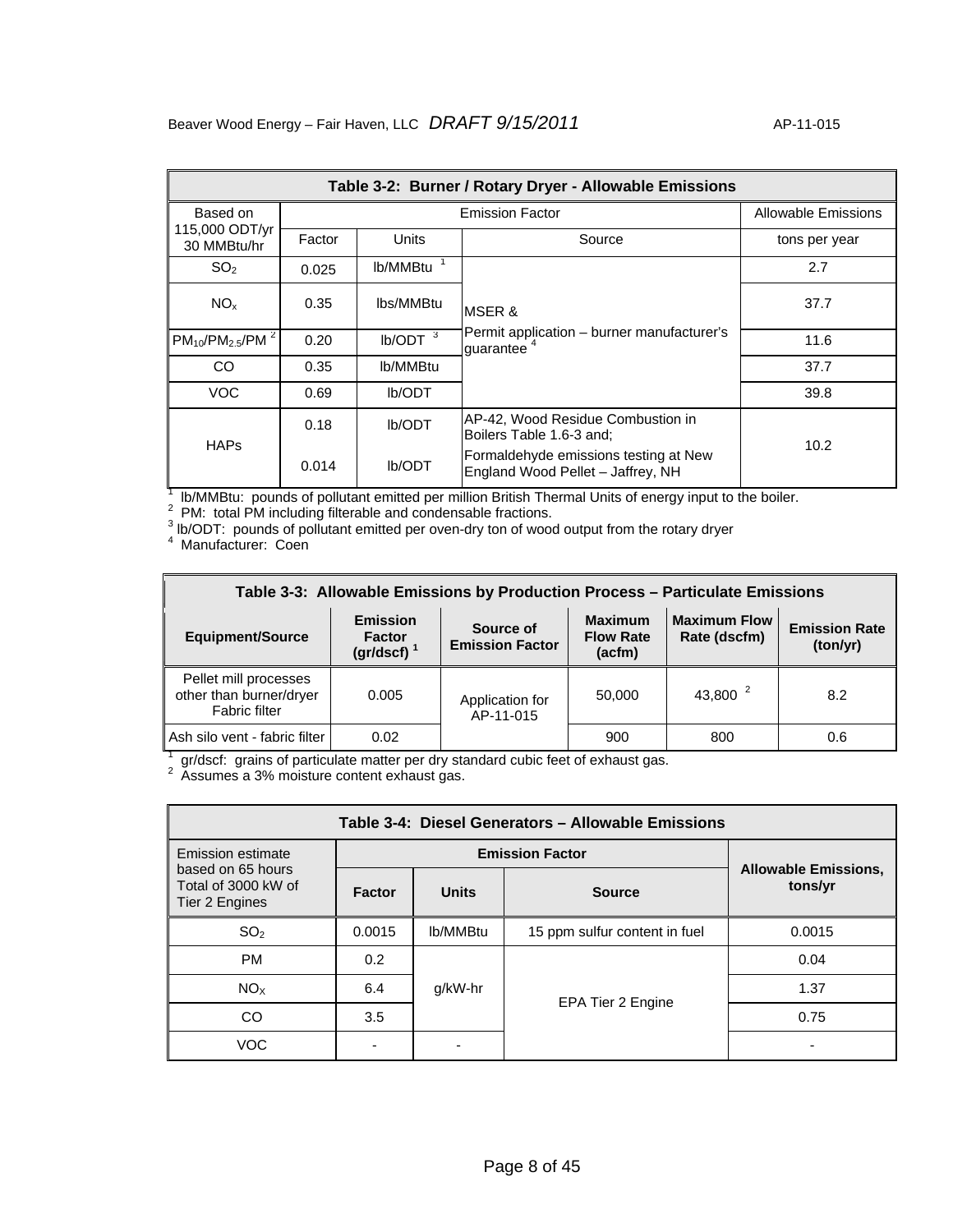| Table 3-5: Fire Pump/Diesel Engine - Estimated Emissions |        |                        |                               |                             |  |  |
|----------------------------------------------------------|--------|------------------------|-------------------------------|-----------------------------|--|--|
| Emission estimate                                        |        | <b>Emission Factor</b> |                               | <b>Allowable Emissions,</b> |  |  |
| based on 65 hours<br>250 kW Tier 3 Engine                | Factor | <b>Units</b>           | <b>Source</b>                 | tons/yr                     |  |  |
| SO <sub>2</sub>                                          | 0.0015 | lb/MMBtu               | 15 ppm sulfur content in fuel | 0.0001                      |  |  |
| PM                                                       | 0.2    |                        |                               | 0.004                       |  |  |
| NO <sub>x</sub>                                          | 4.0    | g/kW-hr                |                               | 0.07                        |  |  |
| CO                                                       | 3.5    |                        | EPA Tier 3 Engine             | 0.06                        |  |  |
| <b>VOC</b>                                               |        |                        |                               |                             |  |  |

The operation of the cooling towers also results in the emission of PM. This is a result of the release of cooling water droplets that are released to the atmosphere: "drift." The water droplets contain suspended solids and this becomes fine PM in the atmosphere when the water evaporates. The cooling towers will be equipped with a 'drift eliminator' to minimize this emission. The estimated emission of PM from the cooling towers is based on the flow rate of the cooling tower circulating water (12,696,055 lb/hr), the concentration of the total dissolved solids in the water (1,520 ppm), the drift rate (0.005%) and the operating hours (8760 hours/year \* 96% capacity factor of the Main Boiler).

 $(12,696,055)$  \*  $(1,520/1000000)$  \*  $(0.005/100)$  \*  $(8760)$  \*  $(96%)$  /  $(2000$ lbs/ton) = 4.1 tons/yr PM

| Table 3-6: Summary of Allowable Air Contaminant Emissions by Source (tons/year) |              |                 |                 |           |            |                             |  |
|---------------------------------------------------------------------------------|--------------|-----------------|-----------------|-----------|------------|-----------------------------|--|
| <b>Source</b>                                                                   | $PM/PM_{10}$ | SO <sub>2</sub> | NO <sub>x</sub> | <b>CO</b> | <b>VOC</b> | <b>Total</b><br><b>HAPs</b> |  |
| <b>Main Boiler</b>                                                              | 38.5         | 40.5            | 60.8            | 152       | 10.1       | 10.8                        |  |
| Pellet Plant: Burner/Rotary Dryer                                               | 11.6         | 2.7             | 37.7            | 37.7      | 39.8       | 10.2                        |  |
| Pellet Manufacturing area                                                       | 8.2          |                 |                 |           |            | -                           |  |
| Diesel generators (2@500kW,<br>2@1000kW)                                        | 0.04         |                 | 1.37            | 0.75      |            |                             |  |
| Diesel fire pump                                                                |              |                 | 0.07            | 0.06      | -          | $\overline{\phantom{a}}$    |  |
| <b>Cooling Towers</b>                                                           | 4.1          |                 |                 |           | ۰          | $\blacksquare$              |  |
| Ash Silo vent                                                                   | 0.6          |                 |                 |           | -          |                             |  |
| <b>Facility Totals</b>                                                          | 63.1         | 43.2            | 99.96           | 190.5     | 49.99      | 21                          |  |
| <b>Significance Levels</b>                                                      | 25/15        | 40              | 40              | 50        | 40         |                             |  |

As summarized in Table 3-6 above:

• The Facility has allowable emissions of all air contaminants in the aggregate of ten (10) or more tons per year and has allowable emissions of carbon monoxide in excess of 100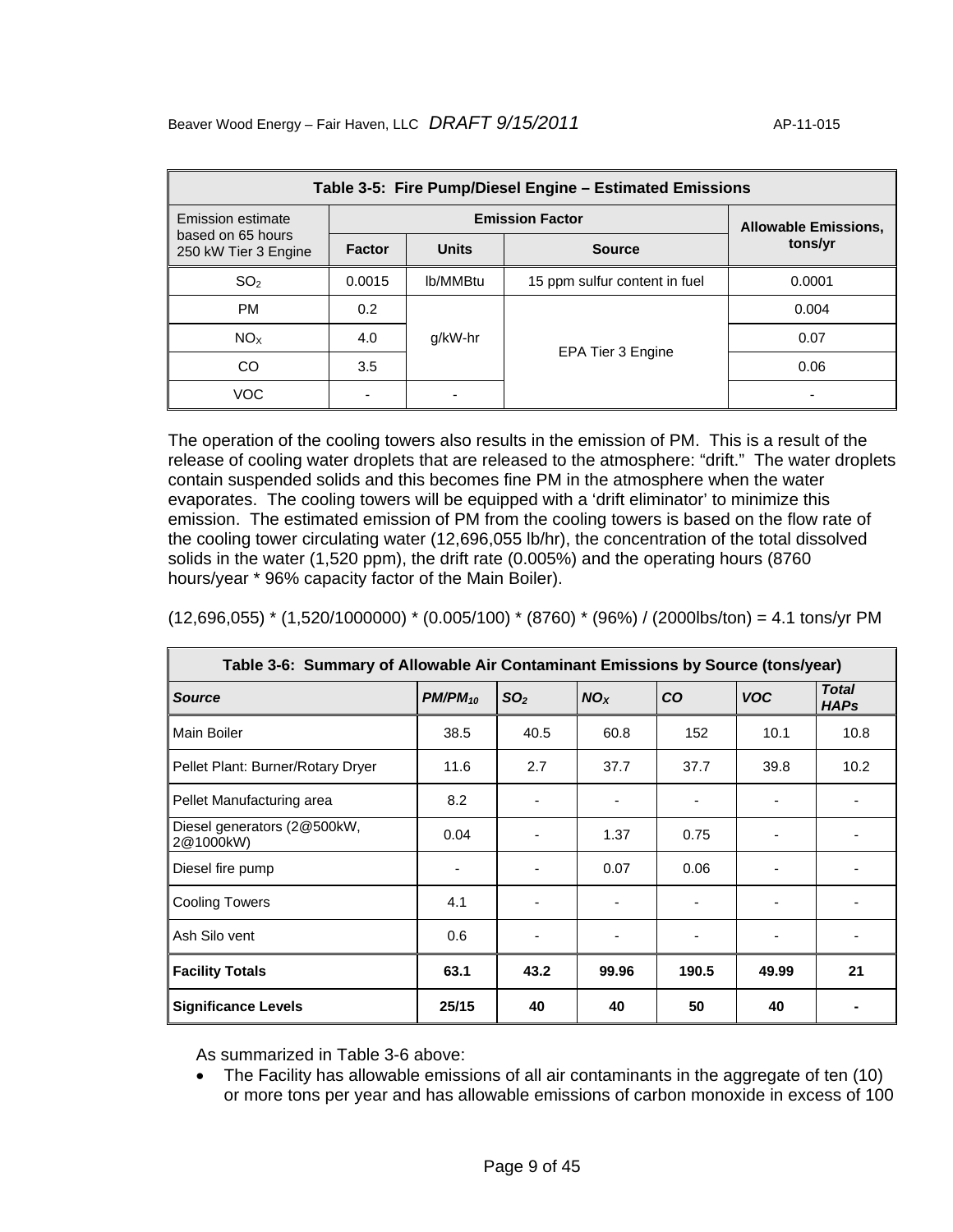tons per year: the Facility is therefore subject to Subchapter X of the Regulations and is designated as a Title V Subject Source. The Facility will be required to file an application for a Title V Permit to Operate within one year of commencing operation.

- The Facility has allowable emissions of PM,  $NO<sub>x</sub>$  and CO greater than 50 ton/year which classifies the source as a "Major Source" and therefore is subject to the new source review requirements of §5-502 of the *Regulations*. In addition, for a Major Source, the allowable emissions of the other criteria pollutants are reviewed to determine if they exceed their respective 'significant emission rate.'  $SO<sub>2</sub>$  and VOC exceed their significant emission rates and will also be subject to §-502 of the *Regulations*. See section 5.0 for the review of the Most Stringent Emission Rate for the affected pollutants.
- The Facility is an electrical generating unit which uses fossil fuel (ULSD startup burners) and has a rating of > 25 MW; therefore the Facility is subject to the Acid Rain Program and the Permittee must file an Acid Rain permit application at least 24 months before commencing operation.

| Table 3-7: Temporary Oil Fired Boiler - Allowable Emissions<br>These emissions are not added to the facility total since this boiler is only to be used during the<br>construction phase of the project. |                    |                                                                 |                                                                |                     |  |  |  |
|----------------------------------------------------------------------------------------------------------------------------------------------------------------------------------------------------------|--------------------|-----------------------------------------------------------------|----------------------------------------------------------------|---------------------|--|--|--|
|                                                                                                                                                                                                          |                    | Unlimited operating - Total Fuel input: 634,783 gallons/yr ULSD |                                                                |                     |  |  |  |
|                                                                                                                                                                                                          |                    |                                                                 | <b>Emission Factor</b>                                         | Allowable Emissions |  |  |  |
|                                                                                                                                                                                                          | Factor             | Units $2$                                                       | Source                                                         | tons per year       |  |  |  |
| SO <sub>2</sub>                                                                                                                                                                                          | 142S $1$<br>0.0213 |                                                                 | AP-42, Fuel Oil Combustion, Table 1.3-<br>1 (9/98)             | 0.01                |  |  |  |
| NO <sub>x</sub>                                                                                                                                                                                          | 20                 |                                                                 | AP-42, Fuel Oil Combustion, Table 1.3-<br>1(9/98)              | 6.4                 |  |  |  |
| <b>PM</b>                                                                                                                                                                                                | 3.3                | $lb/1000$ gal                                                   | AP-42, Fuel Oil Combustion, Tables<br>1.3-1 and 1.3-2 $(9/98)$ | 1.1                 |  |  |  |
| CO.                                                                                                                                                                                                      | 5                  |                                                                 | AP-42, Fuel Oil Combustion, Table 1.3-<br>1(9/98)              | 1.6                 |  |  |  |
| <b>VOC</b>                                                                                                                                                                                               | 0.34               |                                                                 | AP-42, Fuel Oil Combustion, Table 1.3-<br>3(9/98)              | 0.1                 |  |  |  |
| <b>HAPs</b>                                                                                                                                                                                              | 0.062              |                                                                 | AP-42, Fuel Oil Combustion, Tables<br>1.3-8 to 1.3-10 (9/98)   | 0.02                |  |  |  |

<sup>1</sup> The sulfur content of ULSD is 0.0015% sulfur, so the emission factor is 0.0213 lb/1000 gal.

# **3.2 Estimating Emissions of Hazardous Air Contaminants.**

The potential emissions of Vermont Hazardous Air Contaminants are estimated based on the maximum operating load for the Main Boiler and the burner/rotary dryer, and an appropriate emission factor. For this review the emission factors are based on a combination of sources that best represent the expected emissions from the respective sources: U.S. EPA AP-42, the National Council for Air and Stream Improvements (NCASI) and stack testing of similar wood fired boilers and wood pellet manufacturing operations located in Vermont and the rest of New England.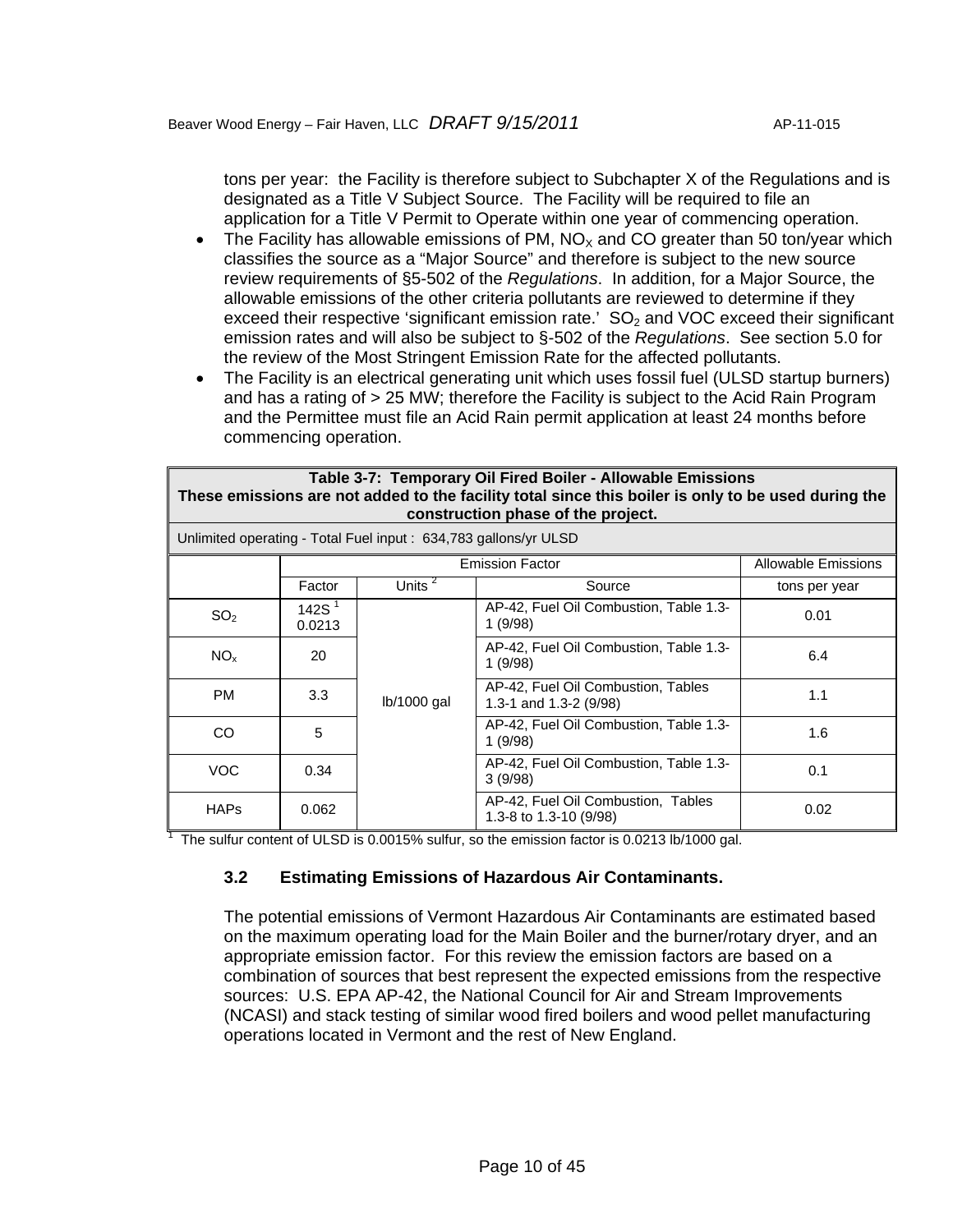| <b>Table 3-8 Quantification of HAC Emissions</b> |              |                        |                                                   |                          |                                                                              |                                                |                        |  |
|--------------------------------------------------|--------------|------------------------|---------------------------------------------------|--------------------------|------------------------------------------------------------------------------|------------------------------------------------|------------------------|--|
| <b>Hazardous Air</b><br><b>Contaminant</b>       | CAS#         | Category<br>Toxic      | <b>Boiler</b><br><b>Emission</b><br><b>Factor</b> | ᄔ<br>Boiler EF<br>Source | Burner/<br><b>Rotary</b><br><b>Dryer</b><br><b>Emission</b><br><b>Factor</b> | <b>Facility</b><br><b>Emission</b><br>Rate $2$ | <b>Action</b><br>Level |  |
|                                                  |              |                        | (lb/mmbtu)                                        |                          | (Ib/ODT)                                                                     | $(lb/8-hrs)$                                   | $(lb/8-hrs)$           |  |
| 1,1,1-Trichloroethane                            | 71556        | $\mathsf{I}\mathsf{I}$ | 3.10E-05                                          | AP-42                    |                                                                              | 1.15E-01                                       | 8.30E+01               |  |
| 1,2-Dichloroethane<br>(ethylene dichloride)      | 107062       | ı                      | 2.90E-05                                          | <b>NCASI</b>             |                                                                              | 1.07E-01                                       | 3.20E-03               |  |
| 1,2-Dichloropropane<br>(propylene dichloride)    | 78875        | ı                      | 3.30E-05                                          | <b>NCASI</b>             |                                                                              | 1.22E-01                                       | 4.20E-03               |  |
| 2,4,6-Trichlorophenol                            | 88062        | ı                      | 2.20E-07                                          | <b>NCASI</b>             |                                                                              | 8.14E-04                                       | 2.70E-02               |  |
| Acetaldehyde                                     | 75070        | ı                      | 1.90E-04                                          | <b>NCASI</b>             | 5.90E-02                                                                     | 6.90E+00                                       | 3.80E-02               |  |
| Acetone                                          | 67641        | $\sf II$               | 2.20E-04                                          | <b>NCASI</b>             | 4.70E-02                                                                     | 5.75E+00                                       | $2.61E + 01$           |  |
| Acrolein                                         | 107028       | $\mathsf{I}\mathsf{I}$ | 1.59E-05                                          | test                     | 1.50E-02                                                                     | $1.63E + 00$                                   | 2.00E-03               |  |
| Ammonia                                          | 766441<br>7  | $\sf II$               | 10ppm                                             | <b>HMSER</b>             |                                                                              | $2.18E + 01$                                   | 8.30E+00               |  |
| Antimony                                         | $\mathbf 0$  | $\sf II$               | 4.20E-07                                          | <b>NCASI</b>             |                                                                              | 1.55E-03                                       | 3.00E-01               |  |
| Arsenic                                          | $\mathbf 0$  |                        | 1.00E-06                                          | <b>NCASI</b>             |                                                                              | 3.70E-03                                       | 1.90E-05               |  |
| <b>Barium</b>                                    | $\Omega$     | $\sf II$               | 1.60E-04                                          | <b>NCASI</b>             |                                                                              | 5.92E-01                                       | 4.00E-02               |  |
| Benzene                                          | 71432        | ı                      | 5.94E-04                                          | test                     | 4.70E-03                                                                     | 2.69E+00                                       | 1.10E-02               |  |
| Benzo(a)pyrene                                   | 50328        | ı                      | 2.67E-06                                          | <b>NCASI</b>             |                                                                              | 9.88E-03                                       | 4.00E-05               |  |
| Beryllium                                        | 0            | ı                      | 1.90E-06                                          | <b>NCASI</b>             |                                                                              | 7.03E-03                                       | 3.50E-05               |  |
| bromodichloromethane                             | 75274        | $\overline{1}$         | 3.00E-03                                          | <b>NCASI</b>             |                                                                              | $1.11E + 01$                                   | 4.60E-03               |  |
| Bromomethane (methyl<br>bromide)                 | 74839        | $\mathbf{I}$           | 1.50E-05                                          | <b>NCASI</b>             |                                                                              | 5.55E-02                                       | 4.00E-01               |  |
| Cadmium                                          | $\mathbf 0$  | ı                      | 1.90E-06                                          | <b>NCASI</b>             |                                                                              | 7.03E-03                                       | 4.60E-05               |  |
| Carbon disulfide                                 | 75150        | $\sf II$               | 1.30E-04                                          | <b>NCASI</b>             |                                                                              | 4.44E-01                                       | 5.45E+01               |  |
| Carbon tetrachloride                             | 56235        | I                      | 8.90E-07                                          | <b>NCASI</b>             |                                                                              | 3.29E-03                                       | 5.50E-03               |  |
| Chlorine                                         | 778250<br>5. | Ш                      | 7.90E-04                                          | AP-42                    |                                                                              | 3.05E+00                                       | 1.00E-02               |  |
| Chlorobenzene                                    | 108907       | Ш                      | 1.70E-05                                          | <b>NCASI</b>             |                                                                              | 6.29E-02                                       | 2.00E-01               |  |
| Chloroform                                       | 67663        | I                      | 3.10E-05                                          | <b>NCASI</b>             |                                                                              | 1.15E-01                                       | 3.60E-03               |  |
| Chloromethane (methyl<br>chloride)               | 74873        | $\mathsf{I}\mathsf{I}$ | 4.00E-05                                          | <b>NCASI</b>             |                                                                              | 1.48E-01                                       | 7.50E+00               |  |
| Chromium (total)                                 | 0            | $\mathbf{I}$           | 6.00E-07                                          | <b>NCASI</b>             |                                                                              | 2.22E-03                                       | 1.00E-02               |  |
| Chromium, hexavalent                             | 0            |                        | 4.90E-07                                          | <b>NCASI</b>             |                                                                              | 1.81E-03                                       | 6.90E-06               |  |
| Cobalt                                           | 0            | ı                      | 1.90E-07                                          | <b>NCASI</b>             |                                                                              | 7.03E-04                                       | 8.30E-04               |  |
| Copper (dusts & mists)                           | 0            | $\sf II$               | 5.50E-06                                          | <b>NCASI</b>             |                                                                              | 2.04E-02                                       | 2.00E-02               |  |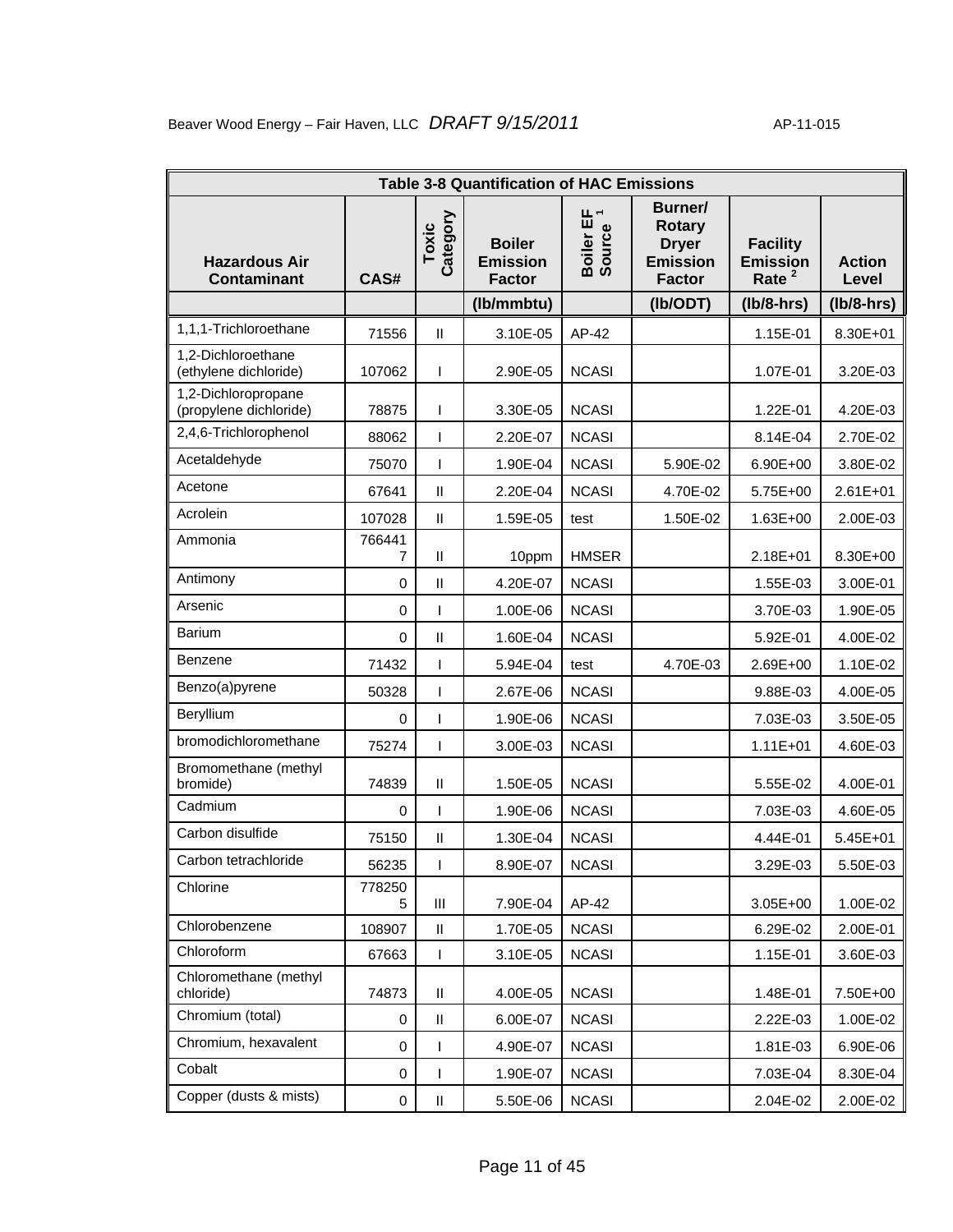|                                             | <b>Table 3-8 Quantification of HAC Emissions</b> |                            |                                                   |                          |                                                                              |                                                         |                        |  |  |
|---------------------------------------------|--------------------------------------------------|----------------------------|---------------------------------------------------|--------------------------|------------------------------------------------------------------------------|---------------------------------------------------------|------------------------|--|--|
| <b>Hazardous Air</b><br><b>Contaminant</b>  | CAS#                                             | Category<br>Toxic          | <b>Boiler</b><br><b>Emission</b><br><b>Factor</b> | ᄔ<br>Boiler EF<br>Source | Burner/<br><b>Rotary</b><br><b>Dryer</b><br><b>Emission</b><br><b>Factor</b> | <b>Facility</b><br><b>Emission</b><br>Rate <sup>2</sup> | <b>Action</b><br>Level |  |  |
|                                             |                                                  |                            | (lb/mmbtu)                                        |                          | (Ib/ODT)                                                                     | $(lb/8-hrs)$                                            | $(lb/8-hrs)$           |  |  |
| cumene                                      | 98828                                            | $\sf II$                   | 1.80E-05                                          | <b>NCASI</b>             |                                                                              | 6.66E-02                                                | 3.32E+01               |  |  |
| Di-butyl phthalate                          | 84742                                            | $\sf II$                   | 3.30E-05                                          | <b>NCASI</b>             |                                                                              | 1.22E-01                                                | 2.50E-01               |  |  |
| Dichloromethane<br>(methylene chloride)     | 75092                                            | T                          | 5.40E-04                                          | <b>NCASI</b>             |                                                                              | 2.15E+00                                                | 1.70E-01               |  |  |
| dinitrotoluene-2,4                          | 121142                                           | T                          | 9.40E-07                                          | <b>NCASI</b>             |                                                                              | 3.48E-03                                                | 4.20E-04               |  |  |
| Ethanol                                     | 64175                                            | $\sf II$                   | 6.80E-05                                          | <b>NCASI</b>             |                                                                              | 2.52E-01                                                | 3.72E+01               |  |  |
| Ethylbenzene                                | 100414                                           | ı                          | 6.80E-06                                          | <b>NCASI</b>             |                                                                              | 2.52E-02                                                | 8.30E+00               |  |  |
| Fluoranthene                                | 206440                                           | $\sf II$                   | 1.64E-06                                          | <b>NCASI</b>             |                                                                              | 6.07E-03                                                | $1.20E + 00$           |  |  |
| Formaldehyde                                | 50000                                            | ı                          | 2.19E-04                                          | test                     | 1.40E-02                                                                     | 2.28E+00                                                | 6.50E-03               |  |  |
| Hexachlorobenzene                           | 118741                                           | I                          | 1.00E-06                                          | <b>NCASI</b>             |                                                                              | 3.70E-03                                                | 1.80E-04               |  |  |
| Hexane                                      | 110543                                           | $\mathbf{I}$               | 2.90E-04                                          | <b>NCASI</b>             |                                                                              | 1.07E+00                                                | 5.81E+02               |  |  |
| Hydrogen Chloride                           | 764701<br>0                                      | $\sf II$                   | 3.40E-04                                          | test                     |                                                                              | 1.26E+00                                                | 1.70E+00               |  |  |
| Iron oxides - dusts &<br>fumes              | 0                                                | $\mathbf{I}$               | 9.90E-04                                          | AP-42                    |                                                                              | 3.66E+00                                                | $1.00E + 00$           |  |  |
| Isopropanol                                 | 67630                                            | $\sf II$                   | 3.90E-03                                          | <b>NCASI</b>             |                                                                              | $1.44E + 01$                                            | $1.84E + 02$           |  |  |
| Lead compounds                              | 0                                                | T                          | 5.80E-06                                          | <b>NCASI</b>             |                                                                              | 2.15E-02                                                | 8.30E-04               |  |  |
| Manganese                                   | $\mathbf 0$                                      | $\mathbf{I}$               | 3.43E-05                                          | test                     |                                                                              | 1.27E-01                                                | 4.00E-03               |  |  |
| Mercury                                     | 0                                                | $\mathbf{I}$               | 9.90E-07                                          | <b>NCASI</b>             |                                                                              | 3.66E-03                                                | 2.00E-02               |  |  |
| Methanol                                    | 67561                                            | $\mathsf{I}\mathsf{I}$     | 8.30E-04                                          | <b>NCASI</b>             | 5.90E-02                                                                     | $9.27E + 00$                                            | 9.70E+01               |  |  |
| Methyl ethyl ketone                         | 78933                                            | $\sf II$                   | 9.10E-06                                          | <b>NCASI</b>             | 3.40E-03                                                                     | 3.91E-01                                                | 4.15E+02               |  |  |
| Methyl Isobutyl Ketone                      | 108101                                           | $\mathsf{II}$              | 2.30E-05                                          | <b>NCASI</b>             |                                                                              | 8.51E-02                                                | 2.49E+02               |  |  |
| Molybdenum compounds<br>(metal & insoluble) | 0                                                | Ш                          | 1.10E-06                                          | <b>NCASI</b>             |                                                                              | 4.07E-03                                                | 2.00E-01               |  |  |
| Naphthalene                                 | 91203                                            | T                          | 1.60E-04                                          | <b>NCASI</b>             |                                                                              | 5.92E-01                                                | 2.00E-02               |  |  |
| Nickel compounds                            | 0                                                | ı                          | 2.90E-06                                          | <b>NCASI</b>             |                                                                              | 1.07E-02                                                | 1.70E-04               |  |  |
| PCDD/PCDF                                   | $\overline{\phantom{0}}$                         | 0                          | 1.38E-10                                          | <b>NCASI</b>             |                                                                              | 5.11E-07                                                | 1.93E-09               |  |  |
| Pentachlorophenol                           | 87865                                            | T                          | 4.60E-08                                          | <b>NCASI</b>             |                                                                              | 1.70E-04                                                | 2.40E-03               |  |  |
| Phenanthrene                                | 85018                                            | $\sf II$                   | 7.21E-06                                          | <b>NCASI</b>             |                                                                              | 2.67E-02                                                | 8.70E+00               |  |  |
| Phenol                                      | 108952                                           | $\ensuremath{\mathsf{II}}$ | 1.40E-05                                          | <b>NCASI</b>             | 7.90E-03                                                                     | 8.82E-01                                                | 5.30E+00               |  |  |
| Pyrene                                      | 129000                                           | $\sf II$                   | 3.79E-06                                          | <b>NCASI</b>             |                                                                              | 1.40E-02                                                | 8.70E-01               |  |  |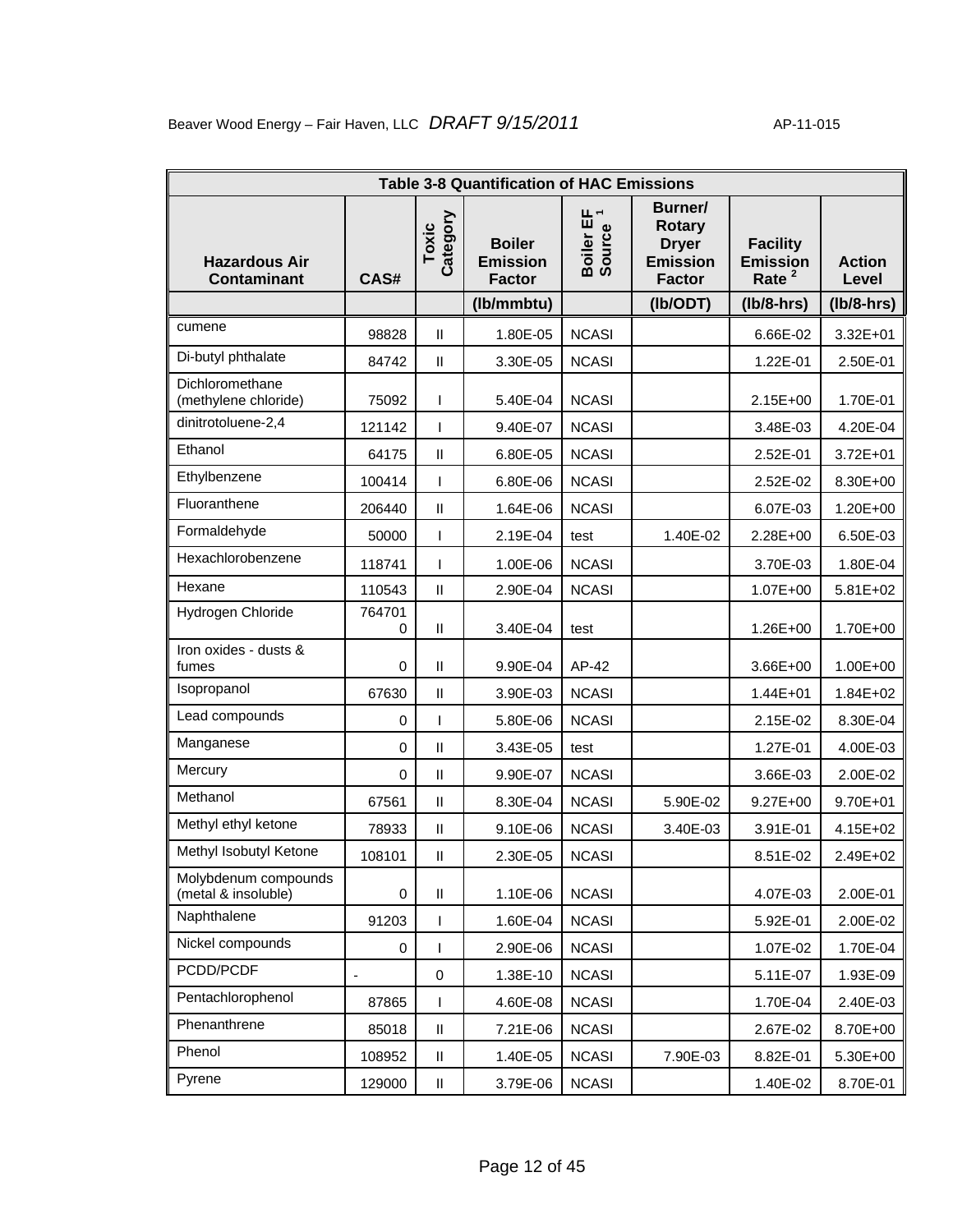|                                            | <b>Table 3-8 Quantification of HAC Emissions</b> |                   |                                                   |                          |                                                                              |                                                         |                        |  |  |  |
|--------------------------------------------|--------------------------------------------------|-------------------|---------------------------------------------------|--------------------------|------------------------------------------------------------------------------|---------------------------------------------------------|------------------------|--|--|--|
| <b>Hazardous Air</b><br><b>Contaminant</b> | CAS#                                             | Category<br>Toxic | <b>Boiler</b><br><b>Emission</b><br><b>Factor</b> | ᄔ<br>Boiler EF<br>Source | Burner/<br><b>Rotary</b><br><b>Dryer</b><br><b>Emission</b><br><b>Factor</b> | <b>Facility</b><br><b>Emission</b><br>Rate <sup>2</sup> | <b>Action</b><br>Level |  |  |  |
|                                            |                                                  |                   | (lb/mmbtu)                                        |                          | (Ib/ODT)                                                                     | $(lb/8-hrs)$                                            | $(lb/8-hrs)$           |  |  |  |
| Selenium                                   | 0                                                | $\mathbf{I}$      | 3.00E-06                                          | <b>NCASI</b>             |                                                                              | 1.11E-02                                                | 1.50E-01               |  |  |  |
| Silver compounds (metal)                   | 0                                                | $\mathbf{I}$      | 1.40E-04                                          | <b>NCASI</b>             |                                                                              | 5.18E-01                                                | 6.60E-01               |  |  |  |
| <b>Styrene</b>                             | 100425                                           |                   | 6.40E-04                                          | <b>NCASI</b>             | 5.70E-04                                                                     | $2.43E + 00$                                            | 8.30E+00               |  |  |  |
| <b>Sulfuric Acid Mist</b>                  | 766493<br>9                                      | Ш                 | 4.59E-04                                          | B&W                      |                                                                              | 1.93E+00                                                | 2.70E-02               |  |  |  |
| Tetrachloroethylene<br>(perchloroethylene) | 127184                                           |                   | 2.80E-05                                          | <b>NCASI</b>             |                                                                              | 1.04E-01                                                | 1.50E-02               |  |  |  |
| Tin compounds (metal<br>and inorganic)     | $\Omega$                                         | $\mathbf{I}$      | 3.90E-05                                          | <b>NCASI</b>             |                                                                              | 1.44E-01                                                | 4.00E-01               |  |  |  |
| Toluene                                    | 108883                                           | Ш                 | 2.90E-05                                          | <b>NCASI</b>             | 5.90E-03                                                                     | 7.27E-01                                                | 2.49E+01               |  |  |  |
| Trichloroethylene                          | 79016                                            | T                 | 2.80E-05                                          | <b>NCASI</b>             |                                                                              | 1.04E-01                                                | 4.00E-02               |  |  |  |
| Trichlorofluoromethane                     | 75694                                            | $\mathbf{H}$      | 4.10E-05                                          | $AP-42$                  |                                                                              | 1.52E-01                                                | 4.66E+01               |  |  |  |
| Vanadium pentoxide                         | $\Omega$                                         | ı                 | 5.90E-07                                          | <b>NCASI</b>             |                                                                              | 2.18E-03                                                | 8.30E-04               |  |  |  |
| Vinyl Chloride                             | 75014                                            | T                 | 1.80E-05                                          | <b>NCASI</b>             |                                                                              | 6.66E-02                                                | 9.10E-03               |  |  |  |
| Xylenes (o,m,p)                            | $\blacksquare$                                   | Ш                 | 2.80E-05                                          | <b>NCASI</b>             | 6.38E-03                                                                     | 7.74E-01                                                | 8.30E+00               |  |  |  |
| Zinc oxide                                 | 0                                                | Ш                 | 4.50E-05                                          | <b>NCASI</b>             |                                                                              | 1.67E-01                                                | 8.30E-02               |  |  |  |

<sup>1</sup> Sources of Emission Factors:

AP-42 = U.S. EPA document, A Compilation of Air Pollutant Emission Factors, 5<sup>th</sup> Edition.

NCASI = National Council for Air and Stream Improvement (NCASI) Technical Bulletin No. 858. Test = stack testing conducted at other biomass boilers in New England.

B&W = Babcock & Wilcox technical paper: A System Approach to  $SO_3$  Mitigation, and Motobec USA technical paper: Reducing SO<sub>2</sub> Emissions at Coal Fired Power Plants.<br>HMSER = Hazardous Most Stringent Emission Rate – see section 7.4 of this document.

HMSER = Hazardous Most Stringent Emission Rate – see section 7.4 of this document.<br><sup>2</sup> For category 3 contaminants, the calculated emission rate is based on maximum short term capacity of the facility. . For category 1 & 2 contaminants, the emission rate is based on the annual capacity of the facility taking into account operating restrictions.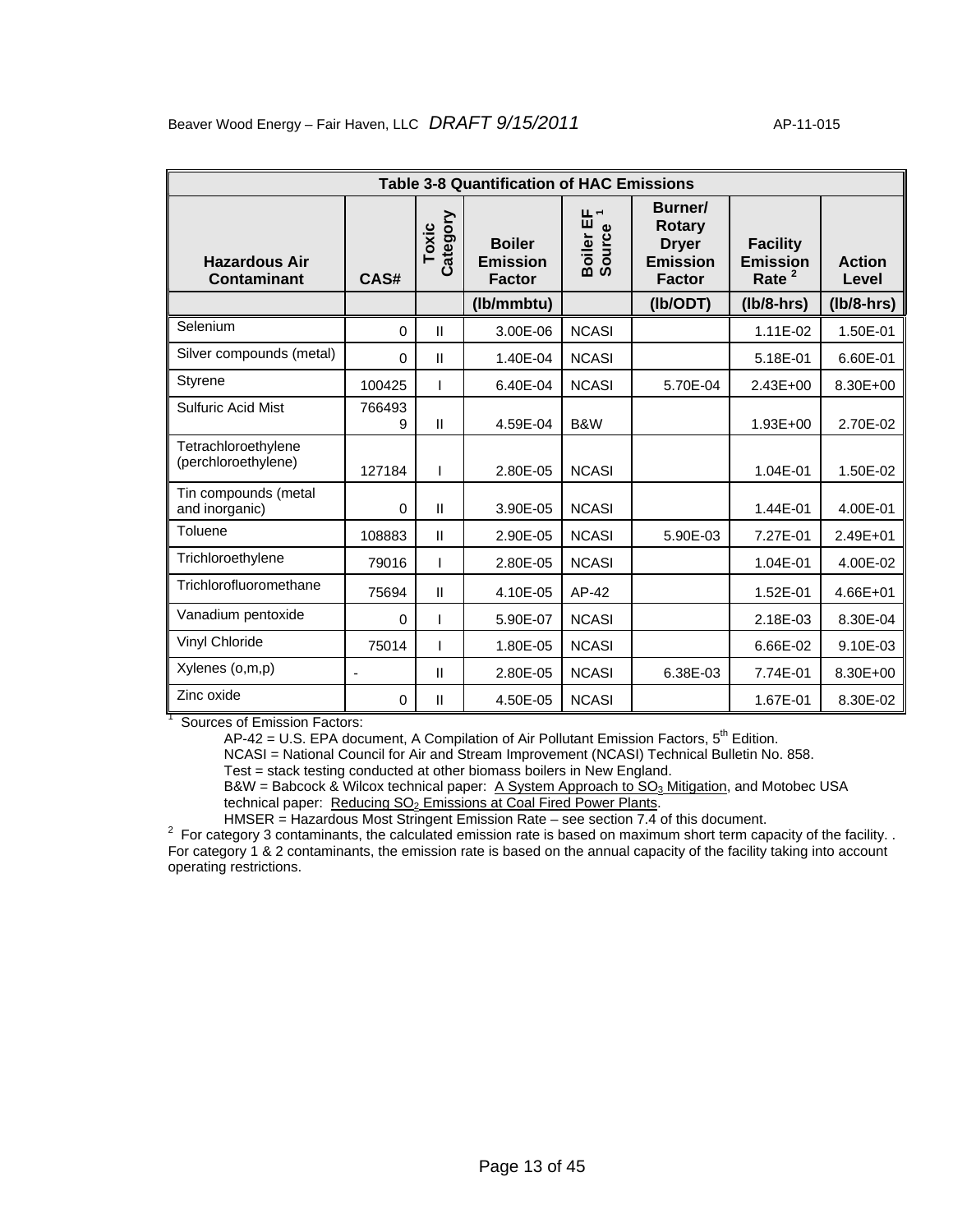# **3.3 – Estimating Potential Green House Gas Emissions**

|                      | Section 3.3 Estimation of CO <sub>2</sub> e Emissions                                                                               |                            |                     |                                                        |                  |                                                          |                                   |
|----------------------|-------------------------------------------------------------------------------------------------------------------------------------|----------------------------|---------------------|--------------------------------------------------------|------------------|----------------------------------------------------------|-----------------------------------|
|                      | Facility: BWE - Fair Haven                                                                                                          |                            | Permit #: AP-11-015 |                                                        |                  |                                                          |                                   |
| <b>Source</b>        | <b>Source</b>                                                                                                                       | <b>Fuel Combusted</b>      |                     | <b>Potential</b><br>or<br><b>Allowable</b><br>Quantity |                  | <b>Estimated</b><br>wood<br>usage                        | Estimated<br>%MC for<br>raw woodl |
| ID                   | <b>Description</b>                                                                                                                  |                            |                     | <b>Combusted</b>                                       | <b>Units</b>     | (raw tons)                                               | fuel                              |
|                      | <b>Main Boiler</b>                                                                                                                  | <b>Wood and Wood Waste</b> |                     | 275,233 tons                                           |                  | 450381                                                   | 45.0%                             |
|                      | <b>Auxiliary burners</b>                                                                                                            | Distillate Fuel Oil #2     |                     |                                                        | 6,500 gallons    | 0                                                        | 0.0%                              |
|                      | <b>Emergency generator</b>                                                                                                          | Distillate Fuel Oil #2     |                     |                                                        | $15,301$ gallons | $\Omega$                                                 | 0.0%                              |
|                      | Wood burner - dryer                                                                                                                 | <b>Wood and Wood Waste</b> |                     | 14,632 tons                                            |                  | 23944                                                    | 45.0%                             |
|                      | Table 2. Total Company-Wide Stationary Source Fuel Combustion                                                                       |                            |                     |                                                        |                  |                                                          |                                   |
|                      |                                                                                                                                     | <b>Fuel Type</b>           |                     | Quantity<br>Combusted                                  | <b>Units</b>     | For wood - the calculations<br>are based on tons of wood |                                   |
|                      |                                                                                                                                     | Distillate Fuel Oil #2     |                     |                                                        | $21,801$ gallons | at 10% MC                                                |                                   |
|                      |                                                                                                                                     | Wood and Wood Waste        |                     | 289,865 tons                                           |                  |                                                          |                                   |
|                      | Table 3. Total Company-wide CO <sub>2</sub> , CH <sub>4</sub> and N <sub>2</sub> O Emissions from Stationary Source Fuel Combustion |                            |                     |                                                        |                  |                                                          |                                   |
|                      |                                                                                                                                     | CO <sub>2</sub>            | CO <sub>2</sub>     | CH <sub>4</sub>                                        | CH <sub>4</sub>  | N <sub>2</sub> O                                         | N <sub>2</sub> O                  |
|                      | <b>Fuel Type</b>                                                                                                                    | (kg)                       | (lb)                | (kg)                                                   | (lb)             | (kg)                                                     | (Ib)                              |
|                      | Distillate Fuel Oil #2                                                                                                              | 222,511                    | 490,553             | 9.0                                                    | 19.9             | 1.8                                                      | 4.0                               |
|                      | <b>Total Fossil Fuel Emissions</b>                                                                                                  | 222,511                    | 490,553             | 9.0                                                    | 19.9             | 1.8                                                      | 4.0                               |
|                      | Wood and Wood Waste                                                                                                                 | 418, 172, 227              | 921,910,856         | 142,660                                                | 314,511          | 18,724                                                   | 41,280                            |
|                      | <b>Total Non-Fossil Fuel Emissions</b>                                                                                              | 418, 172, 227              | 921,910,856         | 142,660                                                | 314,511          | 18,724                                                   | 41,280                            |
|                      | <b>Total Emissions for all Fuels</b>                                                                                                | 418,394,739                | 922,401,409         | 142,669                                                | 314,531          | 18,726                                                   | 41,284                            |
| CH <sub>4</sub>      |                                                                                                                                     |                            |                     | N <sub>2</sub> O                                       |                  |                                                          |                                   |
|                      | <b>Global Warming Potential</b>                                                                                                     | CO <sub>2</sub>            |                     |                                                        | $CO2$ e          |                                                          |                                   |
| 21.0<br>1.0<br>310.0 |                                                                                                                                     |                            |                     |                                                        |                  | metric ton                                               | short ton                         |
|                      | Total CO <sub>2</sub> Emissions - Equivalent (Fossil CO2e + Biogenic CH4 & N2O)                                                     |                            |                     |                                                        |                  | 9,024                                                    | 9,947                             |
|                      | All CO2e emissions at stack (Fossil CO2e + Biogenic CO2e) - for APCD Permit info                                                    |                            |                     |                                                        |                  | 427,196                                                  | 470,902                           |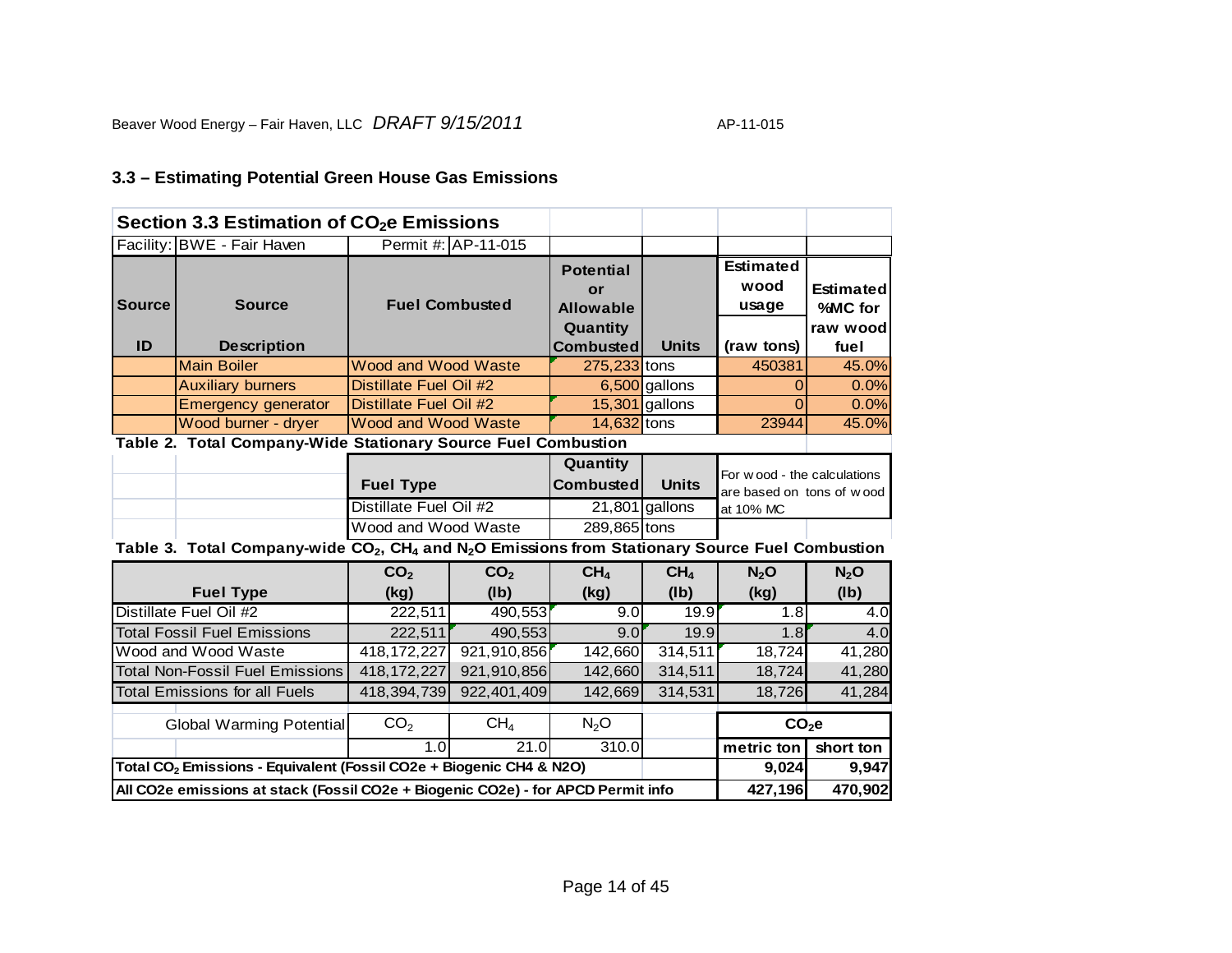# **4.0 DISCUSSION OF SELECT APPLICABLE AND NON-APPLICABLE REQUIREMENTS**

The Agency will assess compliance with these regulations during any inspections of the Facility. The inspections will include confirmation of the proper operation and maintenance of equipment and air pollution control devices, visual observations of emission points, and review of any records required by the Permit.

# **4.1 Vermont Air Pollution Control Regulations and Statutes**

#### *§5-201 and §5-202 - Open Burning Prohibited and Permissible Opening Burning*

Open burning of materials is prohibited except in conformance with the requirements of this section.

### *§5-211(2) - Prohibition of Visible Air Contaminants - Installations constructed subsequent to April 30, 1970*

This emission standard applies to all point sources of air emissions at the Facility.

# *§5-211(3) - Prohibition of Visible Air Contaminants – Exceptions – Wood Fuel Burning Equipment*

This emission standard applies to the Main Boiler and the burner for the rotary dryer.

# *§5-221(1) - Prohibition of Potentially Polluting Materials in Fuel; Sulfur Limitation in Fuel*

This prohibition applies to all stationary fuel burning equipment used on-site. Based on the application submittal the Permittee is expected to comply with this regulation based on the use of Ultra Low Sulfur Diesel fuel oil certified by the supplier to contain no more 0.0015% (15 ppm) sulfur by weight and natural wood fuel.

# *§5-231(1)(b) - Prohibition of Particulate Matter; Industrial Process Emissions*

This emission standard applies to the wood pellet manufacturing operations. Based on the application submitted the Permittee is expected to comply with the particulate matter emission limit of this section through the use of fabric filters to control the particulate matter.

# *§5-231(3) - Prohibition of Particulate Matter; Combustion Contaminants*

Based on the application submitted and information available to the Agency, this Facility has applicable fuel burning equipment subject to this regulation. The allowable particulate emissions are shown in Table 4-1.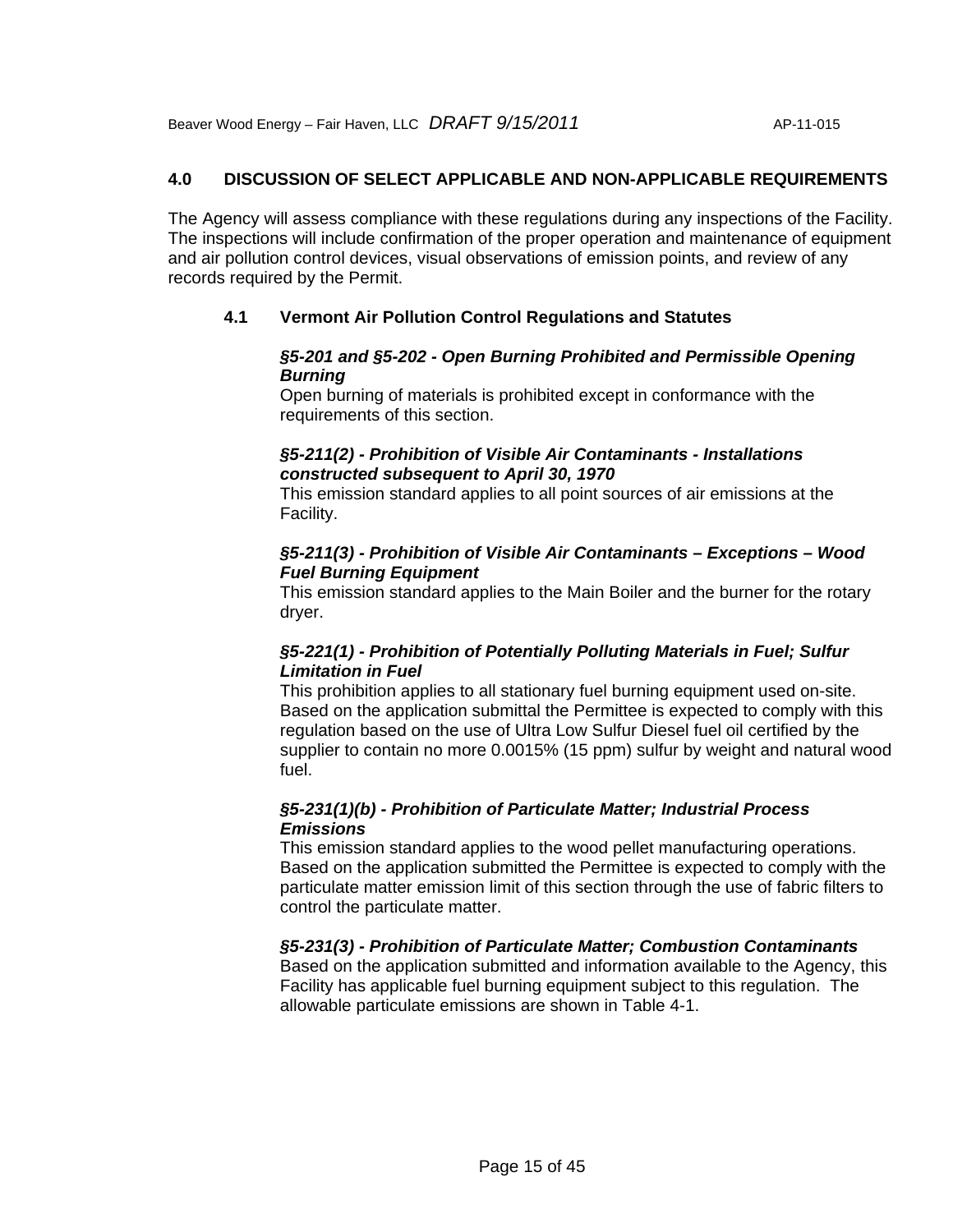| Table 4-1: Equipment Subject to §5-231(3) |               |                                               |                                                 |  |  |  |
|-------------------------------------------|---------------|-----------------------------------------------|-------------------------------------------------|--|--|--|
| <b>Equipment ID</b>                       | Size/Capacity | <b>Emission Standard,</b><br><b>lbs/MMBtu</b> | <b>Allowable</b><br><b>Emissions,</b><br>lbs/hr |  |  |  |
| Main Boiler                               | 482 MMBtu/hr  | 0.1                                           | 48.2                                            |  |  |  |
| Temporary boiler                          | <10 MMBtu/hr  | 0.5                                           | < 0.5                                           |  |  |  |

<sup>1</sup> The Main Boiler is held to a more stringent emission standard under the MSER requirements of §5-502(3).

#### *§5-231(4) - Prohibition of Particulate Matter; Fugitive Particulate Matter*

This section requires the use of fugitive PM control equipment on all process operations and the application of reasonable precautions to prevent PM from becoming airborne during the handling, transportation, and storage of materials, or use of roads. This requirement applies to the entire Facility.

#### *§5-241(1) & (2) - Prohibition of Nuisance and Odor*

This requirement applies to the entire Facility and prohibits the discharge of air contaminants that would be a nuisance to the public or the discharge of objectionable odors beyond the property-line of the Facility.

#### *§5-251 - Control of Nitrogen Oxide Emissions*

Based on the application submittal and information available to the Agency, the main boiler is greater than 250 MMBtu/hr and is subject to this regulation 5- 251(1) while burning fossil fuel. However the main boiler is being held to a more stringent emission standard under the MSER requirements of 5-502(3). The Facility does not have allowable emissions of  $NO<sub>x</sub>$  in excess of 100 tons per year and is therefore not subject to subsection 5-251(3).

#### *§5-252 - Control of Sulfur Dioxide Emissions*

Based on the application submittal and information available to the Agency, the main boiler is greater than 250 MMBtu/hr and is subject to this regulation while burning fossil fuel. However the main boiler is being held to a more stringent emission standard under the MSER requirements of 5-502(3).

#### *§5-253.1 – 5-253.20 - Control of Volatile Organic Compounds*

Based on the application submittal and information available to the Agency, this Facility currently has no applicable operations subject to this regulation.

#### *§5-261 - Control of Hazardous Air Contaminants*

See Section 7.0 below.

### *§5-271 – Control of Air Contaminants from Stationary Reciprocating Internal Combustion Engines*

This emission standard applies to all stationary reciprocating internal combustion engines with a brake horsepower output rating of 450 hp or greater. This section applies to the emergency generators at the Facility.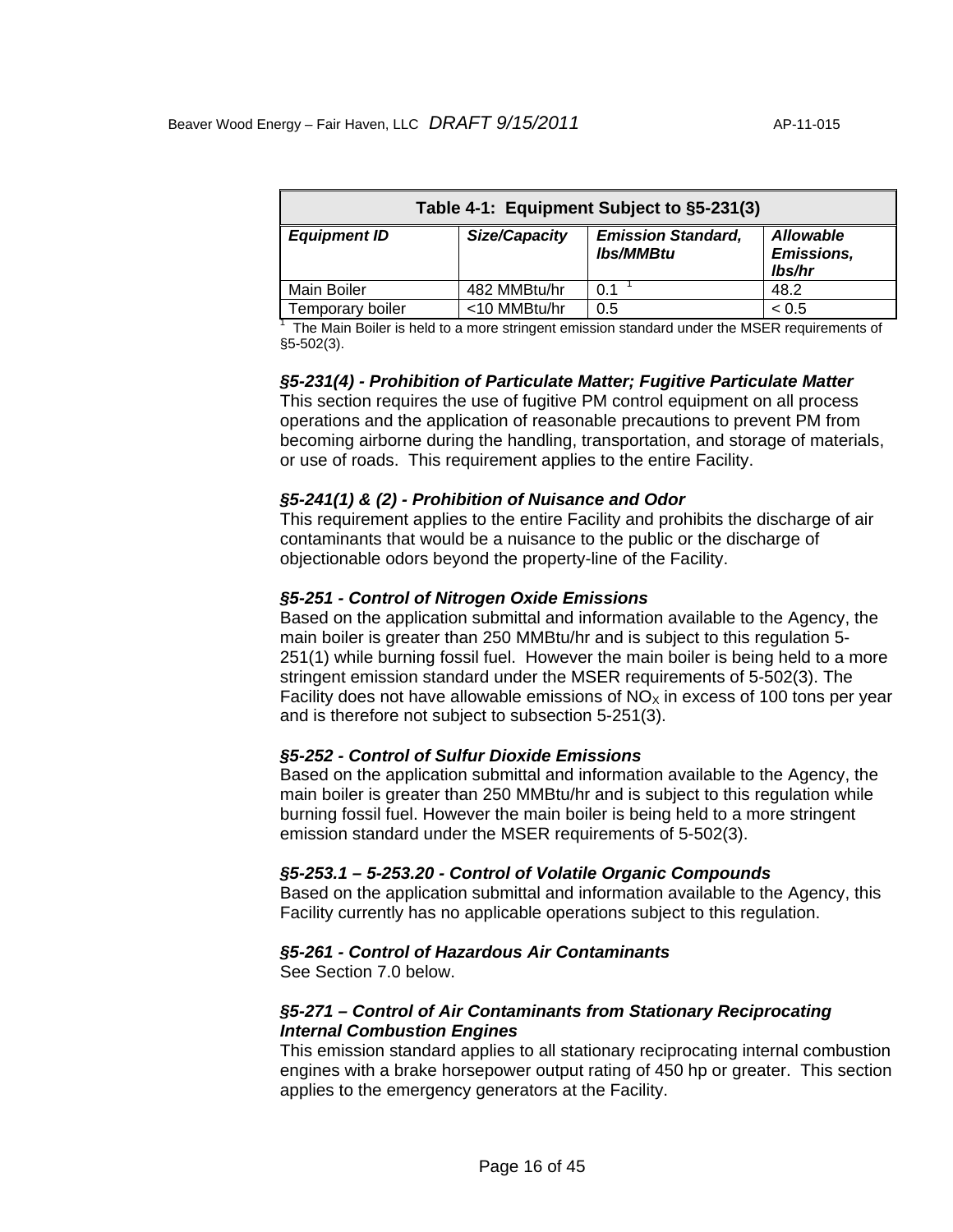# **4.2 Federal Air Pollution Control Regulations and the Clean Air Act**

#### **40** *C.F.R.* **Part 60 Subpart Db** *– Standards of Performance for Small Industrial-Commercial-Institutional Steam Generating Units*

 "The affected facility to which this Subpart applies is each steam generating unit for which construction, modification, or reconstruction is commenced after June 19, 1984 and that has a maximum design heat input capacity of greater than 29 megawatts (MW) (100 million BTU per hour).

The Main Boiler is subject to this regulation. However the main boiler is held to more stringent emission standards through MSER.

### **40** *C.F.R.* **Part 60 Subpart IIII –** *Standards of Performance for Stationary Compression Ignition Internal Combustion Engines*

Applies to CI RICE model year 2007 and newer. This regulation establishes emission rates for affected engines, requires routine engine maintenance and sets maximum sulfur content for the diesel fuel. Beginning October 1, 2010 applicable engines shall only use diesel fuel with a maximum sulfur content of 15 ppm (ULSD).

This regulation applies to the diesel engines that power the emergency generators and the fire pump at the Facility.

#### **40** *C.F.R.* **Part 63 Subpart JJJJJJ** *– National Emission Standards for Hazardous Air Pollutants for Industrial, Commercial and Institutional Boilers – area sources.*

This regulation has requirements for emission limits (PM <0.03 lb/MMBtu heat input), work practice standards, operating limits for the PM control device, performance stack testing, and demonstrating continuous compliance (similar to Compliance Assurance Monitoring discussed below).

This regulation applies to the Main Boiler.

This regulation also applies to the temporary boiler: biennial tune-up, notification and reporting requirements.

**40** *C.F.R***. Part 63 Subpart ZZZZ – National Emission Standards for Hazardous Air Pollutants for Reciprocating Internal Combustion Engines.**  Applies to new engines installed after June 12, 2006 at area sources of HAPs. Requires such engines to meet the emission standards of NSPS Subpart IIII and JJJJ, imposes ULSD fuel limitations, and imposes maintenance requirements. Separate provisions of ZZZZ also apply to existing engines installed prior to June 12, 2006.

Subpart ZZZZ applies to the diesel engines that power the emergency generators and the fire pump at the Facility.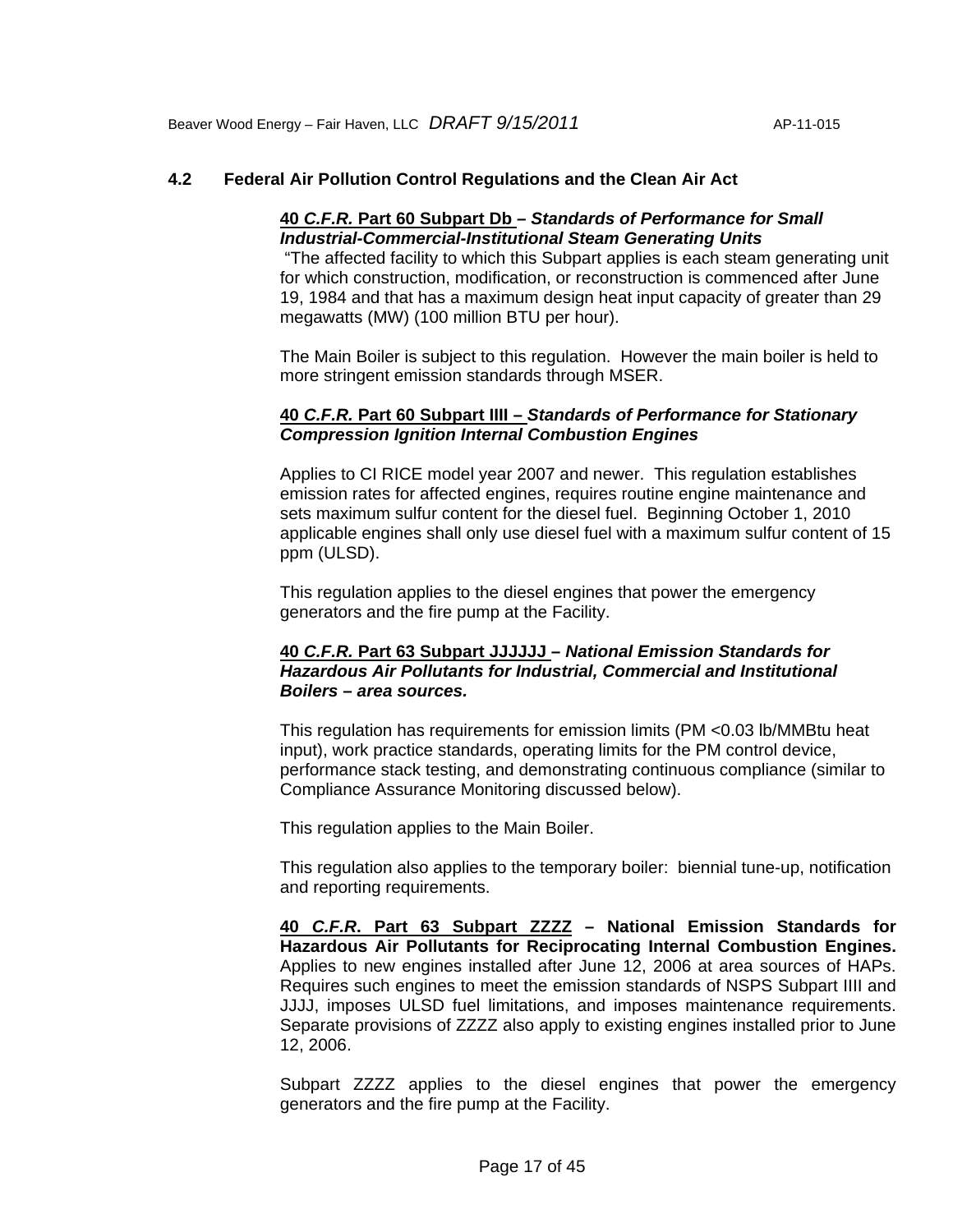### **Clean Air Act §§114(a)(3), 502(b), and 504(a)-(c); 40 CFR Part 70 §§70.6(a)(3)(i)(B) and 70.6(c)(1); and 40 CFR Part** *64 - Compliance Assurance Monitoring.*

This Facility will be subject to CAM. The emissions of CO, PM and NOx from the Main Boiler are subject to CAM because:

- the Facility is a Title V Subject Source;
- the uncontrolled emission rates of CO, PM and NOx exceed their respective Title V major source thresholds (100 ton/yr);
- the emissions of CO (MSER and HMSER) PM (NSPS, MSER and HMSER) and NOx (MSER) are subject to an applicable rule;
- the Main Boiler is equipped with emissions control devices for each of these pollutants.

The CAM Plan for this Facility will be included in the Title V Operating permit. The Facility is required to file an application for a Title V Operating permit within one year of commencing operation. The Facility is expected to establish the parameters of the CAM plan during the initial operating period of the Facility so they can be included in the CAM plan portion of the Title V operating permit application.

# **40** *C.F.R.* **Parts 72-78 – Acid Rain Program**

The Permittee is required to operate the Facility under a permit that includes the Acid Rain Program requirements. This section also requires that the Facility be equipped with a CEMS and meet additional recordkeeping and reporting requirements. Pursuant to §72 the Facility is required to file an application for an Acid Rain permit at least 24 months prior to commencing operation.

# **40** *C.F.R.* **Part 98 – Mandatory Greenhouse Gas Reporting**

Pursuant to §98.2(a)(1)(i) the Permittee is required to report the Facility's greenhouse gas emissions from the Main Boiler.

# **4.3 Non-Applicable Requirements for Which a Permit Shield Provision Has Been Requested**

Pursuant to §5-1015(a)(14) of the Regulations, an owner/operator may request to be shielded from potentially applicable state or federal requirements. The Facility has not requested a permit shield from any specific, potentially applicable requirement. Accordingly, the Agency has not granted any permit shields for the Facility.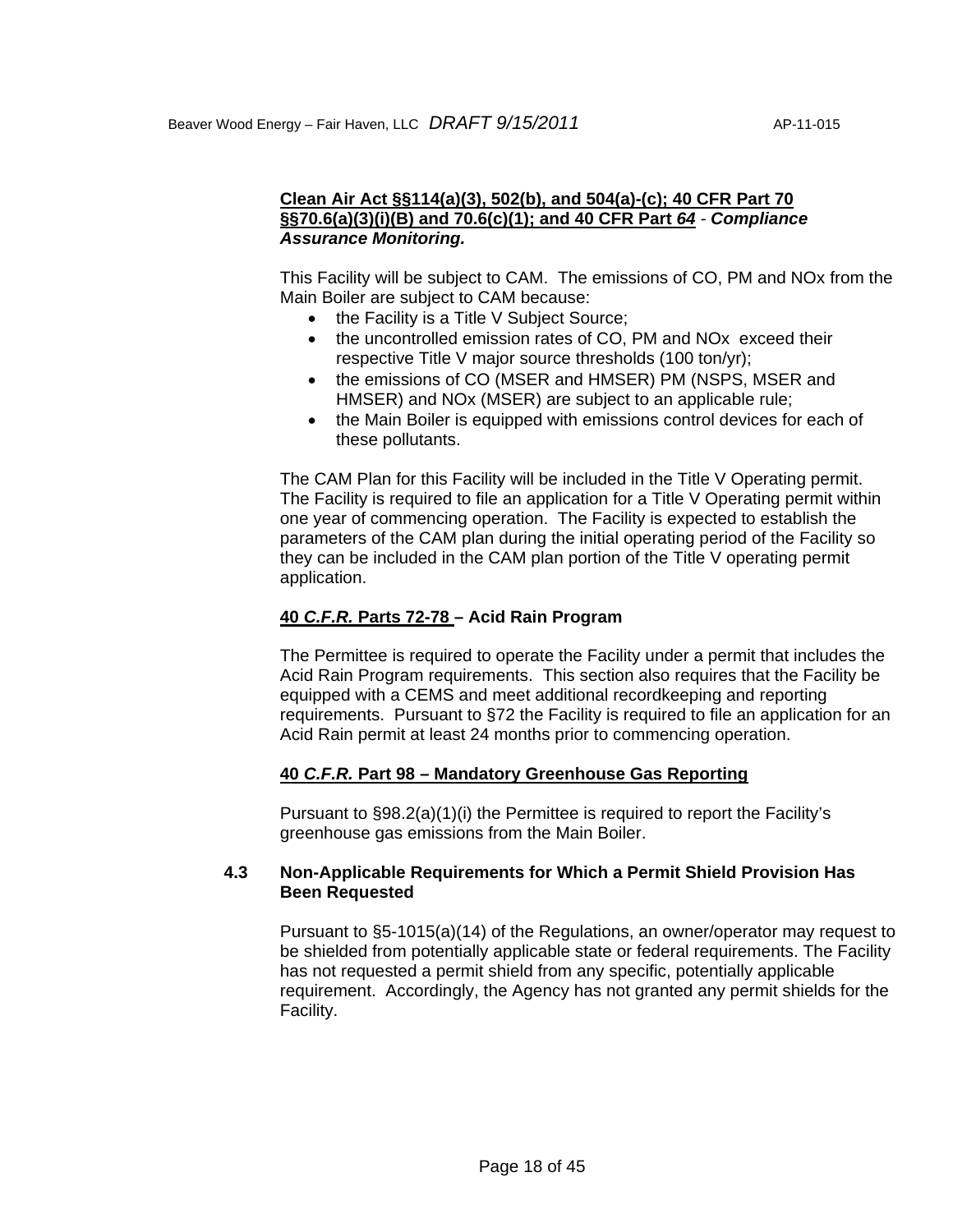# **5.0 CONTROL TECHNOLOGY REVIEW FOR MAJOR SOURCES AND MAJOR MODIFICATIONS**

Pursuant to §5-502 of the Regulations each new major source and major modification must apply control technology adequate to achieve the Most Stringent Emission Rate ("MSER") with respect to those air contaminants for which there would be a major or significant emission increase, respectively. For those unfamiliar with Vermont's term MSER, it can be thought of as a functional equivalent to the federal Best Available Control Technology.

As shown in Tables 3-6 above, the Facility must achieve MSER for  $PM/PM_{10}$ , SO<sub>2</sub>, CO, VOC and  $NO<sub>x</sub>$ . Note that the emission rate of beryllium using available wood burning emission factor data also is estimated to exceed its significant emission rate of 0.0004 ton/yr. Since beryllium is also a HAC, it will be reviewed under §5-261 of the *Regulations* which establishes the Hazardous Most Stringent Emission Rate for HACs that are expected to be emitted at a rate that exceeds their Action Level.

MSER is established following the procedures identified in the Agency's "Air Pollution Control Permitting Handbook", NESCAUM's "BACT Guideline", and the U.S. EPA's "New Source Review Workshop Manual". The process of determining MSER is to first list all available options for reducing emissions and then rank the alternatives in order of effectiveness from top to bottom (top being the most effective). One of the sources for information on emission limits and control technologies for permitted facilities is the U.S. EPA's "RACT, BACT, LAER Clearinghouse (RLBC)." MSER requires the application of the top option unless it can be demonstrated based upon costs (economic, energy, and environmental) or technical constraints that such an option is not achievable for the proposed project. If the Agency concurs with the applicant that an option is not achievable, then the next most effective option is evaluated. This process may take several iterations before MSER is established.

MSER will be established for the following sources: Main Boiler, pellet plant burner/rotary dryer, and the emergency engines.

Wood Fired Boiler – MSER Determination:

5.1 Main Boiler -  $NO<sub>x</sub>$  MSER Review

The NOx control alternatives identified in the permit application for the proposed Main Boiler, listed in order of effectiveness:

- 1. Selective catalytic reduction (SCR): use of a catalyst to reduce  $NO_x$  to  $N_2$  at temperatures between 500 to 800°F. There are several approaches to using a catalyst for NOx reduction. One is a hot side SCR where the exhaust gases pass straight through the catalyst and out the stack. In cases where the exhaust gases are too cool for the catalyst to function properly, additional heat is necessary to bring the exhaust gases up in temperature. In these systems, the added heat energy is often recovered by cycling back and forth over heat recovery media beds. This is referred to as a regenerative SCR. Straight SCR systems can achieve very high levels of emission reductions depending on the volume of catalyst and amount of ammonia used. RSCR systems perform slightly lower.
- 2. Selective non-catalytic reduction (SNCR): injection of ammonia or urea into the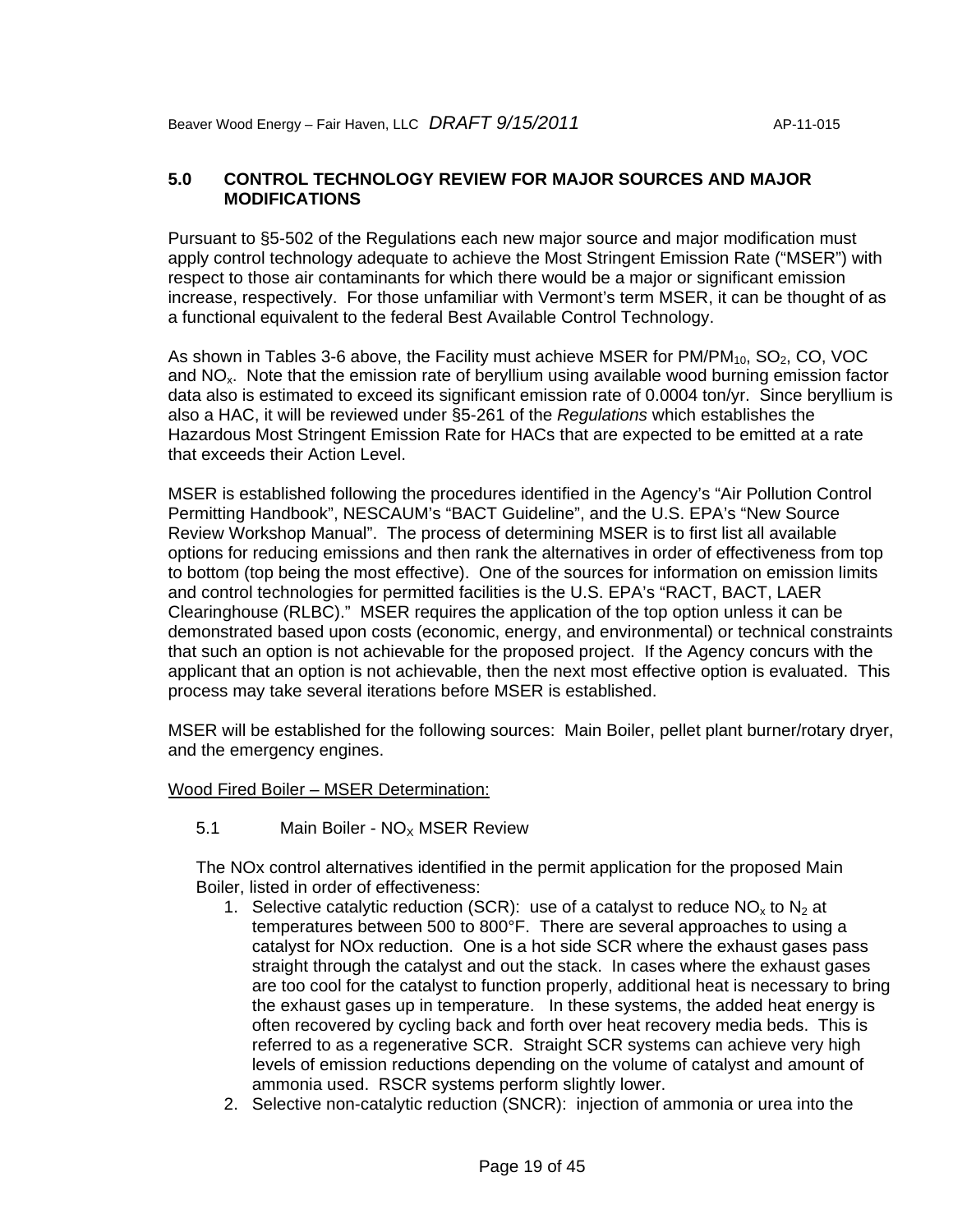boiler exhaust gases under high temperatures (between 1600 to 2100°F) to reduce  $NO<sub>x</sub>$  to  $N<sub>2</sub>$ . This can achieve NOx reduction levels ranging from 30 – 50%. When combined with combustion controls, the overall NOx reduction can be in the range of  $65 - 75%$ .

- 3. Flue gas recirculation and/or water injection into the combustion zone to lower combustion temperature and thermal  $NO<sub>x</sub>$  formation.
- 4. Combustion controls: Controlling the fuel/air mixing, excess air levels, and other combustion parameters to achieve efficient combustion and to lower the formation of fuel and thermal  $NO<sub>x</sub>$ .

All of the above technologies are technically feasible. The Permittee is proposing to use a combination of 1 & 4 as MSER for NOx control. The catalyst system will be a multi pollutant catalytic reactor (MPCR) that will reduce NOx, CO and VOC emissions. In addition the Permittee is proposing a NOx limit of 0.06 lb/MMBtu based on a one hour block average and a long term NOx emission limit of 0.03 lb/MMBtu for an annual block average.

There are a number of wood fired electrical generating stations both proposed and operating in the northeast that utilize a selective catalytic reduction system for controlling NOx emissions. Some of these SCR systems are located as a "cold side" SCR and they incorporate a regenerative heat exchanger to maintain the proper temperatures with the minimal amount of additional fuel to heat up the exhaust gases.

|                                                                       | Table 5-1: $NOx$ Emission Limits and Performance |                                    |                                    |                                                 |                                                                           |  |  |  |
|-----------------------------------------------------------------------|--------------------------------------------------|------------------------------------|------------------------------------|-------------------------------------------------|---------------------------------------------------------------------------|--|--|--|
| <b>Facility</b>                                                       | <b>Nominal</b><br>Rating                         | <b>Permit</b><br><b>Date</b>       | NO <sub>x</sub><br><b>Controls</b> | $NOx$ Limit<br>(Ib/MMBtu)                       | <b>NO<sub>x</sub></b> Emission<br><b>Performance</b>                      |  |  |  |
| <b>Clean Power Berlin,</b><br>Berlin, NH                              | 29 MW                                            | 9/25/09                            | <b>SCR</b>                         | $0.065$ (30 day<br>rolling avg)                 | Plant has not been<br>built.                                              |  |  |  |
| <b>Concord Steam</b><br><b>Concord, NH</b>                            | 19.5 MW                                          | $2/27/09$ ,<br>6/04/10             | <b>SCR</b>                         | 0.065 (30 day<br>rolling avg)                   | Plant has not been<br>built.                                              |  |  |  |
| <b>Montville Power,</b><br>Uncasville, CT                             | 42 MW                                            | 4/6/10                             | <b>RSCR</b>                        | 0.06 (24 hr block)                              | Plant has not been<br>built.                                              |  |  |  |
| <b>Russell Biomass,</b><br>Russell, MA                                | 50 MW                                            | 12/30/08                           | <b>RSCR</b>                        | 0.060 (12 month<br>rolling avg)                 | Plant has not been<br>built.                                              |  |  |  |
| <b>Palmer Renewable</b><br>Energy,<br>Springfield, MA                 | 38 MW                                            | 3/7/11<br>(draft<br>permit)        | HRSCR <sup>1</sup>                 | 0.055 (1 hr block)<br>0.017 (12 month<br>block) | Plant has not been<br>built.                                              |  |  |  |
| <b>Pioneer Renewable</b><br>Energy,<br>Greenfield, MA                 | 47 MW                                            | 7/2/09<br>application<br>w/ amend. | <b>MPCR</b>                        | 0.055 (1 hr block)<br>0.022 (12 month<br>block) | Plant has not been<br>built.                                              |  |  |  |
| <b>Lufkin Generating</b><br>Plant.<br>Lufkin, TX                      | 45 MW                                            | 10/26/09                           | <b>SCR</b>                         | 0.075 (30 day<br>rolling avg)                   | Anticipated startup<br>May 2011.                                          |  |  |  |
| <b>Laidlaw Berlin</b><br>BioPower,<br>Berlin, NH                      | 70 MW                                            | 7/26/10                            | <b>SCR</b>                         | $0.06$ (30 day rolling<br>avg)                  | Plant has not been<br>built.                                              |  |  |  |
| <b>PSNH - Schiller</b><br><b>Station (Unit SR5)</b><br>Portsmouth, NH | 50 MW                                            | 3/7/06                             | <b>SNCR</b>                        | 0.075(24 hr avg)                                | Based on CEMS, 1 <sup>st</sup><br>qtr 2011 estimated at<br>0.064 lb/MMBtu |  |  |  |
| <b>Yellow Pine Energy</b><br>Company<br>Fort Gaines, GA               | 115 MW                                           | 5/15/09                            | <b>SNCR</b>                        | $0.10$ (30 day rolling<br>avg).                 | Plant has not been<br>built.                                              |  |  |  |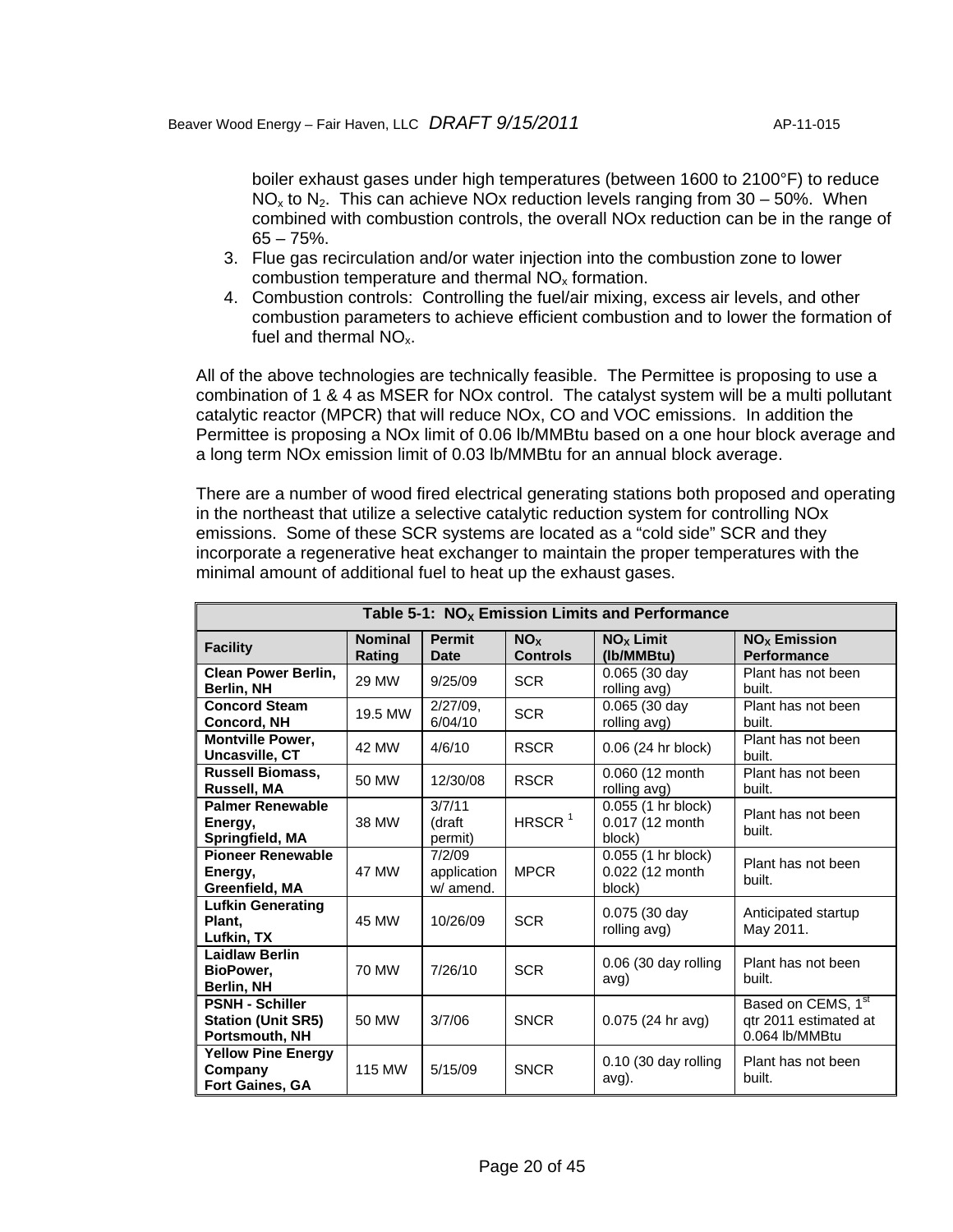| Table 5-1: $NOx$ Emission Limits and Performance                                                                                                                                                    |       |        |             |                            |                                                            |  |
|-----------------------------------------------------------------------------------------------------------------------------------------------------------------------------------------------------|-------|--------|-------------|----------------------------|------------------------------------------------------------|--|
| <b>Nominal</b><br>$NOx$ Limit<br>$NOx$ Emission<br><b>Permit</b><br><b>NO<sub>x</sub></b><br><b>Facility</b><br>(Ib/MMBtu)<br><b>Controls</b><br><b>Rating</b><br><b>Performance</b><br><b>Date</b> |       |        |             |                            |                                                            |  |
| <b>McNeil Generating</b><br>Station,<br><b>Burlington, VT</b>                                                                                                                                       | 50 MW | 2/2/09 | <b>RSCR</b> | 0.075 (Quarterly<br>block) | 2010 Quarterly<br>averages: 0.067,<br>0.072, 0.072, 0.069. |  |

**DESET FRIGHTER THE EXET EXET FOR THE LET THE LET THE LET THE LET THE LET THE LET THE LET THE LET THE LET THE LET THE LET THE LET THE LET THE LET THE LET THE LET THE LET THE LET THE LET THE LET THE LET THE LET THE LET THE** includes an oxidative catalyst as well for reducing CO and VOC emissions.

Many of the operating facilities are controlling NOx emissions, on a long term basis (typically a 3 month average) to qualify for the Massachusetts or Connecticut renewable energy credit markets. Since the REC markets with the highest value credits allow for a maximum quarterly NOx emission rate of 0.065 and 0.075 lb/MMBtu, this is the typical range of demonstrated emission rate performance for this technology.

Two of the most recently proposed projects in Massachusetts: Palmer Renewable Energy and Pioneer Renewable Energy have proposed to achieve a NOx emission rate of 0.055 lb/MMBtu based on a one hour block average. The Palmer Renewable Energy project has also proposed an annual average NOx emission rate of 0.017 lb/MMBtu. Since neither of these projects has been constructed and these emission rates have not been demonstrated, they are not being considered as a basis to lower the proposed NOx emission rates for the project under review.

Based on review of the proposed alternatives, the Agency concurs that MSER for NOx is the use of combustion controls with a MPCR and the following NOx emission rates: hourly average of 0.060 lb/MMBtu of heat input and a 12 month rolling average of 0.030 lb/MMBtu of heat input.

#### 5.2 Main Boiler – Particulate Matter ("PM/PM<sub>10</sub>") MSER Review

The alternatives identified in the permit application for the proposed wood fired Main Boilerlisted in order of effectiveness:

- 1. Multi-clone followed by an Electrostatic Precipitator (ESP) or fabric filter.
- 2. Multi-clone followed by a wet scrubber.
- 3. Electrified filter bed.
- 4. Multi-clone.

All of the above technologies are technically feasible. The Permittee is proposing the use of a multi-clone followed by an ESP or fabric filter as MSER for  $PM/PM_{10}$  control. In addition, the Permittee is proposing a filterable PM emission limit of 0.012 lb/MMBtu and a total PM (filterable + condensable PM) limit of 0.019 lb/MMBtu.

In the table shown below is a summary of the PM emission limits of several recently permitted wood fired boiler EGUs, as well as the two wood fired EGUs currently operating in Vermont.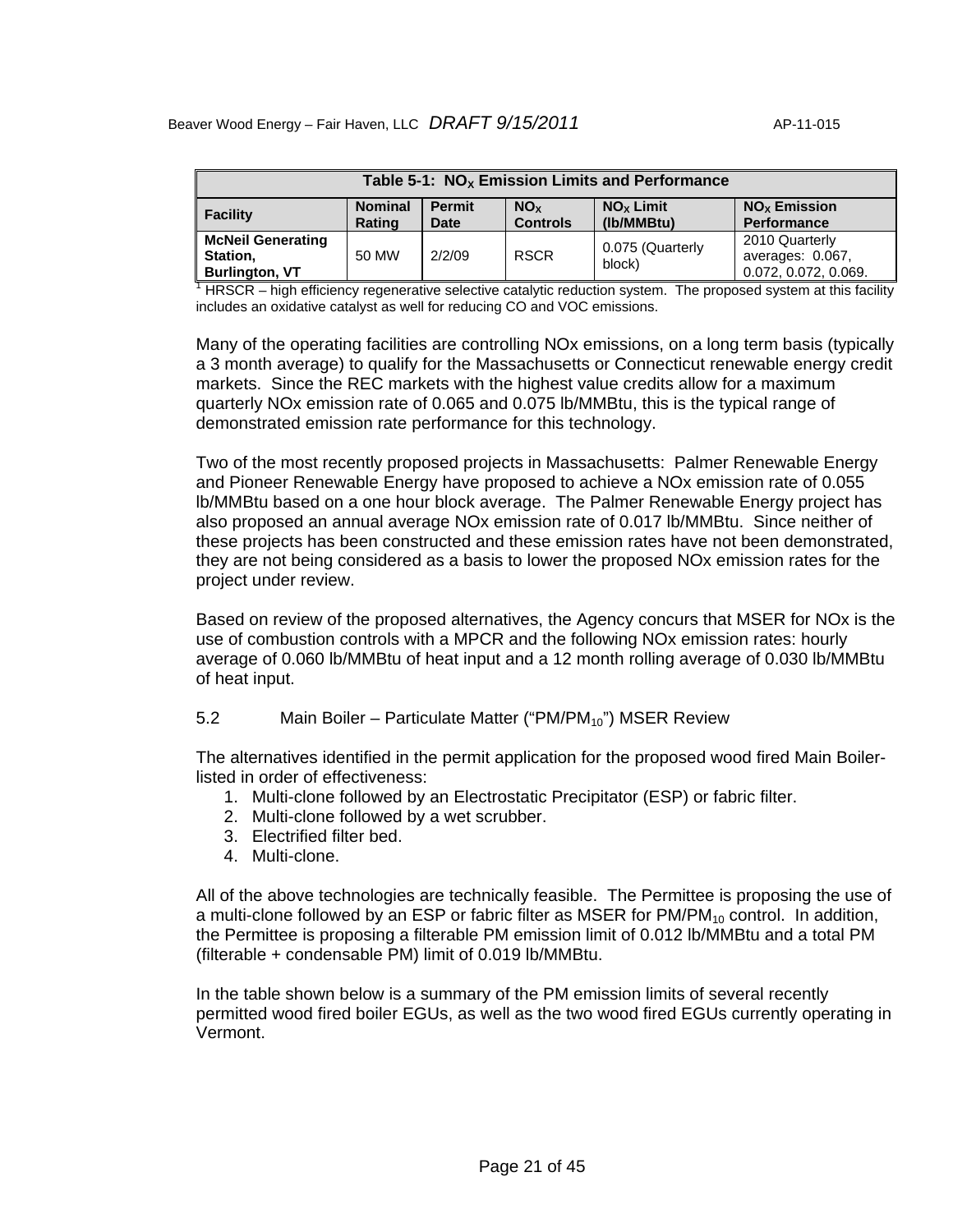|                                                                       |                          |                                    |                                             | Table 5-2: PM/PM <sub>10</sub> Emission Limits and Performance           |                                                                                        |
|-----------------------------------------------------------------------|--------------------------|------------------------------------|---------------------------------------------|--------------------------------------------------------------------------|----------------------------------------------------------------------------------------|
| <b>Facility</b>                                                       | <b>Nominal</b><br>Rating | <b>Permit</b><br><b>Date</b>       | <b>PM</b><br><b>Controls</b>                | PM/PM <sub>10</sub> Limit<br>(Ib/MMBtu)                                  | <b>PM Emission</b><br><b>Performance</b>                                               |
| <b>Seneca Sustainable</b><br>Energy,<br>Eugene, OR                    | 18.8 MW                  | 10/9/09                            | Multi-<br>clone, ESP                        | Total PM: 0.008                                                          | Stack test completed;<br>results did not<br>demonstrate<br>compliance at this<br>time. |
| <b>Montville Power,</b><br>Uncasville, CT                             | 42 MW                    | 4/6/10                             | Multi-<br>clone, ESP                        | Filterable PM:<br>0.012<br>Total PM: 0.026                               | Plant has not been<br>built.                                                           |
| <b>Russell Biomass,</b><br>Russell, MA                                | 50 MW                    | 12/30/08                           | Multi-<br>clone, ESP<br>or fabric<br>filter | Filterable PM:<br>0.012<br>Total PM: 0.026                               | Plant has not been<br>built.                                                           |
| <b>Palmer Renewable</b><br>Energy,<br>Springfield, MA                 | 38 MW                    | 3/7/11<br>(draft<br>permit)        | Multi-<br>clone,<br>fabric filter           | Filterable PM:<br>0.012<br>Total PM: 0.019                               | Plant has not been<br>built.                                                           |
| <b>Pioneer Renewable</b><br>Energy,<br>Greenfield, MA                 | 47 MW                    | 7/2/09<br>application<br>w/ amend. | Multi-<br>clone, ESP                        | Filterable PM:<br>0.012<br>Total PM: 0.019                               | Plant has not been<br>built.                                                           |
| <b>Lufkin Generating</b><br>Plant,<br>Lufkin, TX                      | 45 MW                    | 10/26/09                           | <b>ESP</b>                                  | Filterable PM:<br>0.012<br>Total PM: 0.025<br>Both 30 day rolling<br>avg | Anticipated startup<br>May 2011.                                                       |
| <b>Laidlaw Berlin</b><br>BioPower,<br>Berlin, NH                      | <b>70 MW</b>             | 7/26/10                            | Fabric filter                               | Filterable PM: 0.01                                                      | Plant has not been<br>built.                                                           |
| <b>PSNH - Schiller</b><br><b>Station (Unit SR5)</b><br>Portsmouth, NH | 50 MW                    | 3/7/06                             | Fabric filter                               | Filterable PM:<br>0.025 (at all times)<br>0.01 (24-hour avg)             | Stack test 5/6/10<br>0.001 lb/MMBtu<br>Stack test 5/10/09<br>0.001 lb/MMBtu            |
| <b>Yellow Pine Energy</b><br>Company<br>Fort Gaines, GA               | 115 MW                   | 5/15/09                            | <b>Fabric filter</b>                        | Filterable PM: 0.01<br>Total PM: 0.018                                   | Plant has not been<br>built.                                                           |
| <b>McNeil Generating</b><br>Station,<br><b>Burlington, VT</b>         | 50 MW                    | 2/2/09                             | <b>ESP</b>                                  | Filterable PM:<br>$0.007$ gr/dscf<br>(0.016 lb/MMBtu)                    | Stack test 7/14/04<br>0.00060 lb/MMBtu<br>Stack test 10/26/10<br>0.00015 lb/MMBtu      |
| <b>Ryegate Power</b><br><b>Station</b><br>East Ryegate, VT            | <b>20 MW</b>             |                                    | <b>ESP</b>                                  | Filterable PM:<br>$0.007$ gr/dscf<br>(0.016 lb/MMBtu)                    | Average of 9 stack<br>tests since 1993:<br>0.0013 lb/MMBtu                             |

Based on review of the proposed alternatives, the Agency concurs that the best available control technology for  $PM/PM_{10}$  emissions from the Main Boiler is the use of a multi-clone in conjunction with either an ESP or a fabric filter and a total PM emission rate of 0.019 lb/MMBtu. The Agency has not found enough PM emission data on large boilers to adequately characterize the contribution of the condensable portion of the PM, so we are not requiring a lower emission rate for total PM. The condensable PM data that has been gathered suggests that the emission rate of 0.008 lb/MMBtu for Seneca Sustainable Energy for total PM is not expected to be consistently achievable.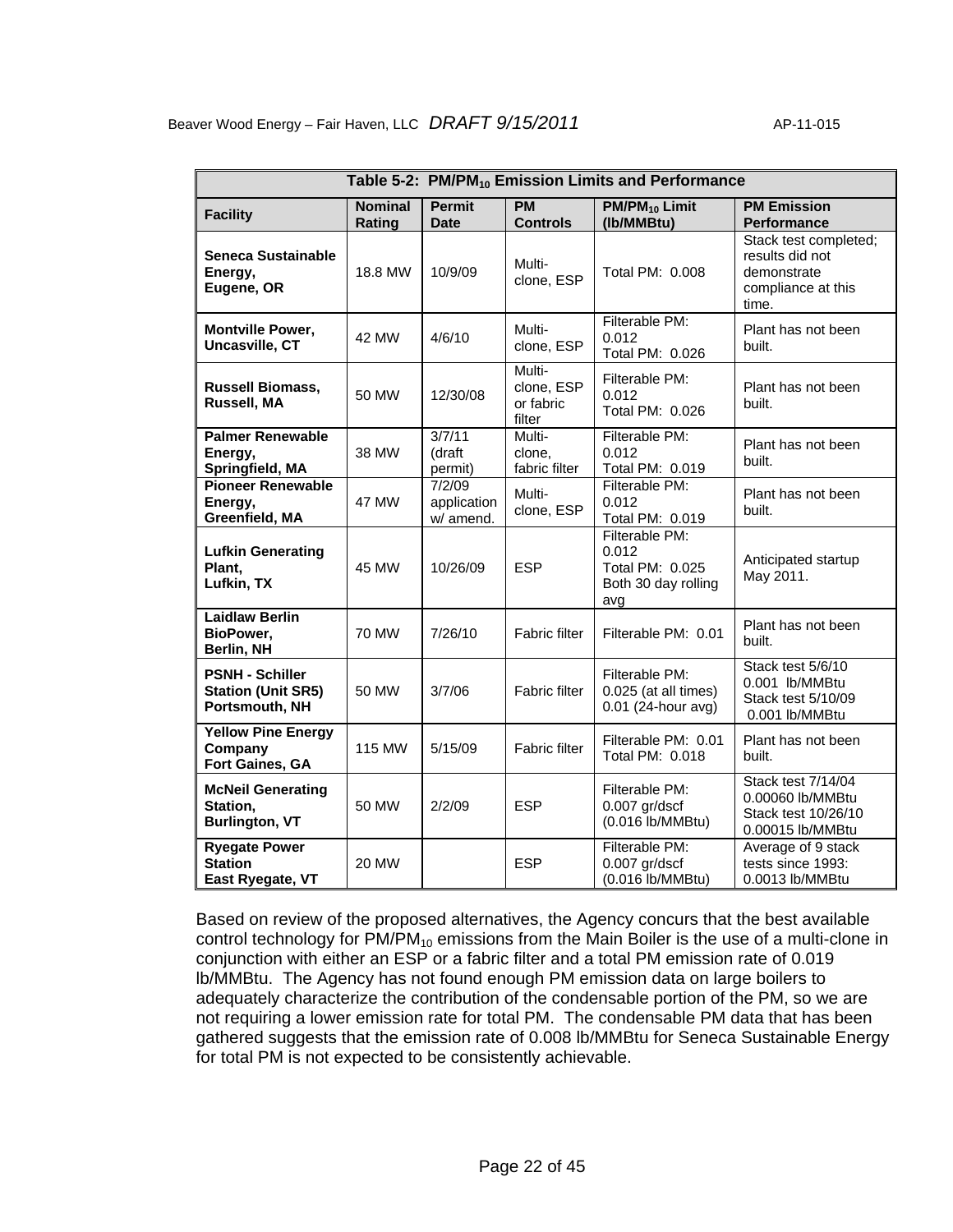However, for the filterable PM emission rate unit SR5 at the Schiller Station in Portsmouth, NH has a filterable PM emission rate of 0.01 lb/MMBtu. In addition numerous stack test results for filterable PM from Schiller Station, McNeil, and Ryegate have all demonstrated that 0.010 lb/MMBtu is attainable and therefore the Agency is establishing MSER for filterable PM at 0.010 lb/MMBtu as an hourly average.

# 5.3 Main Boiler – Carbon Monoxide (CO) MSER Review

The alternatives identified in the permit application for the proposed wood fired Main Boilerlisted in order of effectiveness:

- 1. Oxidative catalyst.
- 2. Good combustion design and combustion practices.

| <b>Table 5-3: CO Emission Limits and Performance</b>                  |                          |                                    |                                           |                                                                             |                                                               |  |  |
|-----------------------------------------------------------------------|--------------------------|------------------------------------|-------------------------------------------|-----------------------------------------------------------------------------|---------------------------------------------------------------|--|--|
| <b>Facility</b>                                                       | <b>Nominal</b><br>Rating | <b>Permit</b><br>Date              | <b>CO</b><br><b>Controls</b>              | <b>CO Limit</b><br>(Ib/MMBtu)                                               | <b>CO Emission</b><br><b>Performance</b>                      |  |  |
| <b>Montville Power,</b><br>Uncasville, CT                             | 42 MW                    | 4/6/10                             |                                           | 0.10 (8 hr block)                                                           | Plant has not been<br>built.                                  |  |  |
| <b>Russell Biomass,</b><br>Russell, MA                                | 50 MW                    | 12/30/08                           | Combustion Control and CO catalyst        | 0.075                                                                       | Plant has not been<br>built.                                  |  |  |
| <b>Palmer Renewable</b><br>Energy,<br>Springfield, MA                 | 38 MW                    | 3/7/11<br>(draft<br>permit)        |                                           | 0.114 (1 hr block)<br>0.07 (4 hr block)<br>0.0365 (12 month<br>rolling avg) | Plant has not been<br>built.                                  |  |  |
| <b>Pioneer Renewable</b><br>Energy,<br>Greenfield, MA                 | 47 MW                    | 7/2/09<br>application<br>w/ amend. |                                           | 0.07                                                                        | Plant has not been<br>built.                                  |  |  |
| <b>Lufkin Generating</b><br>Plant,<br>Lufkin, TX                      | 45 MW                    | 10/26/09                           |                                           | 0.075                                                                       | Anticipated startup<br>May 2011.                              |  |  |
| <b>Laidlaw Berlin</b><br>BioPower,<br>Berlin, NH                      | 70 MW                    | 7/26/10                            |                                           | 0.075 (24 hr avg)                                                           | Plant has not been<br>built.                                  |  |  |
| <b>PSNH - Schiller</b><br><b>Station (Unit SR5)</b><br>Portsmouth, NH | 50 MW                    | 3/7/06                             | Good<br>combustion<br>w/ fluidized<br>bed | $0.10(24)$ hr avg)                                                          | Plant operating and<br>using CEMS to monitor<br>CO emissions. |  |  |

All of the above technologies are technically feasible. The Permittee is proposing to use a combination of 1 & 2 as MSER for CO control. In addition, the Permittee is proposing a CO limit of 0.075 lb/MMBtu based on a 24-hour block average.

Based on review of the proposed alternatives, the Agency concurs that MSER for CO is the use of combustion controls with a MPCR and a limit of 0.075 lb/MMBtu of heat input as a 24 hour rolling average.

5.4 Main Boiler – Volatile Organic Compounds (VOC) MSER Review

Similar to CO, volatile organic compounds are formed because of incomplete combustion of fuel. Thus, the above discussion regarding the generation and control of CO emissions for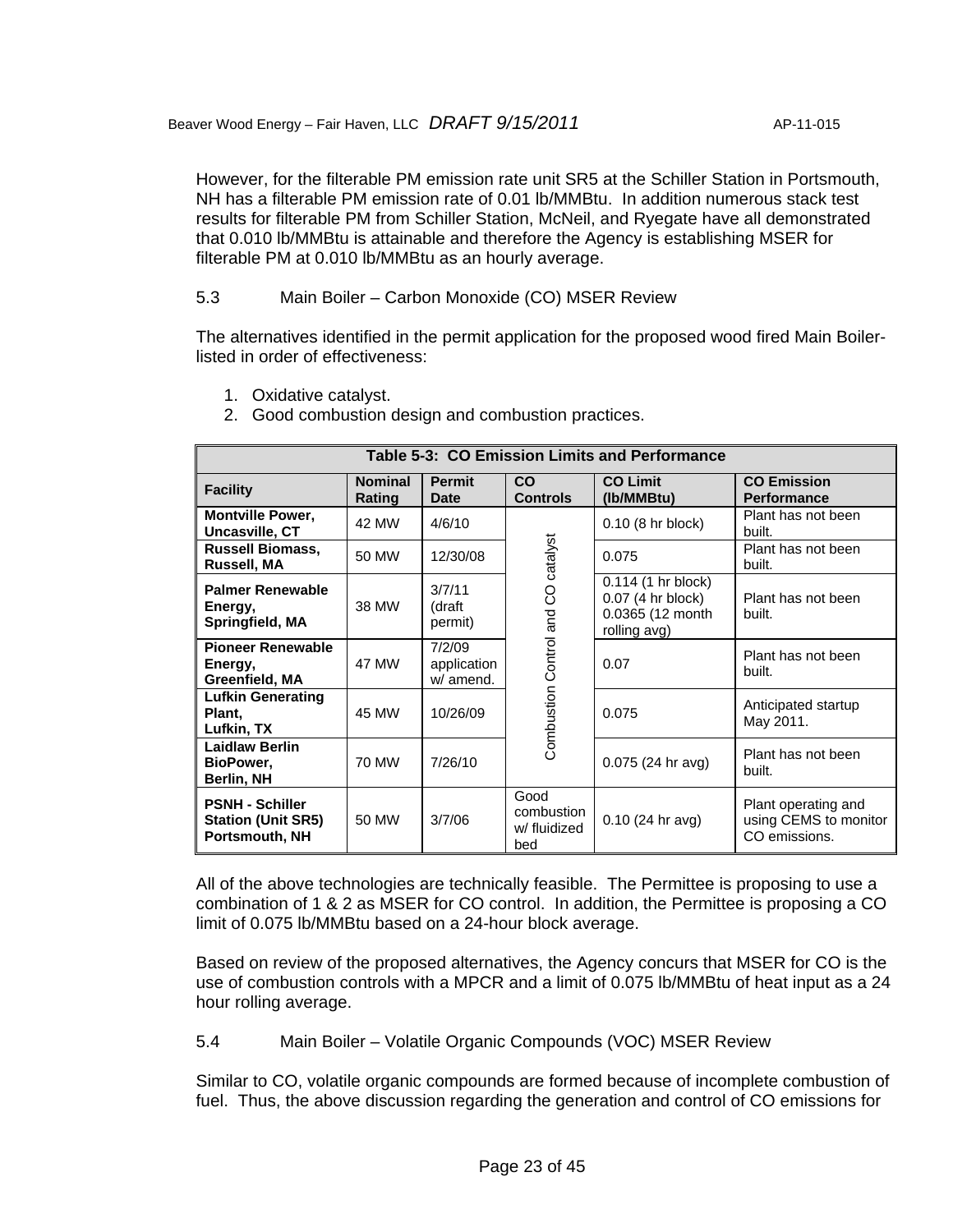the proposed project applies to volatile organic compounds.

The alternatives identified in the permit application for the proposed wood fired Main Boilerlisted in order of effectiveness:

- 1. Oxidative catalyst.
- 2. Good combustion design and combustion practices.

| Table 5-4: VOC Emission Limits and Performance                        |                          |                                    |                                           |                                |                                                            |  |  |
|-----------------------------------------------------------------------|--------------------------|------------------------------------|-------------------------------------------|--------------------------------|------------------------------------------------------------|--|--|
| <b>Facility</b>                                                       | <b>Nominal</b><br>Rating | <b>Permit</b><br>Date              | <b>VOC</b><br><b>Controls</b>             | <b>VOC Limit</b><br>(Ib/MMBtu) | <b>VOC Emission</b><br><b>Performance</b>                  |  |  |
| <b>Montville Power,</b><br>Uncasville, CT                             | 42 MW                    | 4/6/10                             | 8<br>Combustion Control and<br>catalyst   | 0.01                           | Plant has not been<br>built.                               |  |  |
| <b>Russell Biomass,</b><br>Russell, MA                                | 50 MW                    | 12/30/08                           |                                           | 0.01                           | Plant has not been<br>built.                               |  |  |
| <b>Palmer Renewable</b><br>Energy,<br>Springfield, MA                 | 38 MW                    | 3/7/11<br>(draft<br>permit)        |                                           | 0.01                           | Plant has not been<br>built.                               |  |  |
| <b>Pioneer Renewable</b><br>Energy,<br>Greenfield, MA                 | 47 MW                    | 7/2/09<br>application<br>w/ amend. |                                           | 0.01                           | Plant has not been<br>built.                               |  |  |
| <b>Lufkin Generating</b><br>Plant,<br>Lufkin, TX                      | 45 MW                    | 10/26/09                           |                                           | 0.01                           | Anticipated startup<br>May 2011.                           |  |  |
| <b>Ryegate Power</b><br><b>Station</b><br>East Ryegate, VT            | 20 MW                    | 5/15/2011                          | Good<br>combustion<br>control             | 0.03                           | Average of 7 stack<br>tests since 1993:<br>0.0013 lb/MMBtu |  |  |
| <b>PSNH - Schiller</b><br><b>Station (Unit SR5)</b><br>Portsmouth, NH | 50 MW                    | 3/7/06                             | Good<br>combustion<br>w/ fluidized<br>bed | 0.005                          |                                                            |  |  |

All of the above technologies are technically feasible. The Permittee is proposing to use a combination of 1 & 2 as MSER for VOC control. In addition, the Permittee is proposing a VOC limit of 0.005 lb/MMBtu.

Based on review of the proposed alternatives, the Agency concurs that MSER for VOC is the use of combustion controls with an oxidation catalyst within the MPCR and a VOC limit of 0.005 lb/MMBtu of heat input based on an hourly average.

5.5 Main Boiler - Sulfur Dioxide (SO<sub>2</sub>) MSER Review:

The alternatives identified in the permit application for the proposed wood fired Main Boilerlisted in order of effectiveness:

- 1. Use of low sulfur content fuel:
- 2. Installation and Operation of a Wet Scrubber (70-90% Control Efficiency): Exhaust gas temperature from the boiler would decrease to below 212°F, reducing buoyancy induced dispersion of boiler exhaust which would likely increase ground level  $SO<sub>2</sub>$ concentrations. The Palmer Renewable Energy project is proposing to use this technology to control  $SO<sub>2</sub>$  and HCl.
- 3. Installation and Operation of a Spray Dryer. The South Point Biomass project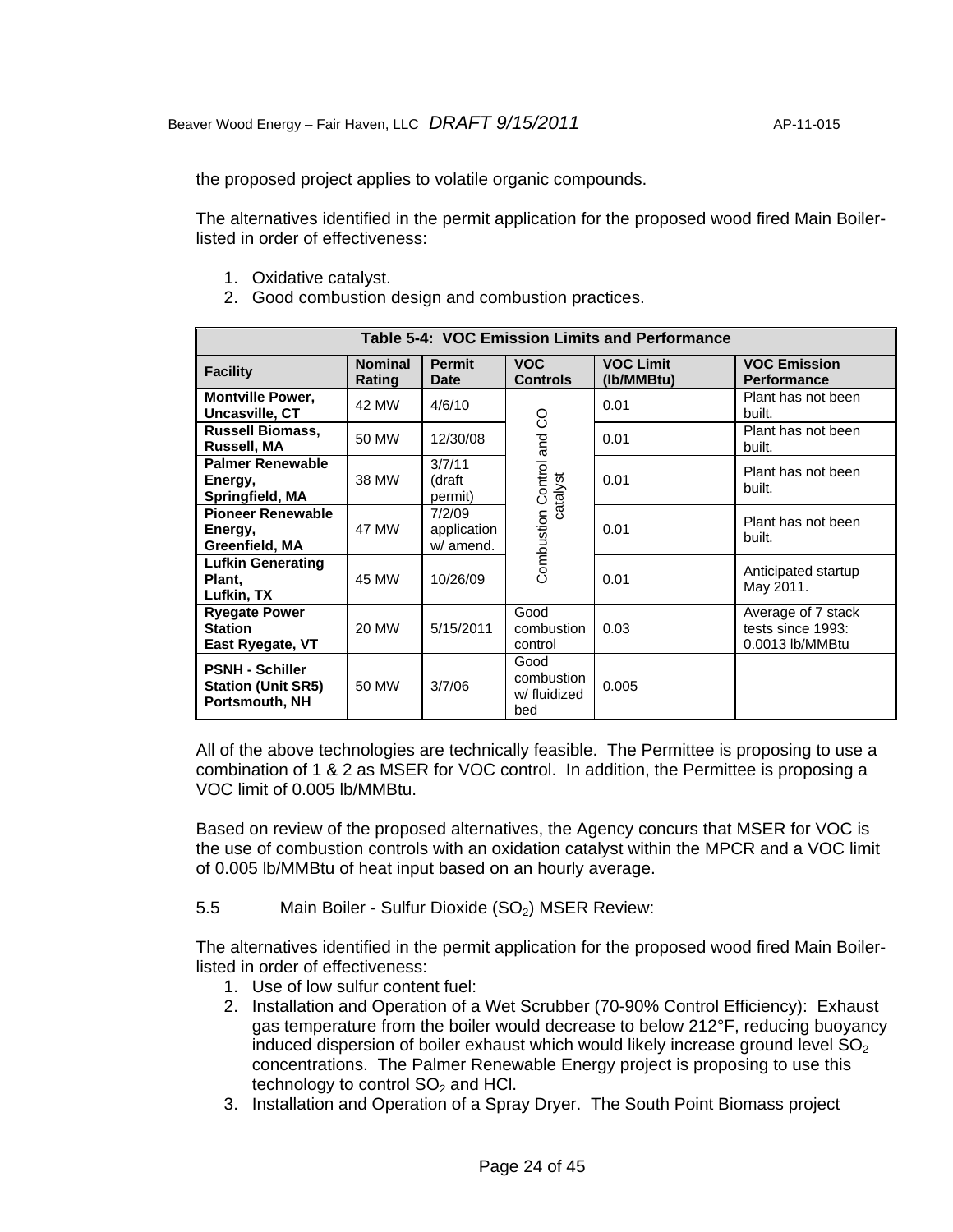proposes this technology as one of their options for controlling  $SO<sub>2</sub>$  emissions.

4. Dry Sorbent Injection. Depending upon the  $SO<sub>2</sub>$  loading and the system design, the control efficiency can be as high as 80%. Table 5-5 lists a couple facilities that use or are proposing to use this technology.

| Table 5-5: SO <sub>2</sub> Emission Limits and Performance            |                                         |                                    |                                                      |                                     |                                                                                                         |  |  |
|-----------------------------------------------------------------------|-----------------------------------------|------------------------------------|------------------------------------------------------|-------------------------------------|---------------------------------------------------------------------------------------------------------|--|--|
| <b>Facility</b>                                                       | <b>Nominal</b><br>Rating                | <b>Permit</b><br><b>Date</b>       | SO <sub>2</sub><br><b>Controls</b>                   | SO <sub>2</sub> Limit<br>(Ib/MMBtu) | $SO2$ Emission<br><b>Performance</b>                                                                    |  |  |
| <b>Seneca</b><br><b>Sustainable</b><br>Energy,<br>Eugene, OR          | 18.8 MW                                 | 10/9/09                            | None                                                 | 0.025                               | Stack test completed,<br>results not available at<br>this time.                                         |  |  |
| <b>Montville Power,</b><br>Uncasville, CT                             | 42 MW                                   | 4/6/10                             | None                                                 | 0.025                               | Plant has not been<br>built.                                                                            |  |  |
| <b>PSNH - Schiller</b><br><b>Station (Unit SR5)</b><br>Portsmouth, NH | 50 MW                                   | 3/7/06                             | Dry sorbent<br>injection                             | 0.02                                | Based on CEMS from<br>1 <sup>st</sup> Qtr 2011, estimated<br>average emission rate<br>< 0.001 lb/MMBtu. |  |  |
| Lindale<br>Renewable<br>Energy, Lindale,<br><b>TX</b>                 | 50                                      | 1/08/2010                          | None                                                 | 0.025                               | Plant has not been<br>built.                                                                            |  |  |
| <b>Lufkin Generating</b><br>Plant,<br>Lufkin, TX                      | 45 MW                                   | 10/26/09                           | None                                                 | 0.025                               | Anticipated startup<br>May 2011.                                                                        |  |  |
| <b>South Point</b><br><b>Biomass, South</b><br>Point, OH              | 7 boilers,<br>318<br>MMBtu/hr<br>(each) | 4/04/2006                          | Spray dryer<br>or sodium<br>bicarbonate<br>injection | 22.13 lb/hr<br>$(0.07$ lb/MMBtu)    | Plant has not been<br>built.                                                                            |  |  |
| <b>Laidlaw Berlin</b><br>BioPower,<br>Berlin, NH                      | 70 MW                                   | 7/26/10                            | Dry sorbent<br>injection                             | 0.012                               | Plant has not been<br>built.                                                                            |  |  |
| <b>Palmer Renewable</b><br>Energy,<br>Springfield, MA                 | 38 MW                                   | 3/7/11<br>(draft<br>permit)        | Sorbent<br>injection,<br>Turbosorp<br>scrubber       | 0.02                                | Plant has not been<br>built.                                                                            |  |  |
| <b>Pioneer</b><br>Renewable<br>Energy,<br>Greenfield, MA              | 47 MW                                   | 7/2/09<br>application<br>w/ amend. | None                                                 | 0.025                               | Plant has not been<br>built.                                                                            |  |  |
| <b>Ryegate Power</b><br><b>Station</b><br>East Ryegate, VT            | 20 MW                                   | 5/16/2011                          | None                                                 | None                                | Stack test 6/16/2004<br>0.0022 lb/MMBtu                                                                 |  |  |

<sup>1</sup> Schiller Station is also permitted to burn coal in Unit SR5.

All of the above technologies are technically feasible. However, due to the relatively low emission rate of SO2 due in part to a lack of dual fuel use except for start-up, the costs of control for the wet and dry scrubbing technologies are prohibitive. The Permittee is proposing that wood as a low sulfur fuel represents MSER for  $SO<sub>2</sub>$  control. In addition, the Permittee is proposing a  $SO<sub>2</sub>$  limit of 0.02 lb/MMBtu.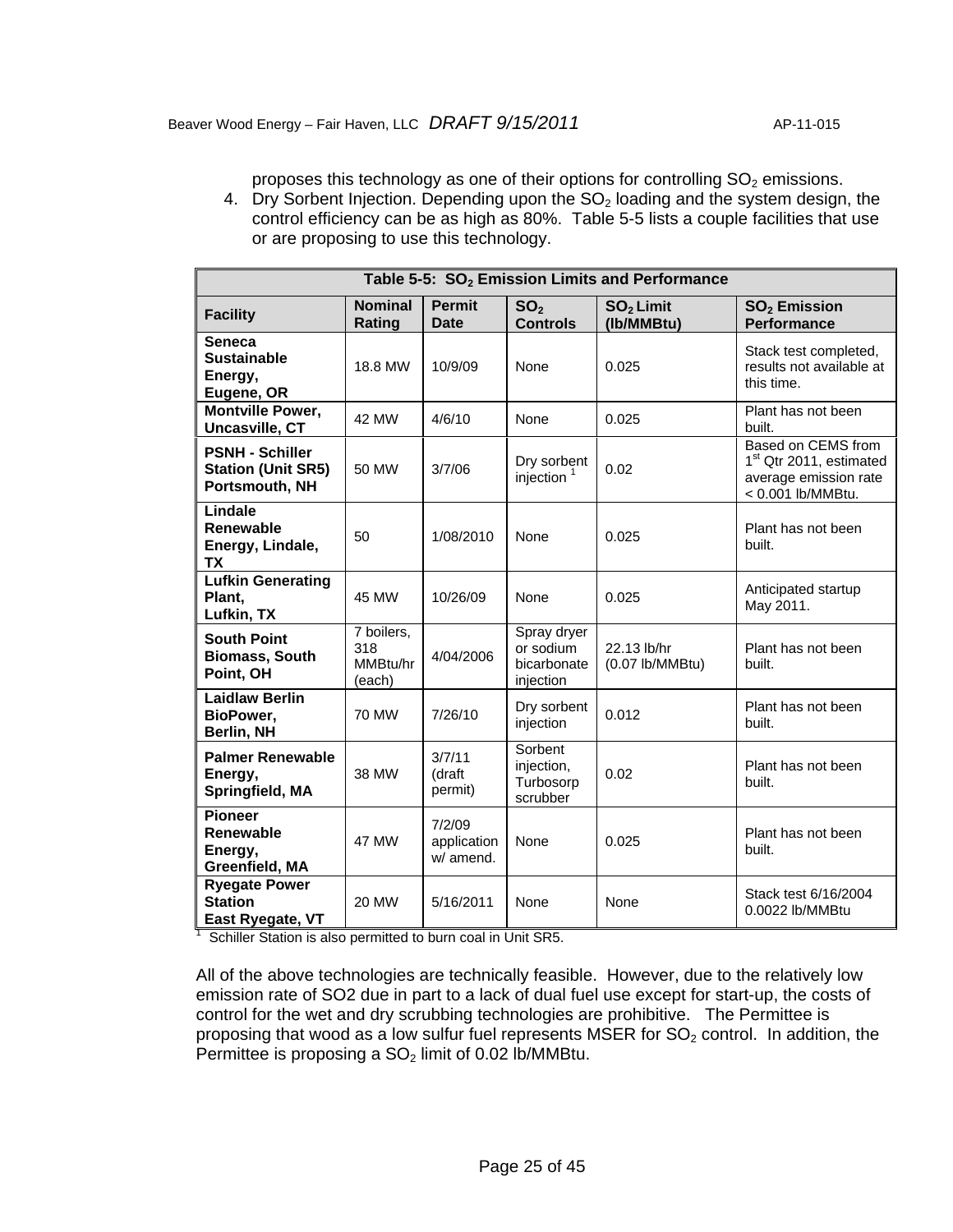Based on review of the proposed alternatives, the Agency concurs that the MSER for  $SO<sub>2</sub>$  is the use of wood as a low sulfur content fuel a limit of 0.02 lb/MMBtu of heat input based on an hourly average. If the facility is required by the Acid Rain Program to operate an  $SO<sub>2</sub>$ CEMS, then the limit is based on an annual average.

#### Pellet Plant Burner/Rotary Dryer MSER Determination:

A review of the US EPA RACT/BACT/LAER Clearinghouse yielded only one wood pellet manufacturing facility: International Biofuels Inc. in Greenville, VA. This facility received a construction permit in 2005 but was subsequently never built. It was permitted for over 500,000 dry tons per year of output from the dryers compared to Beaver Wood Energy's proposed 115,000 oven dry tons. This higher capacity results in much higher estimated emissions of VOCs; resulting in the facility being required to use a thermal oxidizer for controlling VOC emissions.

As noted in the permit application, the rotary dryers used in particle and/or wafer board manufacturing plants are similar to the rotary dryer proposed by the Permittee. However, the information available in the RBLC for board manufacturer dryers is for much larger facilities with much higher potential air emissions. As a result, many of these larger board manufacturing facilities employ regenerative thermal oxidizers to control the VOC emissions from their rotary dryers.

Since there are several permitted wood pellet manufacturing plants that are more representative of the Permittee's proposed operation, the emission rates from these facilities will be reviewed for the MSER determinations from the pellet plant burner and rotary dryer.

| Table 5-6: Wood Dryers at Wood Pellet Plants                              |                                                |                                                 |                                                      |                    |                                               |  |  |  |
|---------------------------------------------------------------------------|------------------------------------------------|-------------------------------------------------|------------------------------------------------------|--------------------|-----------------------------------------------|--|--|--|
| <b>Facility</b>                                                           | <b>Burner</b><br><b>Size</b><br>(MMBtu<br>/hr) | <b>Permitted</b><br><b>Capacity</b><br>(ODT/yr) | <b>Max hourly</b><br>dryer<br>throughput<br>(ODT/hr) | <b>Permit Date</b> | <b>Operating Status</b>                       |  |  |  |
| <b>Vermont Renewable</b><br><b>Energy Company,</b><br><b>Brighton, VT</b> | 40                                             | 100,000                                         | 11.4                                                 | 2/10/2010          | Plant has not been<br>built.                  |  |  |  |
| <b>New England Wood</b><br>Pellet.<br>Jaffery, NH                         | 40                                             | 89.300                                          | 10.2                                                 | 9/10/2007          | Operating<br>Stack test 8/2006                |  |  |  |
| <b>Schuyler Wood</b><br><b>Pellet</b><br>Schuyler, NY                     | 50                                             | 131,400                                         | 15                                                   | 5/7/2010           | Operating<br>Stack test 2/2009                |  |  |  |
| <b>Deposit Wood Pellet</b><br>Deposit, NY                                 | 50                                             | 113,800                                         | 15                                                   | 4/27/2010          | Operating<br>Testing required (CO,<br>NOx, PM |  |  |  |
| <b>Geneva Wood Fuels</b><br>Strong, ME                                    | 40                                             | 136,065 <sup>1</sup>                            | 16.38                                                | 3/18/2010          | Operating<br>Stack test 10/2010               |  |  |  |
| <b>Maine Woods Pellet</b><br>Company<br>Athens, ME                        | 50                                             | 114,480 $^{2}$                                  | 14.4                                                 | 3/16/2010          | Operating<br>Stack test 11/2008               |  |  |  |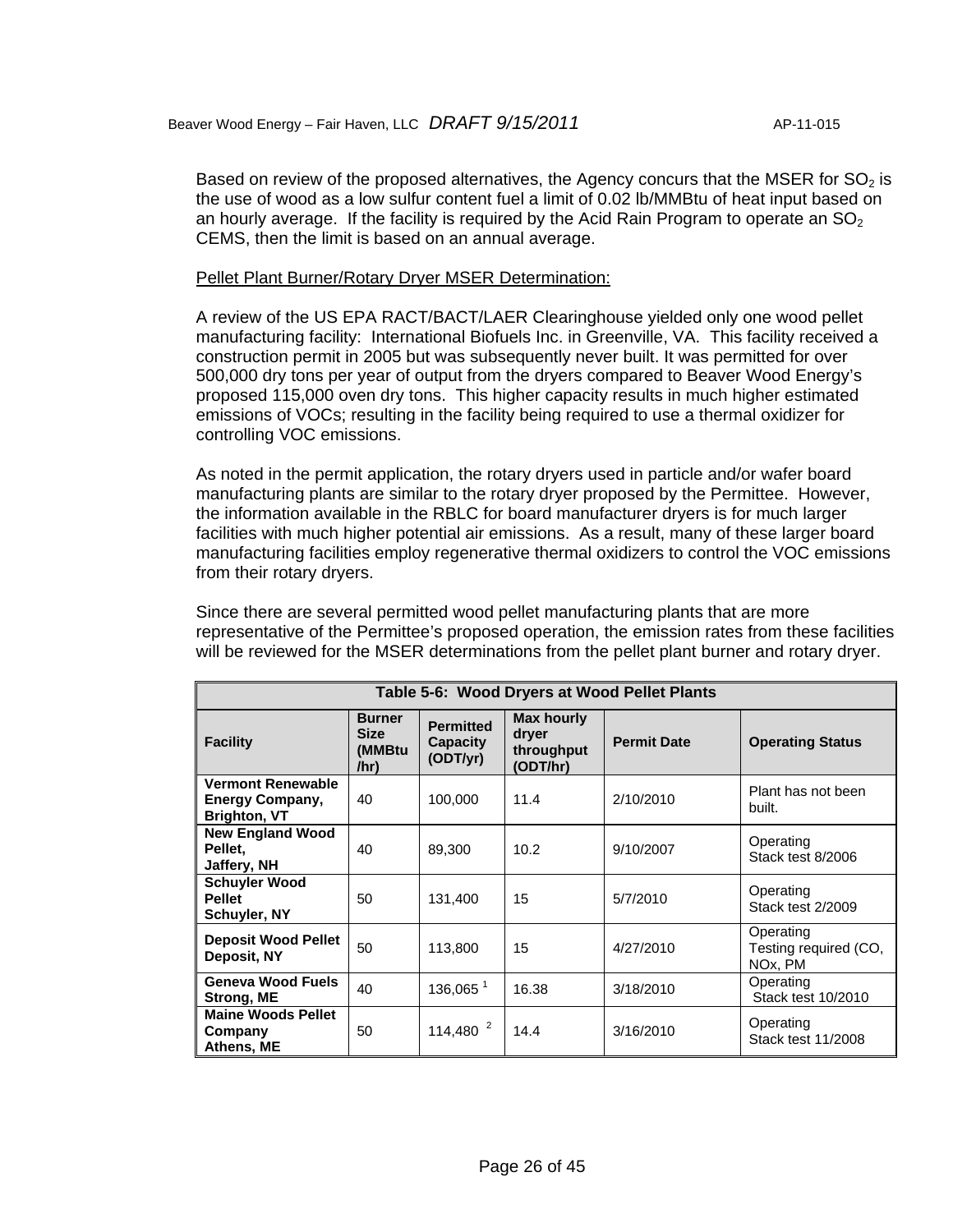| Table 5-6: Wood Dryers at Wood Pellet Plants     |                                                |                                          |                                                      |                    |                                |  |  |
|--------------------------------------------------|------------------------------------------------|------------------------------------------|------------------------------------------------------|--------------------|--------------------------------|--|--|
| <b>Facility</b>                                  | <b>Burner</b><br><b>Size</b><br>(MMBtu<br>/hr) | <b>Permitted</b><br>Capacity<br>(ODT/yr) | <b>Max hourly</b><br>dryer<br>throughput<br>(ODT/hr) | <b>Permit Date</b> | <b>Operating Status</b>        |  |  |
| <b>Corinth Wood Pellet</b><br><b>Corinth, ME</b> | 20 each<br>(2 lines)                           | Varies<br>based on<br>wood<br>species    | $11.1$ each                                          | 6/25/2009          | Operating<br>Stack test 9/2009 |  |  |

 $\frac{1}{1}$  Based on the permit limit of 8,322 hours/year and the maximum production rate of 16.38 ODT/hr<br> $^2$  Based on the permit limit of 7,950 hours/yr and the maximum production rate of 14.4 ODT/hr

|                                                                                            | <b>Table 5-7: Burner/Dryer Emission Limitations</b>                                  |                                                                            |                                                                                              |                                                                                               |                                                                          |  |  |  |  |  |
|--------------------------------------------------------------------------------------------|--------------------------------------------------------------------------------------|----------------------------------------------------------------------------|----------------------------------------------------------------------------------------------|-----------------------------------------------------------------------------------------------|--------------------------------------------------------------------------|--|--|--|--|--|
| Facility (ODT/hr)                                                                          | $NOX$ limit<br><b>CO limit</b><br><b>PM limit</b><br><b>VOC limit</b><br>$SO2$ Limit |                                                                            |                                                                                              |                                                                                               |                                                                          |  |  |  |  |  |
| <b>Vermont Renewable</b><br><b>Energy Company</b><br>(11.4)                                | 0.66 lb/ODT<br>$7.5$ lb/hr                                                           | $0.66$ lb/ODT<br>$7.5$ lb/hr                                               | $0.97$ lb/ODT<br>11.0 lb/hr                                                                  | 11.4 lb/hr<br>(~ 1.0 lb/ODT)                                                                  | <b>NA</b>                                                                |  |  |  |  |  |
| <b>New England Wood</b><br><b>Pellet (10.2)</b>                                            | $0.69$ lb/ODT<br>7.04 lb/hr                                                          | 1.43 lb/ODT<br>14.59 lb/hr                                                 | 0.30 lb/MMBtu<br>$0.84$ lb/ODT<br>8.57 lb/hr                                                 | $0.57$ lb/ODT<br>5.81 lb/hr                                                                   | 0.025<br>lb/MMBtu                                                        |  |  |  |  |  |
| <b>Schuyler Wood</b><br>Pellet (15)                                                        | 21.5 lb/hr<br>(~1.4 lb/ODT)                                                          | 21.5 lb/hr<br>$(-1.4 \text{ lb/ODT})$                                      | 0.42 lb/MMBtu                                                                                | 10.5 lb/hr<br>(~0.7 lb/ODT)                                                                   | <b>NA</b>                                                                |  |  |  |  |  |
| <b>Deposit Wood Pellet</b><br>(15)                                                         | 19.15 lb/hr<br>$(-1.3 \text{ lb/ODT})$                                               | 17.5 lb/hr<br>$(-1.2 \text{ lb/ODT})$                                      | $0.050$ gr/dscf                                                                              | 8.55 lb/hr<br>$(-0.57)$<br>Ib/ODT)                                                            | Fuel limit:<br>Ib S/ MMBtu<br>$2.5$ max<br>1.9 3-mo avg<br>1.7 12-mo avg |  |  |  |  |  |
| <b>Geneva Wood Fuels</b><br>(16.38)                                                        | $0.66$ lb/ODT<br>$10.8$ lb/hr                                                        | $0.66$ lb/ODT<br>$10.8$ lb/hr                                              | 8.5 lb/hr<br>$(-0.5 \text{ lb/ODT})$                                                         | $0.59$ lb/ODT<br>$9.7$ lb/hr                                                                  | $1.9$ lb/hr<br>$(-0.048)$<br>lb/MMBtu)                                   |  |  |  |  |  |
| <b>Maine Woods Pellet</b><br>Company (14.4)                                                | $5.0$ lb/hr<br>$(-0.35)$<br>Ib/ODT)                                                  | 15.1 lb/hr<br>$(-1.1 \text{ lb/ODT})$                                      | 8.5 lb/hr<br>$(-0.59)$<br>Ib/ODT)                                                            | 12.5 lb/hr<br>$(-0.9$ lb/ODT)                                                                 | $5.1$ lb/hr<br>$(-0.010)$<br>lb/MMBtu)                                   |  |  |  |  |  |
| <b>Corinth Wood Pellet</b><br>$(11.1$ each)<br>lb/hr limits are for<br>each of the 2 lines | 5.7 lb/hr<br>$0.51$ lb/ODT                                                           | Pine & other<br>SW: 65.5 lb/hr<br>5.9 lb/ODT<br>HW: 50 lb/hr<br>4.5 lb/ODT | Pine: 20 lb/hr<br>1.8 lb/ODT<br>SW: 25.5 lb/hr<br>2.3 lb/ODT<br>HW: 30.0 lb/hr<br>2.7 lb/ODT | Pine 48.8 lb/hr<br>4.4 lb/ODT<br>SW: 23.3 lb/hr<br>2.1 lb/ODT<br>HW: 11.1 lb/hr<br>1.0 lb/ODT | $0.5$ lb/hr<br>0.025<br>lb/MMBtu                                         |  |  |  |  |  |

| Table 5-8: Burner/Dryer Control Technology           |                                                                                                |                                                                         |             |                    |                 |  |  |  |  |
|------------------------------------------------------|------------------------------------------------------------------------------------------------|-------------------------------------------------------------------------|-------------|--------------------|-----------------|--|--|--|--|
| <b>Facility</b>                                      | PM limit <sup>1</sup><br>$SO2$ Limit $3$<br><b>VOC limit</b><br><b>CO</b> limit<br>$NOx$ limit |                                                                         |             |                    |                 |  |  |  |  |
| <b>Vermont</b><br><b>Renewable Energy</b><br>Company | Good<br>combustion                                                                             | Good<br>combustion                                                      | Multi-clone | Good<br>combustion | No limit        |  |  |  |  |
| <b>New England</b><br><b>Wood Pellet</b>             | Good<br>combustion                                                                             | Good<br>combustion                                                      | Multi-clone | Good<br>combustion | Low sulfur fuel |  |  |  |  |
| <b>Schuyler Wood</b><br><b>Pellet</b>                | Good<br>combustion                                                                             | Good<br>combustion &<br>combustion<br>temperature ><br>1700 $\degree$ F | Multi-clone | Good<br>combustion |                 |  |  |  |  |
| <b>Deposit Wood</b><br><b>Pellet</b>                 | Good<br>combustion                                                                             | Good<br>combustion                                                      | Multi-clone | Good<br>combustion | Low sulfur fuel |  |  |  |  |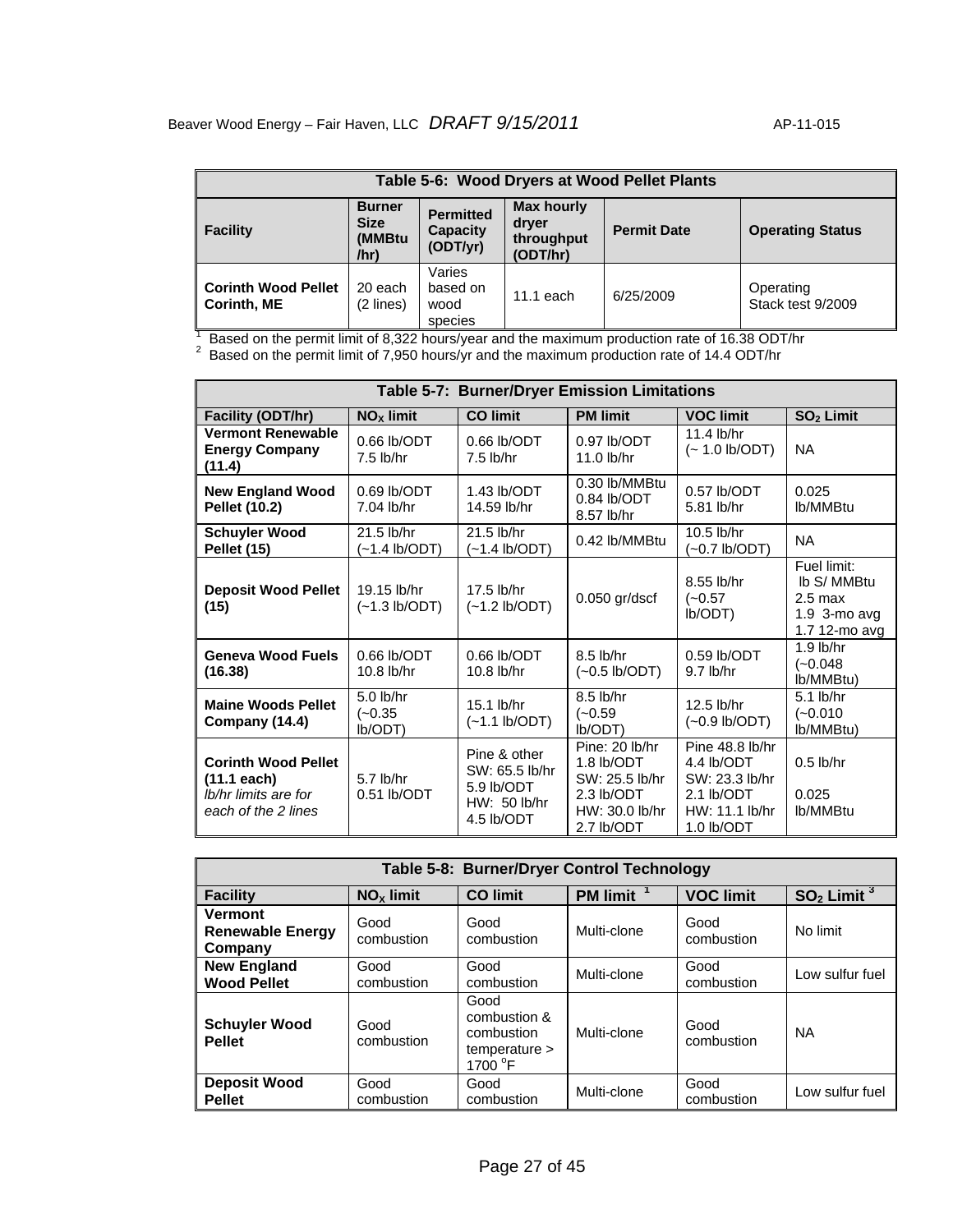| Table 5-8: Burner/Dryer Control Technology  |                    |                    |                      |                    |                 |  |  |  |
|---------------------------------------------|--------------------|--------------------|----------------------|--------------------|-----------------|--|--|--|
| <b>Facility</b>                             | $NOx$ limit        | <b>CO</b> limit    | <b>PM limit</b>      | <b>VOC limit</b>   | $SO2$ Limit $3$ |  |  |  |
| Geneva Wood<br><b>Fuels</b>                 | Good<br>combustion | Good<br>combustion | Multi-clone          | Good<br>combustion | Low sulfur fuel |  |  |  |
| <b>Maine Woods</b><br><b>Pellet Company</b> | Good<br>combustion | Good<br>combustion | Wet scrubber         | Good<br>combustion | No controls     |  |  |  |
| <b>Corinth Wood</b><br><b>Pellet</b>        | Good<br>combustion | Good<br>combustion | Cyclone <sup>2</sup> | Good<br>combustion | No controls     |  |  |  |

1 If a cyclone or multi-clone is listed, it also serves as process equipment that is used to separate the dried wood product from the rotary dryer's exhaust gas.

2  $^{\circ}$  The Maine DEP has also required this facility to investigate the use of exhaust gas recycle as a control option.<br> $^3$  For all facilities, if there is an SO<sub>2</sub> emission limit, the facility's plan is to use wood as t considered to be inherently low in sulfur content.

| Table 5-9: Burner/Dryer Test Results              |                                                                                                        |                                                                                                    |                                                                                                       |                                                                                                               |                 |  |  |  |  |
|---------------------------------------------------|--------------------------------------------------------------------------------------------------------|----------------------------------------------------------------------------------------------------|-------------------------------------------------------------------------------------------------------|---------------------------------------------------------------------------------------------------------------|-----------------|--|--|--|--|
| <b>Facility</b>                                   | NO <sub>X</sub>                                                                                        | CO                                                                                                 | <b>PM</b>                                                                                             | <b>VOC</b>                                                                                                    | SO <sub>2</sub> |  |  |  |  |
| <b>Vermont Renewable</b><br><b>Energy Company</b> |                                                                                                        | Facility not constructed – no testing.                                                             |                                                                                                       |                                                                                                               |                 |  |  |  |  |
| <b>New England Wood</b><br><b>Pellet</b>          | 8/2006<br>$3.3$ lb/hr<br>$-0.33$ lb/ODT)                                                               | 8/2006<br>$11.5$ lb/hr<br>(~1.15 lb/ODT)                                                           | 8/2006<br>$7.4$ lb/hr<br>(~0.74 lb/ODT)                                                               | 8/2006<br>$2.6$ lb/hr<br>(~0.26 lb/ODT)                                                                       |                 |  |  |  |  |
| <b>Schuyler Wood</b><br><b>Pellet</b>             | 2/2009<br>5.96 lb/hr<br>$\sim$ 0.4 lb/ODT                                                              | 2/2009<br>$0.85$ lb/hr<br>$\sim 0.06$ lb/ODT                                                       | 2/2009<br>0.41 lb/ MMBtu                                                                              | 2/2009<br>$3.6$ lb/hr<br>$\sim$ 0.24 lb/ODT                                                                   |                 |  |  |  |  |
| <b>Deposit Wood Pellet</b>                        |                                                                                                        |                                                                                                    | Facility operating, no test results available at this time.                                           |                                                                                                               |                 |  |  |  |  |
| <b>Geneva Wood Fuels</b>                          |                                                                                                        | 10/2010<br>$3.21$ lb/hr<br>$\sim$ 0.43 lb/ODT                                                      | 10/2010<br>4.28 lb/hr<br>$\sim$ 0.58 lb/ODT                                                           | 10/2010<br>1.49 lb/hr<br>$\sim 0.20$ lb/ODT                                                                   |                 |  |  |  |  |
| <b>Maine Woods Pellet</b><br>Company              |                                                                                                        |                                                                                                    | 11/2008<br>4.88 lb/hr<br>0.26 lb/MMBtu<br>6/2010<br>$3.4$ lb/hr                                       | 11/2008<br>11.97 lb/hr<br>6/2010<br>$6.4$ lb/hr                                                               |                 |  |  |  |  |
| <b>Corinth Wood Pellet</b>                        | 9/2009<br>Line $1$ HW:<br>$2.1$ lb/hr<br>$0.35$ lb/ODT<br>Line $2$ HW:<br>$2.3$ lb/hr<br>$0.36$ lb/ODT | 9/2009<br>Line $1$ HW:<br>18.8 lb/hr<br>3.1 lb/ODT<br>Line $2 HW$ :<br>$9.8$ lb/hr<br>1.5 $lb/ODT$ | 9/2009<br>Line $1 HW$ :<br>$4.1$ lb/hr<br>0.67 lb/ODT<br>Line $2$ HW:<br>$4.2$ lb/hr<br>$0.64$ lb/ODT | 9/2009 (THC)<br>Line $1$ HW:<br>$0.2$ lb/hr<br>$0.03$ lb/ODT<br>Line $2$ HW:<br>$0.21$ lb/hr<br>$0.03$ lb/ODT |                 |  |  |  |  |

#### 5.6 Wood Pellet Burner/Dryer -  $NO<sub>x</sub>$  MSER Review:

The NOx control alternatives identified in the permit application for the proposed wood dryer/burner, listed in order of effectiveness:

1. Selective catalytic reduction (SCR). Due to the high particulate loading in the burner's exhaust gas between the burner and the rotary dryer (where the combustion gases are at the correct temperature for the reaction), the catalyst would become fouled. If the catalyst is located after the proposed fabric filter, the temperature of the exhaust gas is too low for the reaction to take place without prohibitive levels of reheating. The exhaust temperatures exiting the dryers are much lower than for a conventional boiler. The temperature profile in the dryer itself cannot be significantly increased without partially combusting the wood material and increasing incomplete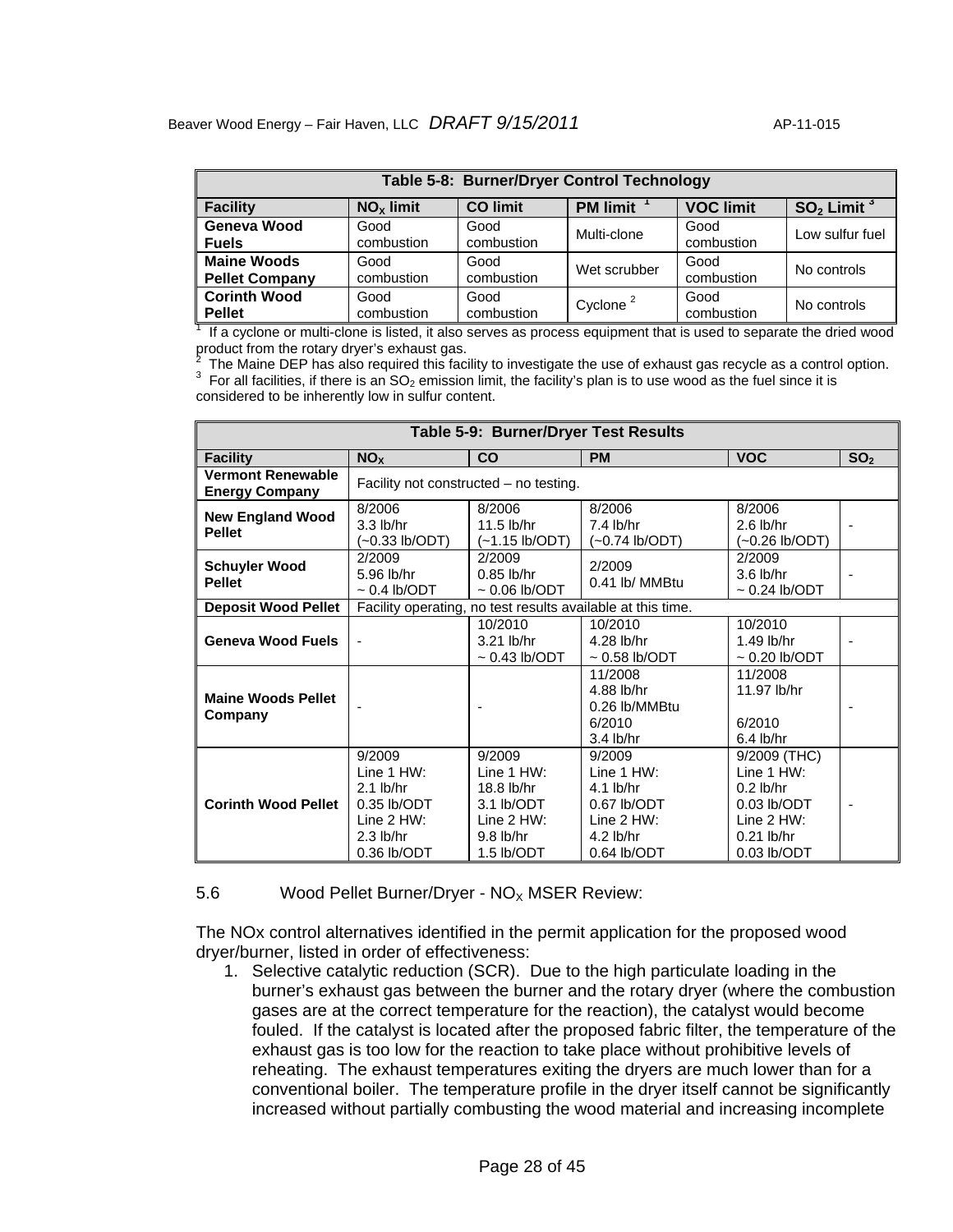combustion emissions. SCR is not technically feasible.

- 2. Selective non-catalytic reduction (SNCR). As noted in Table 5-8 none of the permitted wood pellet manufacturing operations utilize SNCR to reduce the emissions of  $NO<sub>x</sub>$ . As noted in Section 5.1 above, an SNCR system requires a section in combustion gas pathway that has both a specific temperature range (1600  $-2100^{\circ}$ F) and sufficient residence time for the ammonia to mix and react with the  $NO<sub>x</sub>$ . The burner in wood pellet drying systems do not typically operate at the high temperatures present in a boiler, and almost immediately after exiting the burner, the exhaust gases are cooled to temperatures well below 1600°F. The exhaust gases must be cooled to prevent charring of the wood in the rotary dryer. SNCR is not technically feasible.
- 3. Combustion controls: Controlling the fuel/air mixing, excess air levels, and other combustion parameters to achieve efficient combustion and to lower the formation of fuel and thermal  $NO<sub>x</sub>$ . This is the technique used to control NOx at all of the referenced permitted wood pellet manufacturing facilities.

The Permittee is proposing the use of a Coen low NOx burner and good combustion controls with an emission rate of 0.35 lb/MMBtu as MSER. The optimal temperature range for achieving the proposed emission rate, as measured at the exit of the burner, will be established during stack testing.

The Agency agrees that MSER for the wood burner/dryer system is the use of a Coen low NOx burner and good combustion controls with an hourly average emission rate of 0.35 lb/MMBtu heat input at the burner.

5.7 Wood Pellet Burner/Dryer - CO MSER Review:

The alternatives identified in the permit application for the proposed wood burner/dryer system - listed in order of effectiveness:

- 1. Oxidative catalyst. The oxidative catalyst has the same issues as the SCR, and it is not considered a feasible technology for controlling CO from this process.
- 2. Good combustion design and combustion practices.

The Permittee is proposing the use of a Coen low NOx burner and good combustion controls with an emission rate of 0.35 lb/MMBtu as MSER for CO. The Coen burner design incorporates a dual air zone scroll feed that is intended to optimize the combustion by ensuring good mixing for low CO emissions, and limiting the availability of oxygen in the hottest part of the flame to minimize the formation of thermal NOx.

The Agency agrees that MSER for CO for the wood burner/dryer system is the use of a Coen low NOx burner and good combustion controls with an hourly average emission rate of 0.35 lb/MMBtu. As with the NOx limit, the optimal combustion temperature range for achieving the proposed emission rate, as measured at the exit of the burner, will be established during stack testing.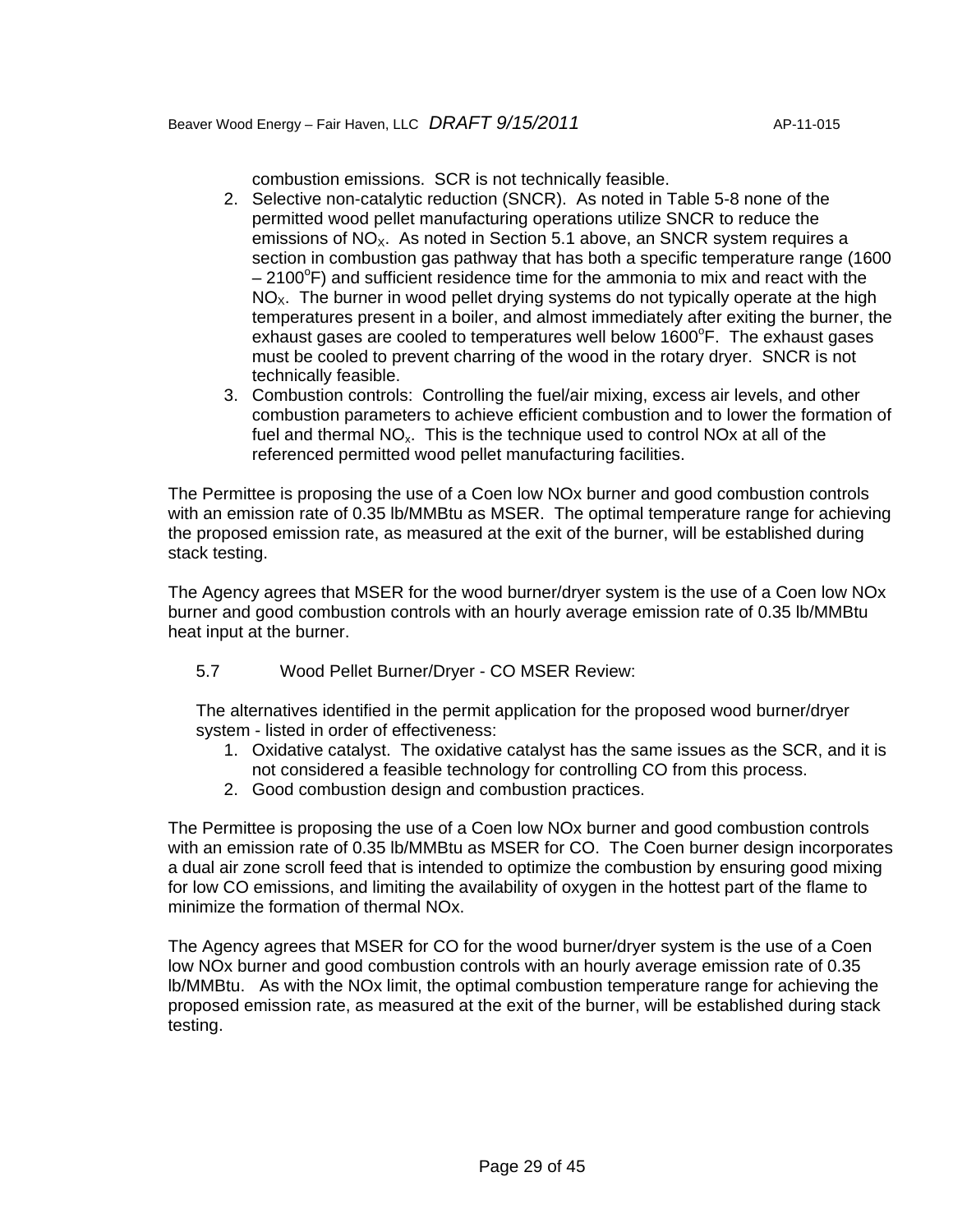# 5.8 Wood Pellet Burner/Dryer - VOC MSER Review:

VOCs are emitted from the burner/dryer process due to incomplete combustion in the burner as well as the VOCs that are released from the wood as it is being dried in the rotary dryer. It is expected that the bulk of the VOC emissions will be from the drying of the wood, especially if pine is being dried. While good control of the combustion process in the burner will help minimize the VOCs from that stage of the process, it will not influence the VOCs released in the dryer. The temperature at which the drying takes place is a key parameter in the release of the VOCs in the drying phase of this system.

The alternatives identified in the permit application for the proposed wood burner/dryer system - listed in order of effectiveness:

- 1. Regenerative Thermal Oxidizer (RTO). This is a common control technology used on the larger dryer systems used in the board manufacturing industry. The estimated cost for an RTO to treat the VOCs from this smaller system is not economically feasible.
- 2. Oxidative catalyst. The oxidative catalyst has the same issues as the SCR for NOx control, and it is not considered a feasible technology for controlling VOC from this process.
- 3. Carbon Adsorption: This technology is best suited for cool, dry exhaust gases from lower volume systems. Since the burner/dryer system is a high volume, hot, very moist gas, the carbon adsorption is not a feasible technology.
- 4. Good combustion design and combustion practices. This technique is feasible for the VOCs from the combustion process, but will not affect the VOCs released from drying wood in the rotary dryer.
- 5. Process controls for the dryer such as controlling the temperature profile in the dryer to prevent overheating of the wood material that would release VOC emissions.

The Permittee is proposing to use the same approach for VOC control from the burner as they have proposed for CO control: a Coen low NOx burner and good combustion controls with an overall emission rate of 0.69 lbs/ODT as MSER for VOCs. The Coen burner design incorporates a dual air zone scroll feed that is intended to optimize the combustion by ensuring good mixing for low CO and VOC emissions, and by limiting the availability of oxygen in the hottest part of the flame to minimize the formation of thermal NOx.

The Agency has determined that VOC MSER is a combination of 4 and 5 that will use dryer process controls as well as the proposed Coen burner and an overall hourly average emission rate of 0.69 lb/ODT. The Permittee will also need to establish the operating temperature range at the inlet to the rotary dryer that is necessary to achieve this emission limit.

# 5.9 Wood Pellet Burner/Dryer – Particulate Matter ("PM/PM $_{10}$ ") MSER Review

The base level of PM control from the rotary dryer output is the use of a cyclone or multi-clone to separate the dried wood material from the exhaust gases. All of the control devices shown below are preceded by a cyclone.

The alternatives identified in the permit application for the proposed wood fired Main Boilerlisted in order of effectiveness: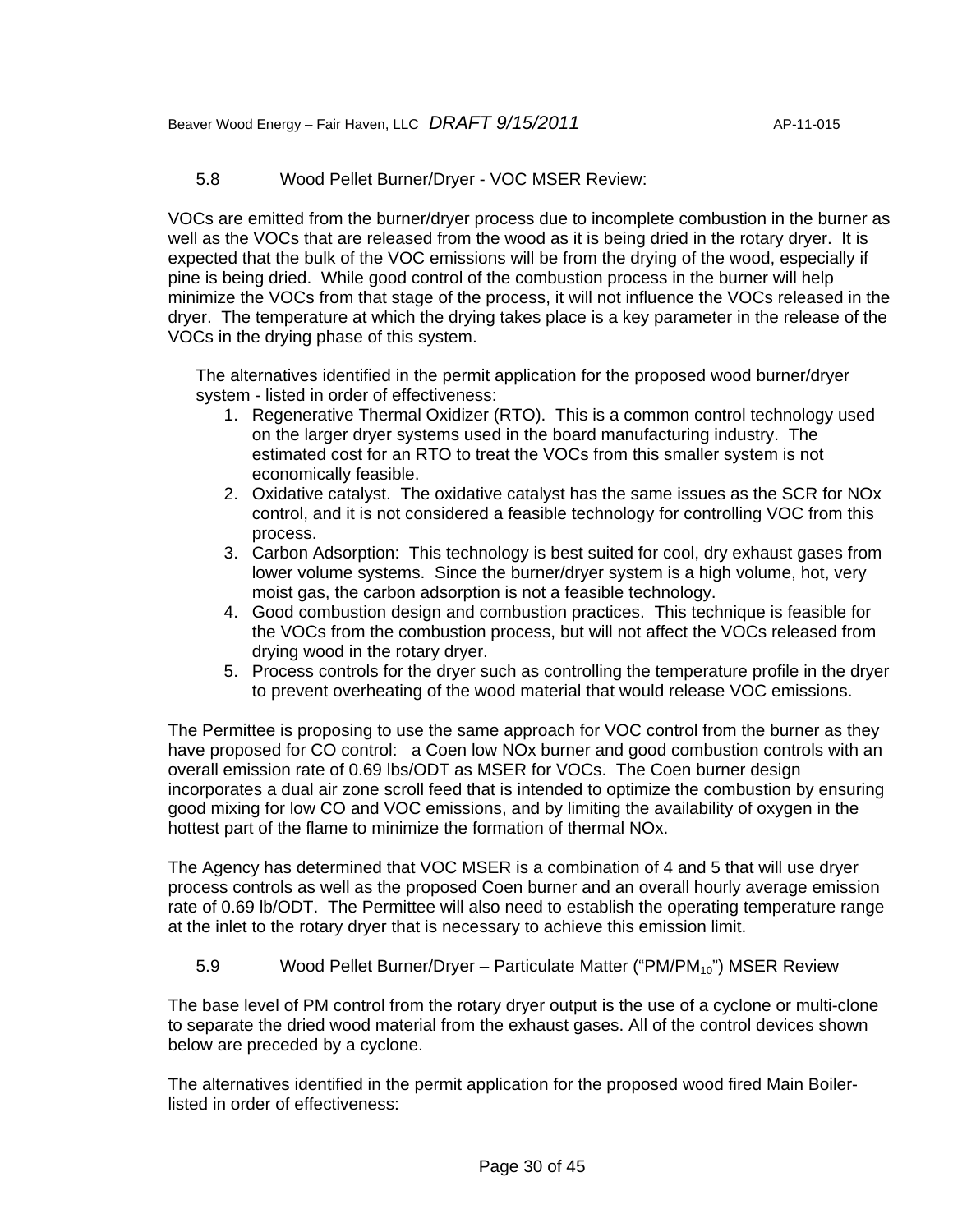Beaver Wood Energy – Fair Haven, LLC *DRAFT 9/15/2011* AP-11-015

- 1. Fabric filter
- 2. Electrostatic Precipitator (ESP).
- 3. Wet scrubber.
- 4. Electrified gravel filter bed.

The Permittee is proposing the use of a fabric filter as MSER for  $PM/PM_{10}$  control. In addition, the Permittee is proposing a filterable PM emission limit of 0.005 gr/dscf and a total PM (filterable + condensable PM) limit of 0.2 lb/ODT.

The Agency agrees that MSER for  $PM/PM_{10}$  is the use of a fabric filter and an hourly average filterable PM emission limit of 0.005 gr/dscf and an hourly average total PM limit of 0.2 lb/ODT.

5.10 Wood Pellet Burner/Dryer - Sulfur Dioxide (SO<sub>2</sub>) MSER Review:

The alternatives identified in the permit application for the proposed burner/dryer - listed in order of effectiveness:

- 1. Use of low sulfur content fuel:
- 2. Wet Scrubber.
- 3. Dry Sorbent Injection.

Based on the review of the facilities listed in Table 5-6 and the RBLC, no examples were found where a wet scrubber or dry sorbent injection is in use for controlling  $SO<sub>2</sub>$ emissions from wood pellet manufacturing plants. These types of facilities limit their emissions of  $SO<sub>2</sub>$  through the use of wood fuel which is considered to be a low sulfur content fuel.

Based on the emission limit for Geneva Wood Fuels, the Permittee has proposed MSER to be an  $SO<sub>2</sub>$  emission limit of 0.05 lb/MMBtu.

Upon review of the facilities listed in Table 5-7, both New England Wood Pellet and Corinth Wood Pellet have a lower  $SO<sub>2</sub>$  emission limit of 0.025 lb/MMBtu.

The Agency has determined MSER for  $SO<sub>2</sub>$  to be an hourly average limit of 0.025 lb/MMBtu heat input at the burner.

#### Diesel Engines MSER Determination:

The Facility will use diesel engines to provide power through emergency generators and a fire water pump. These engines are sources of  $NO_{X}$ , CO, PM,  $SO_{2}$  and VOCs.

MSER for the engines will be met through the use of new engines that are Tier certified in accordance with 40 *CFR* Part 60 Subpart IIII, and upon start up of the Main Boiler, a limit of 65 hours/year for maintenance and exercising of the engines.

#### Facility Greenhouse Gas Emissions MSER Review:

The MSER requirement for **greenhouse** gases became effective February 8, 2011 when Vermont adopted the federal requirements into its permitting program. This requirement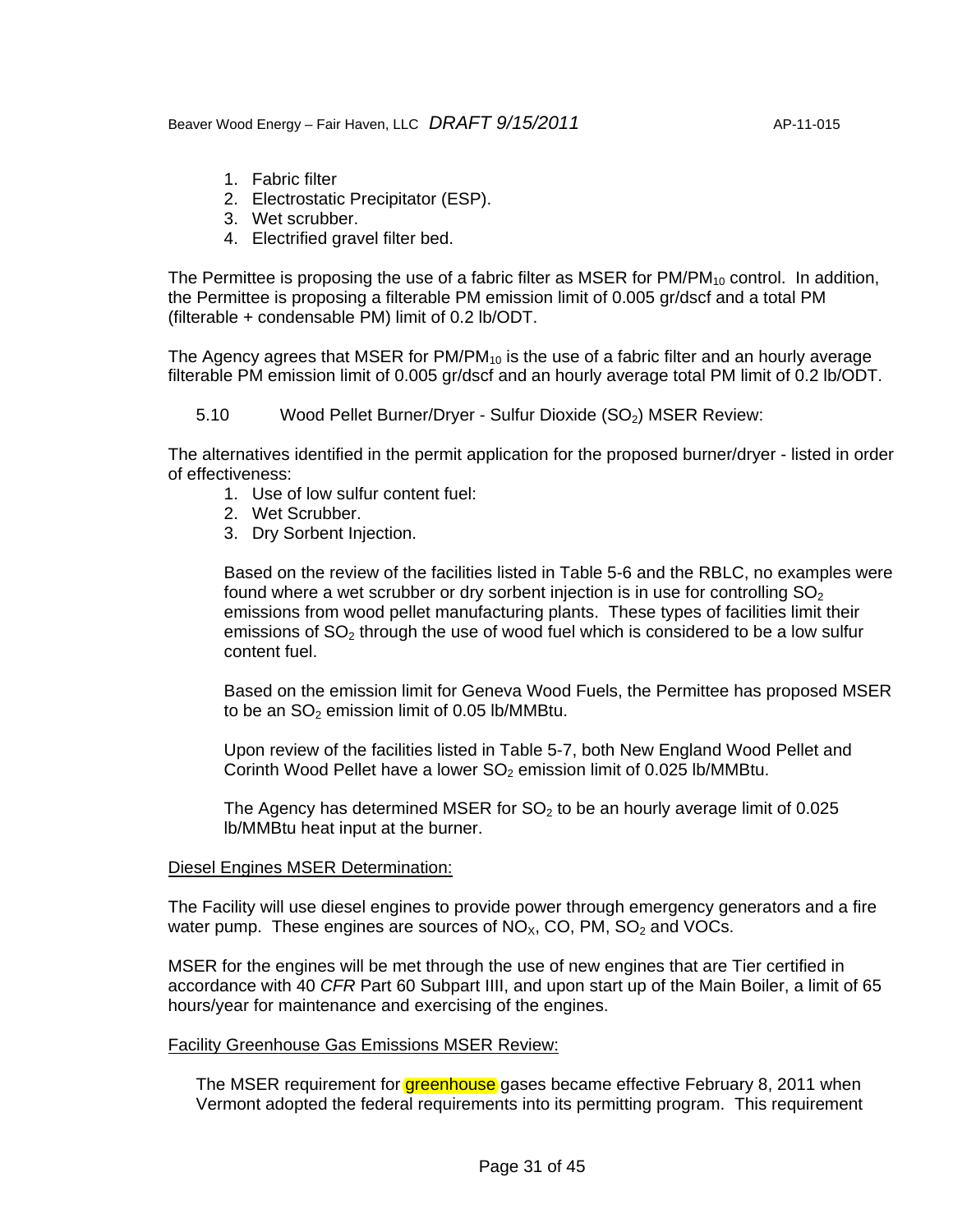stems from recent federal requirements referred as the Green House Gas Tailoring rule adopted by the US EPA June 3, 2010.

Under both state and federal requirements, the greenhouse gas review requirement is phased in. For permits being issued between January 1, 2011 and July 1, 2011 the requirements for greenhouse gases only apply to projects that are also independently subject to federal major PSD review for some other pollutant. After July 1, 2011 the requirement will apply to any major source or modification that is major for greenhouse gases regardless of the applicability of other pollutants.

On July 20, 2011 the US EPA issued a final rule deferring for three years the greenhouse gas permitting requirements for bioenergy facilities such as this Facility. However, Vermont's regulations do not include a three year deferral for Bioenergy facilities, so the MSER requirement still applies to this project.

#### 5.11 Main Boiler Greenhouse Gas MSER Review:

The alternatives identified in the permit application for the proposed wood fired Main Boilerlisted in order of effectiveness:

- 1. Carbon capture and storage (CSS). CSS technologies are still in the development stage. CSS is promising as a  $CO<sub>2</sub>$  control technology for a source that has exhaust gases with high-purity  $CO<sub>2</sub>$  streams. At this time, CSS technologies have not been developed for capturing  $CO<sub>2</sub>$  in the dilute exhaust gases being emitted from biomass combustion.
- 2. Energy efficiency. The Permittee reviewed the advantages and disadvantages of two major biomass combustion technologies: stoker fired and bubbling fluidized bed systems and found that their overall efficiencies are very similar, with a slight advantage to the stoker design. Due to the proposed design of the air pollution control equipment (the tail end MPCR), there needs to be a minimum temperature in the exhaust gases for efficient operation of the catalytic reduction system, so too much heat recovery from the exhaust gases before treatment in the MPCR would adversely affect the performance of the MPCR.
- 3. Combined heat and power (CHP). CHP offers the advantage of extracting additional heat energy from the low grade waste heat emitted from the biomass boiler – in this case the exhaust gas.
- 4. Type of fuel. Due to their chemical makeup, some fuels generate less  $CO<sub>2</sub>$  per unit of energy when they are combusted. Fuel switching is not part of the MSER review – for instance the review cannot conclude that the use of natural gas would result in lower CO2 emissions than wood, therefore the use of natural gas is BACT. In the EPA's March 2011 "Guidance for Determining Best Available Control Technology for Reducing Carbon Dioxide Emissions from Bioenergy Production" they have suggested that BACT for  $CO<sub>2</sub>$  emissions at a bioenergy facility is the combustion of biogenic fuel by itself.
- 5. Good operating and maintenance practices. This is an extension of energy efficiency; make sure that the equipment is operating at peak performance to help ensure that the overall system efficiency remains as designed. This would include minimizing air leaks into the boiler system through procedures and methods to detect air leakage, in addition to maintaining proper insulation on the steam and condensate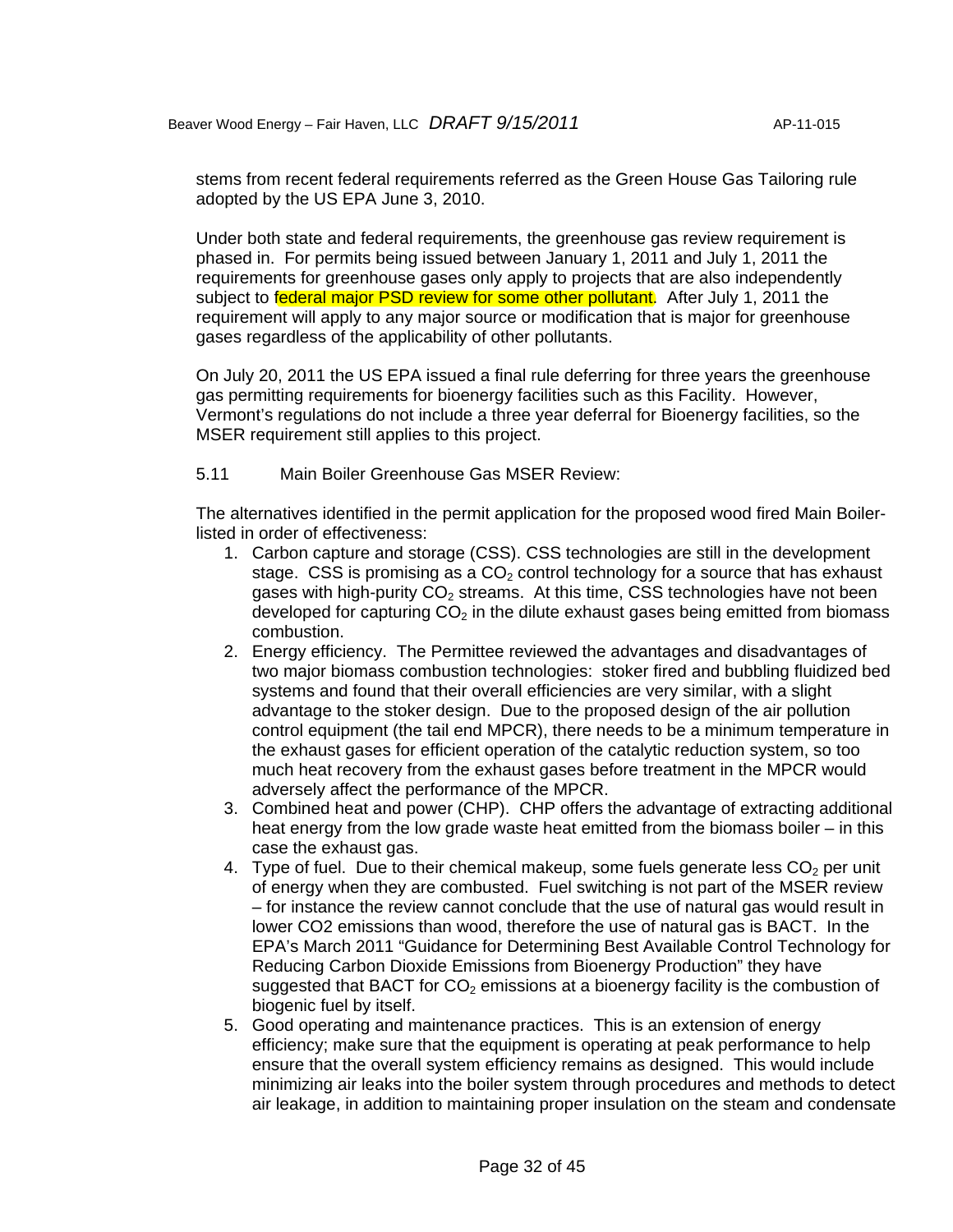lines and identifying and repairing condensate leaks.

The Permittee has proposed that MSER for GHGs will be the use of biomass fuel, implementing energy efficiency and good operating and maintenance practices for  $CO<sub>2</sub>$ control.

In accordance with the US EPA's March 2011 "Guidance for Determining Best Available Control Technology for Reducing Carbon Dioxide Emissions from Bioenergy Production" the Agency agrees that MSER for GHGs is the use of biomass fuel and implementing energy efficiency and good operating and maintenance practices for GHG control. In addition, a  $CO<sub>2</sub>e$  emission limit has been established based on the rated heat input to the boiler and the design electrical output: 2993 lb  $CO<sub>2</sub>e$  / MW-hr electrical output based on a 30 day rolling average.

# 5.12 Wood Pellet Burner/Dryer Greenhouse Gas MSER Review:

The Agency is not aware of any prior GHG BACT determinations for wood pellet manufacturing operations. The main alternatives that may be used for minimizing GHG emissions from the wood pellet production process include:

- 1. The use of biomass as a fuel for the Coen burner that provides heat for the rotary dryer.
- 2. Combined heat and power (CHP). CHP offers the advantage of extracting additional heat energy from the low grade waste heat emitted from the biomass boiler – in this case the exhaust gas. The Permittee has proposed to use a portion of the Main Boiler's exhaust gas to supply up to 40% of the heat energy required for the rotary dryer.
- 3. Good operating and maintenance practices. This is an extension of energy efficiency; make sure that the equipment is operating at peak performance to help ensure that the overall system efficiency remains as designed.

All of the above alternatives are technically and economically feasible.

The Agency has determined MSER for GHGs to be the use of wood fuel, good operating and maintenance practices, when available, heat energy from the Main Boiler exhaust and a CO<sub>2</sub>e emission limit of 427 lb  $CO<sub>2</sub>e$  / ton of finished pellets produced based on a monthly average.

5.13 Diesel Engine Greenhouse Gas MSER Review:

The Agency is not aware of any technologies that have been designed to reduce the GHG emissions from diesel powered emergency engines generators and/or fire pumps. Energy efficiency of the engine design is the best way to minimize the emissions of GHGs from these sources. Since the EPA's engine emission standards for other criteria pollutants are based on the emission rate of the pollutant per unit of energy output, engine manufactures have employed a combination of reducing the mass emission rate of the pollutant(s) and increasing the overall efficiency of the engines. Thus the use of a Tier certified engine will help ensure the use of highest energy efficient diesel engine(s) available.

The Agency has determined MSER for GHGs from the emergency diesel engines will be met through the use of new engines that are Tier certified in accordance with 40 *CFR* Part 60 Subpart IIII.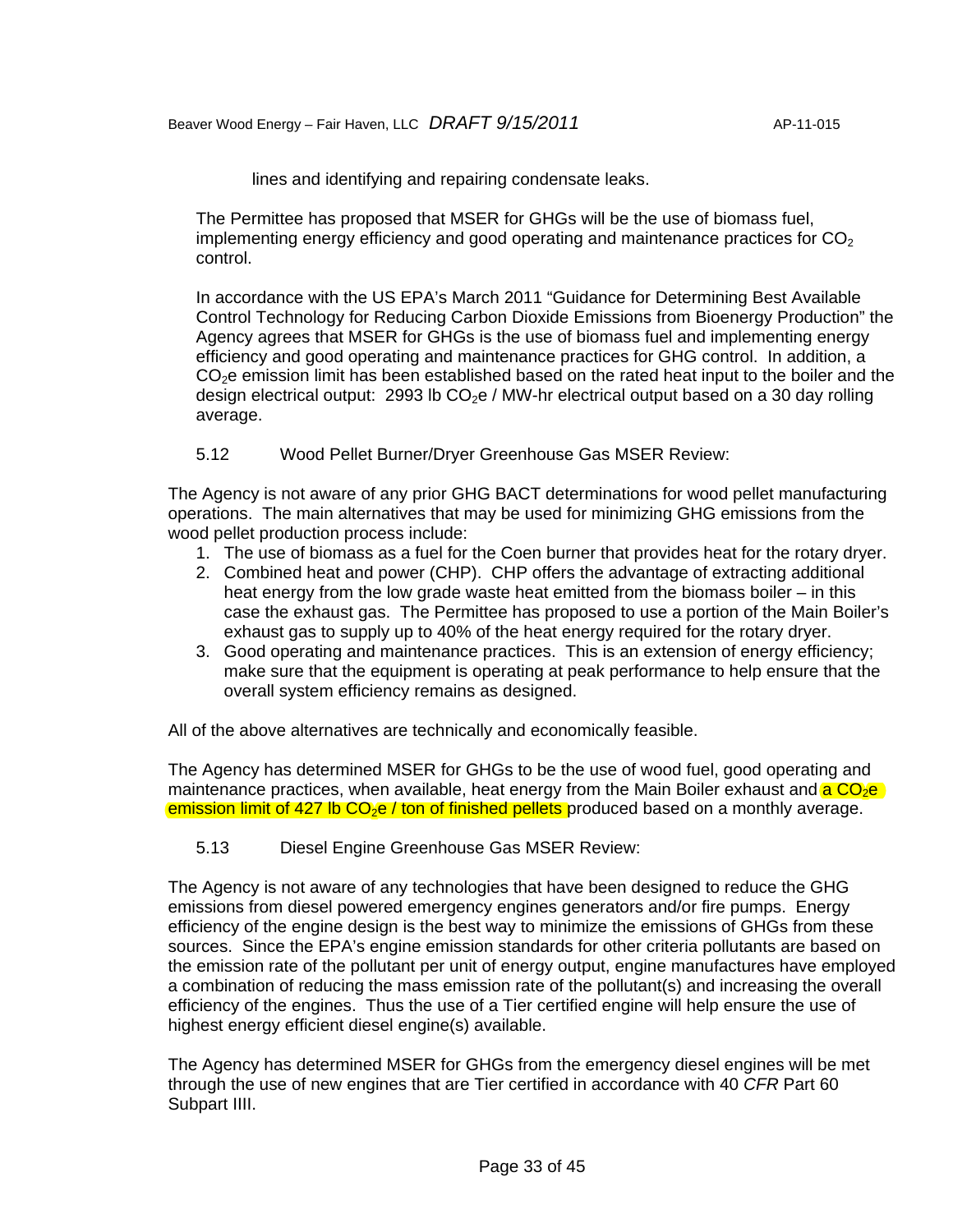# **6.0 AMBIENT AIR QUALITY IMPACT EVALUATION**

An ambient air quality impact evaluation is performed to demonstrate whether or not a proposed project will cause or contribute to violations of the ambient air quality standards and/or significantly deteriorate existing air quality. The Agency's implementation procedures concerning the need for an ambient air quality impact evaluation under §5-406(1) of the Regulations, specifies that such analyses may be required when a project results in an allowable emissions increase of ten (10) tons per year or more of any air contaminant, excluding VOCs.

### **6.1 MODEL DATA INPUTS**

For this review, EPA's AERMOD model was used for both screening and interactive modeling. The meteorological data sets were for the years 1998 – 2002. The surface met data was from the Rutland Airport, and the upper air data was from Albany, NY.

The Permittee conducted modeling for several operating load scenarios for the main boiler and the dryer as well as a startup scenario for the main boiler. This is necessary since full load operation does not necessarily correspond to the highest emission rate or worst dispersion. In some cases, lower operating loads can result in higher ambient impacts due to either higher emission rate concentrations (even though lower mass) or lower temperature or velocity of the exhaust. Tables 6-1 and 6-2 summarize the operating loads and emission rates for the operating scenarios that were modeled.

|        | <b>Table 6-1: Operating Load Scenarios</b>       |               |                                 |                                    |  |  |  |  |  |  |
|--------|--------------------------------------------------|---------------|---------------------------------|------------------------------------|--|--|--|--|--|--|
| ID     | <b>Description</b>                               | <b>Device</b> | <b>Heat input</b><br>(MMBtu/hr) | <b>Production Rate</b><br>(ODT/hr) |  |  |  |  |  |  |
| MAX    | 55% moisture fuel; maximum boiler heat           | Boiler        | 482                             |                                    |  |  |  |  |  |  |
|        | input; full dryer load                           | Dryer         | 17.9                            | 14.6                               |  |  |  |  |  |  |
|        | 45% moisture fuel; full dryer load               | Boiler        | 403                             |                                    |  |  |  |  |  |  |
| Case 1 |                                                  | Dryer         | 17.9                            | 14.6                               |  |  |  |  |  |  |
| Case 2 | 55% moisture fuel; 100% boiler load; no          | Boiler        | 435.8                           |                                    |  |  |  |  |  |  |
|        | dryer                                            | Dryer         | $\Omega$                        | $\Omega$                           |  |  |  |  |  |  |
| Case 3 | 45% moisture fuel: 75% boiler load: 65%          | Boiler        | 301.3                           |                                    |  |  |  |  |  |  |
|        | dryer load;                                      | Dryer         | 7.99                            | 9.5                                |  |  |  |  |  |  |
|        | 35% moisture fuel; 50% boiler load; full         | Boiler        | 191.5                           |                                    |  |  |  |  |  |  |
| Case 4 | dryer load, maximum (dryer) burner heat<br>input | Dryer         | 30                              | 14.0                               |  |  |  |  |  |  |
| Case 5 | 35% moisture fuel; 100% boiler load; lowest      | Boiler        | 382.5                           |                                    |  |  |  |  |  |  |
|        | dryer flow (dryer burner not operating).         | Dryer         | 0                               | 4.5                                |  |  |  |  |  |  |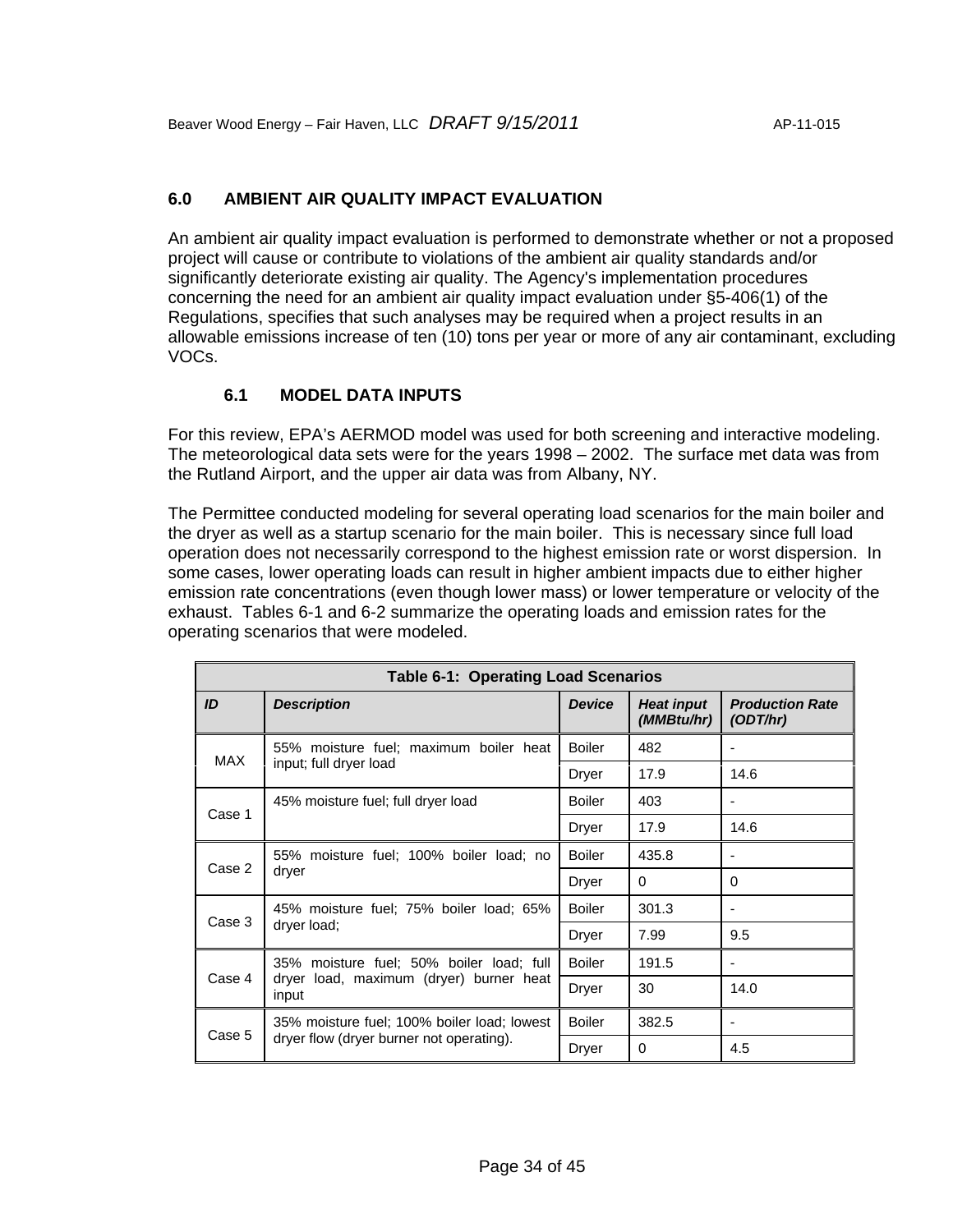| Table 6-2: Short Term Exhaust Parameters |               |                        |                                                  |                 |                          |                 |  |  |  |  |
|------------------------------------------|---------------|------------------------|--------------------------------------------------|-----------------|--------------------------|-----------------|--|--|--|--|
| ID                                       | <b>Device</b> |                        | Emission Rate [ lb/hr (top); gram/sec (bottom) ] |                 |                          |                 |  |  |  |  |
|                                          |               | NO <sub>x</sub>        | CO                                               | PM <sup>1</sup> | SO <sub>2</sub>          | NH <sub>3</sub> |  |  |  |  |
| <b>MAX</b>                               | <b>Boiler</b> | 28.92<br>3.64          | 36.15<br>4.55                                    | 10.6<br>1.34    | 9.64<br>1.21             | 2.31<br>0.29    |  |  |  |  |
|                                          | Dryer         | 6.27<br>0.79           | 6.27<br>0.79                                     | 2.08<br>0.26    | 0.36<br>0.05             | --<br>--        |  |  |  |  |
| Case 1                                   | <b>Boiler</b> | 24.18<br>3.05          | 30.23<br>3.81                                    | 8.87<br>1.12    | 8.06<br>1.02             | 1.93<br>0.24    |  |  |  |  |
|                                          | <b>Dryer</b>  | 6.27<br>0.79           | 6.27<br>0.79                                     | 2.08<br>0.26    | 0.36<br>0.05             | --<br>--        |  |  |  |  |
| Case 2                                   | <b>Boiler</b> | 26.15<br>3.29          | 32.69<br>4.12                                    | 9.59<br>1.21    | 8.72<br>1.10             | 2.09<br>0.26    |  |  |  |  |
|                                          | <b>Dryer</b>  | --<br>--               | --<br>--                                         | --<br>--        | --<br>--                 | --              |  |  |  |  |
| Case 3                                   | <b>Boiler</b> | 18.08<br>2.28          | 22.60<br>2.85                                    | 6.63<br>0.84    | 6.03<br>0.76             | 1.45<br>0.18    |  |  |  |  |
|                                          | Dryer         | 2.80<br>0.35           | 2.80<br>0.35                                     | 2.08<br>0.26    | 0.16<br>0.02             | --<br>--        |  |  |  |  |
| Case 4                                   | <b>Boiler</b> | 11.49<br>1.45          | 14.36<br>1.81                                    | 4.21<br>0.53    | 3.83<br>0.48             | 0.92<br>0.12    |  |  |  |  |
|                                          | Dryer         | 10.50<br>1.32          | 10.50<br>1.32                                    | 2.10<br>0.27    | 0.60<br>0.08             | $-$<br>--       |  |  |  |  |
| Case 5                                   | <b>Boiler</b> | 22.95<br>2.89          | 28.69<br>3.62                                    | 8.42<br>1.06    | 7.65<br>0.96             | 1.84<br>0.23    |  |  |  |  |
|                                          | Dryer         | $\pmb{0}$<br>$\pmb{0}$ | $\pmb{0}$<br>$\pmb{0}$                           | 2.07<br>0.26    | $\pmb{0}$<br>$\mathbf 0$ | --              |  |  |  |  |

1 The PM emission is assumed to all be fine enough to be characterized as  $PM_{2.5}$ . This PM emission therefore also represents  $PM<sub>10</sub>$ .

# **6.2 NAAQS Analysis**

Based on the above scenarios, the emissions from the facility were modeled to establish the significant impact area (SIA). The SIA is based on the distance from the facility to the maximum point at which predicted impacts fall below the Significant Impact Level (SIL). The SIA is a circle around the facility with a radius equal to this distance. If there are no predicted impacts greater than the SIL for a pollutant then there is no SIA and interactive modeling is not necessary.

The Agency used the following criteria to determine if the emissions from a nearby source would need to be included in the interactive modeling for this Facility:

1. Each pollutant for which a SIA has been identified, shall include the following class of nearby sources in the interactive modeling: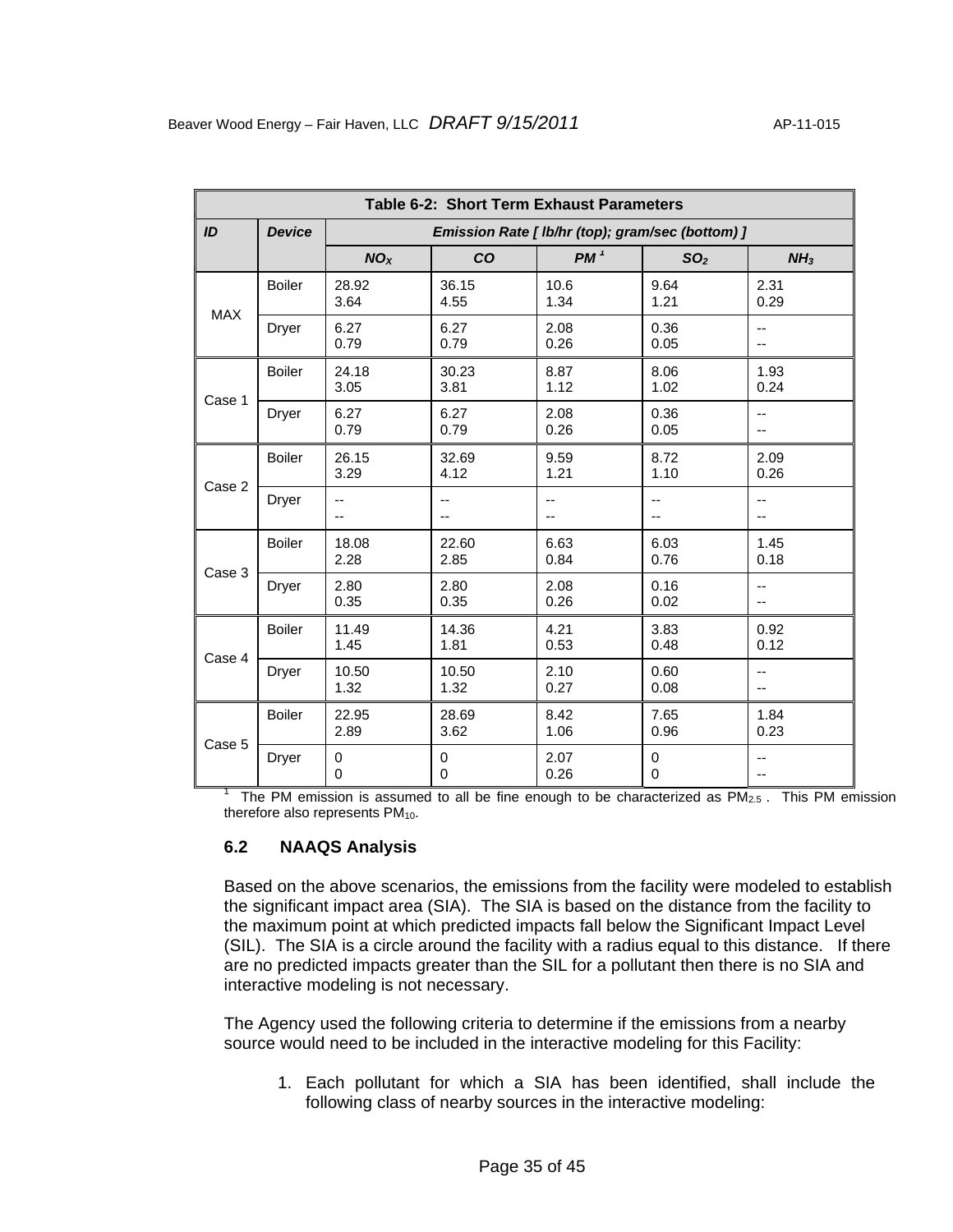- a. Nearby sources located within the SIA with actual emissions greater than the following significant emission rates:
	- i. CO: 50 tons/yr
	- ii. NOx: 40 tons/yr
	- iii. SO2: 40 tons/yr
	- iv. PM10: 15 tons/yr
	- v. PM2.5: 10 tons/yr
- b. Nearby sources located within 20 km of the wood boiler stack that have actual emissions greater than 50 tons/yr.
- c. Nearby sources located within 50 km of the wood boiler stack that have actual emissions greater than 500 tons/yr.

Table 6-3 shows that the emissions for  $PM_{2.5}$ , NO<sub> $\chi$ </sub>, and SO<sub>2</sub> are predicted to exceed one or more their respective SILs, so it was necessary to include any sources that met the above noted criteria as interactive sources in the modeling analysis.

| Table 6-3: Distance to Significant Impact Level (km) |                   |                                                                |                            |                 |  |  |  |  |  |
|------------------------------------------------------|-------------------|----------------------------------------------------------------|----------------------------|-----------------|--|--|--|--|--|
| <b>Pollutant</b>                                     | Averaging<br>Time | <b>Significant Impact</b><br>Levels ( $\mu$ g/m <sup>3</sup> ) | Distance (km) from project | Load<br>Case    |  |  |  |  |  |
| $PM_{10}$                                            | 24-hour           | 5                                                              | No impacts > SIL           | N/A             |  |  |  |  |  |
|                                                      | Annual '          | 1                                                              | No impacts > SIL           | N/A             |  |  |  |  |  |
|                                                      | 24-hour           | 1.2                                                            | 9.0                        | MAX             |  |  |  |  |  |
| PM <sub>25</sub>                                     | Annual            | 0.3                                                            | 0.6                        | MAX.<br>1,3,4,5 |  |  |  |  |  |
|                                                      | 1-hour            | 7.8                                                            | 10.5                       | <b>MAX</b>      |  |  |  |  |  |
| SO <sub>2</sub>                                      | 3-hour            | 25                                                             | No impacts > SIL           | N/A             |  |  |  |  |  |
|                                                      | 24-hour           | 5                                                              | No impacts > SIL           | N/A             |  |  |  |  |  |
|                                                      | Annual            | 1                                                              | No impacts > SIL           | N/A             |  |  |  |  |  |
| NO <sub>2</sub>                                      | 1-hour            | 7.55                                                           | 30.6                       | MAX             |  |  |  |  |  |
|                                                      | Annual            | 1                                                              | 1.0                        | Case 4          |  |  |  |  |  |
| CO                                                   | 1-hour            | 2,000                                                          | No impacts > SIL           | N/A             |  |  |  |  |  |
|                                                      | 8-hour            | 500                                                            | No impacts > SIL           | N/A             |  |  |  |  |  |

<sup>1</sup> Note that effective 12/28/2006, the EPA revoked the PM<sub>10</sub> annual NAAQS standard. However, up until May 2011, in certain cases, the EPA allowed a  $PM_{10}$  surrogate policy that allowed a project to demonstrate compliance with the  $PM_{10}$  annual NAAQS as a means to also demonstrate compliance with the  $PM_{2.5}$  annual NAAQS. This permit demonstrated compliance with the PM<sub>2.5</sub> annual NAAQS and did not propose to use the PM<sub>10</sub> surrogate policy. Since the application for this permit included information on the PM<sub>10</sub> annual NAAQS, we are including this information in this document.

Based on the above noted criteria the interactive source modeling included emissions of  $NO<sub>x</sub>$  and/or SO<sub>2</sub> for the following five sources: Telescope Casual Furniture in Granville,  $NY (NO<sub>x</sub>)$ ; NYS Great Meadow Correctional Facility in Comstock, NY (SO<sub>2</sub>); Finch Paper LLC in Glens Falls, NY (SO<sub>2</sub> & NOx); International Paper in Ticonderoga, NY (NOx & SO<sub>2</sub>) and Lehigh Northeast Cement Company in Glens Falls, NY (NOx). There were no nearby sources of  $PM<sub>2.5</sub>$  that met the criteria noted above.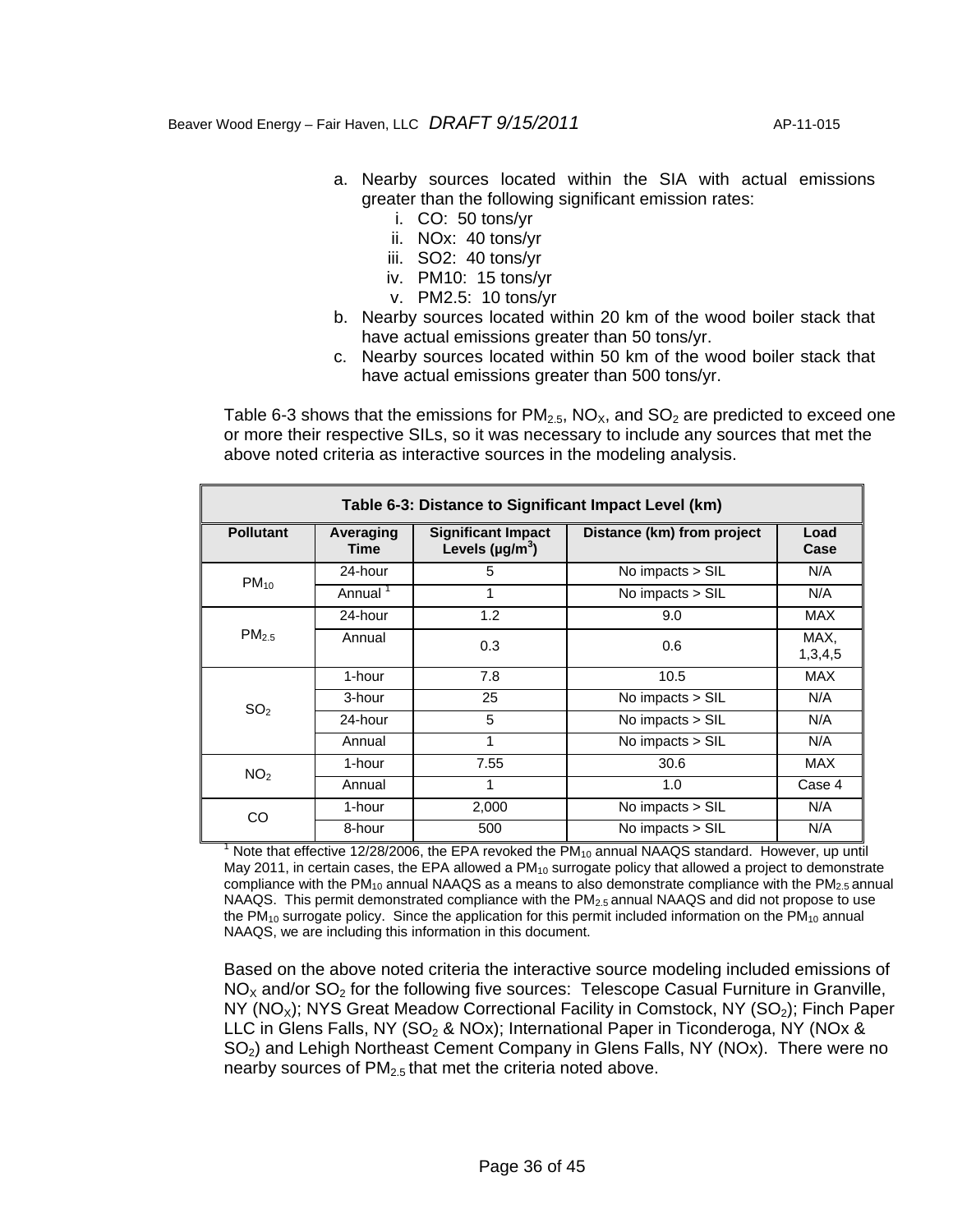The maximum emissions from the proposed Facility (MAX in Table 6-2) along with the emissions from the five facilities noted above were modeled to predict the maximum impacts to determine if there were any predicted NAAQS violations.

| Table 6-4: Summary of Maximum Impacts - NAAQS Review |                          |                                                                          |       |                                      |                               |  |  |  |  |  |
|------------------------------------------------------|--------------------------|--------------------------------------------------------------------------|-------|--------------------------------------|-------------------------------|--|--|--|--|--|
| <b>Pollutant</b>                                     | Averaging<br><b>Time</b> | <b>Max Impact</b><br><b>Background</b><br>$(\mu g/m^3)$<br>$(\mu g/m^3)$ |       | <b>Total Impact</b><br>$(\mu g/m^3)$ | <b>NAAQS</b><br>$(\mu g/m^3)$ |  |  |  |  |  |
| $PM_{10}$                                            | 24-hour                  | 3.5                                                                      | 35    | 38.5                                 | 150                           |  |  |  |  |  |
|                                                      | Annual                   | 0.6                                                                      | 13.6  | 14.2                                 | 50                            |  |  |  |  |  |
| PM <sub>2.5</sub>                                    | 24-hour                  | 3.5                                                                      | 28.7  | 32.2                                 | 35                            |  |  |  |  |  |
|                                                      | Annual                   | 0.6                                                                      | 10.4  | 11.0                                 | 15                            |  |  |  |  |  |
|                                                      | 1-hour                   | 2,907.3                                                                  | 94.2  | 2,001.5                              | 196                           |  |  |  |  |  |
| SO <sub>2</sub>                                      | 3-hour                   | 819.6                                                                    | 96.9  | 916.5                                | 1,300                         |  |  |  |  |  |
|                                                      | 24-hour                  | 258.7                                                                    | 60.2  | 318.9                                | 365                           |  |  |  |  |  |
|                                                      | Annual                   | 28.2                                                                     | 9.7   | 37.9                                 | 80                            |  |  |  |  |  |
| NO <sub>2</sub>                                      | 1-hour                   | 568.2                                                                    | 80.9  | 649.1                                | 188                           |  |  |  |  |  |
|                                                      | Annual                   | 10.1                                                                     | 18.1  | 28.2                                 | 100                           |  |  |  |  |  |
| CO                                                   | 1-hour                   | 63.6                                                                     | 3,664 | 3,727.6                              | 40,000                        |  |  |  |  |  |
|                                                      | 8-hour                   | 14.6                                                                     | 2,406 | 2,419.6                              | 10,000                        |  |  |  |  |  |

With the exception of the 1-hr  $NO<sub>2</sub>$  and  $SO<sub>2</sub>$  standards, comparison of the total impacts to the NAAQS indicates that the Facility's emissions will not cause or contribute to a violation of the NAAQS.

To determine if the Facility's emissions cause or contribute to a violation of the 1-hour  $NO<sub>2</sub>$  or  $SO<sub>2</sub>$  NAAQS, it is necessary to identify the Facility's contribution to impacts at the receptors that have a total impact that is greater than the NAAQS. This was done with a post-processing software program provided by BEE-Line Software.

There were 100 receptors with combined source 1-hour  $SO<sub>2</sub>$  impacts greater than the NAAQS. The Facility's maximum contribution to the impacts at any of these 100 receptors was 0.53  $\mu$ g/m<sup>3</sup> which is below the SIL of 7.8  $\mu$ g/m<sup>3</sup>. This demonstrates that the Facility does not cause or contribute to any violation of the 1-hour  $SO<sub>2</sub>$  NAAQS.

There were 28 receptors with combined source 1-hour  $NO<sub>2</sub>$  impacts greater than the NAAQS. The Facility's maximum contribution to the impacts at any of these 28 receptors was 0.033  $\mu$ g/m<sup>3</sup> which is below the SIL of 7.5  $\mu$ g/m<sup>3</sup>. This demonstrates that the Facility does not cause or contribute to any violation of the 1-hour  $NO<sub>2</sub>$  NAAQS.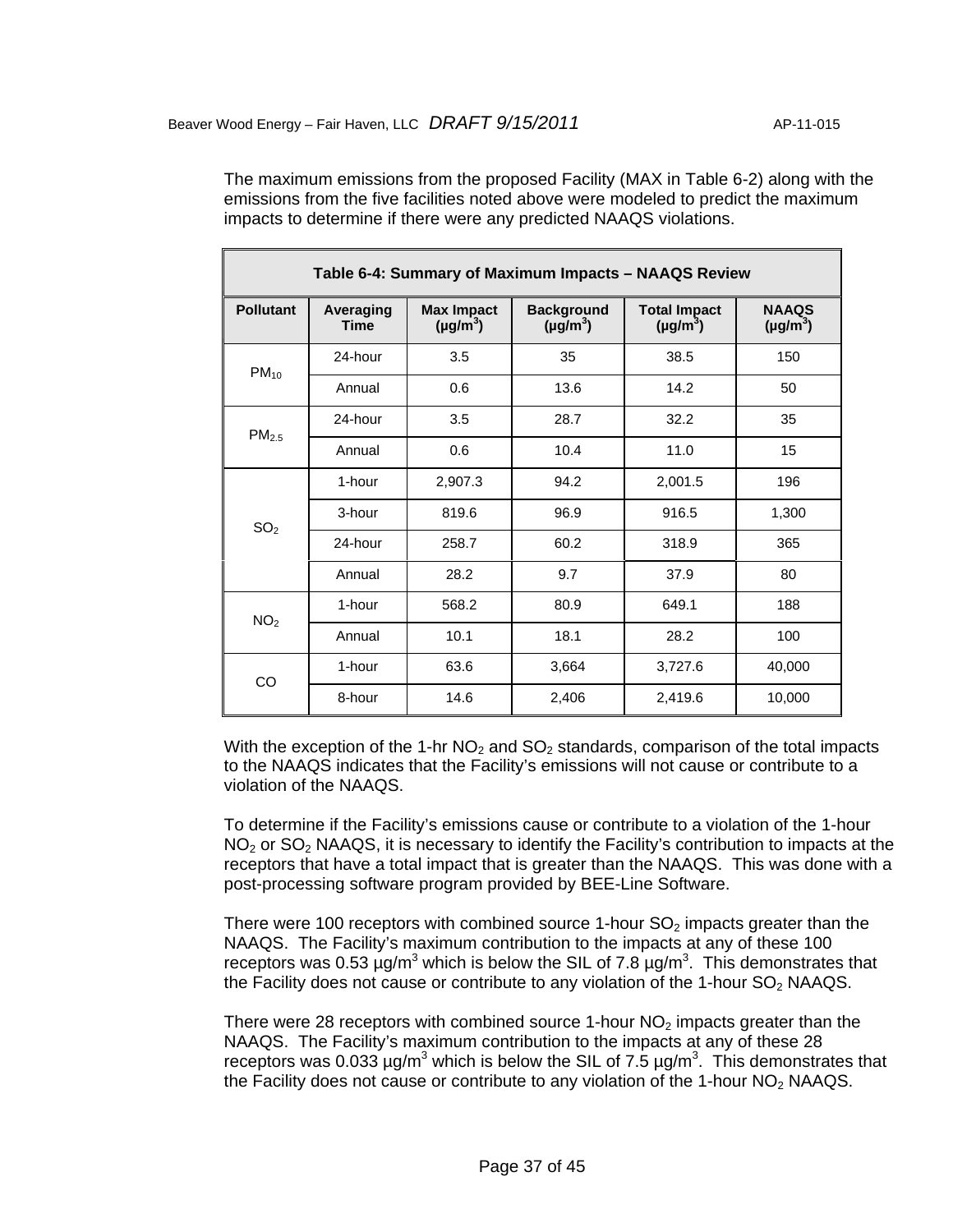The results of this refined modeling demonstrate that the Facility, in conjunction with emissions from other nearby sources, will not cause or contribute to a violation of the NAAQS.

# **6.3 Prevention of Significant Deterioration (PSD) Increment Analysis**

Major new sources of air pollution must demonstrate that the proposed project will not significantly deteriorate the existing air quality in regions that have been established as being in attainment of federal air quality standards. All of Vermont has been determined to be in attainment, or unclassified, for all of the federal air quality standards. Significant deterioration is considered to have occurred if the air quality impact concentration of the facility alone exceeds the remaining PSD increment value. In Vermont, major new sources are allowed to consume no more than 75% of the available short term increment and no more than 25% of the available annual increment.

Vermont and the U.S. EPA have adopted PSD increments for three classifications of geographical areas. Except for the Lye Brook Wilderness Area near Manchester, VT, all of Vermont is considered Class II. The Lye Brook Wilderness Area is classified as Class I. Class I areas are afforded greater protection under air pollution control laws in order to preserve their more pristine characteristics.

Nearby sources that consume increment are to be included in the PSD increment analysis for the proposed project in order to determine what the remaining available increment is to the proposed source. Certain facilities that have increased their emissions of respective pollutants since the respective baseline date are considered to have consumed increment. A review of the sources near the proposed Facility has determined that there are no nearby sources that consume increment for  $NO<sub>2</sub>$ ,  $PM<sub>2.5</sub>$ , or  $PM_{10}$ . Finch Paper and International Paper Ticonderoga both consume  $SO_2$  increment, so these sources were included in this PSD increment analysis.

| Table 6-5: PSD Increment Impacts |                          |                                    |                 |                                                             |                 |                                                  |                 |  |  |  |
|----------------------------------|--------------------------|------------------------------------|-----------------|-------------------------------------------------------------|-----------------|--------------------------------------------------|-----------------|--|--|--|
| <b>Pollutant</b>                 | Averaging<br><b>Time</b> | <b>Max Impact</b><br>$(\mu g/m^3)$ |                 | <b>PSD Increment</b><br>Standard ( $\mu$ g/m <sup>3</sup> ) |                 | Available<br><b>Increment</b><br>$(\mu g/m^3)^1$ |                 |  |  |  |
|                                  |                          | <b>Class I</b>                     | <b>Class II</b> | <b>Class I</b>                                              | <b>Class II</b> | <b>Class I</b>                                   | <b>Class II</b> |  |  |  |
| $PM_{10}$                        | 24-hour                  | 0.028                              | 3.5             | 8                                                           | 30              | 6                                                | 22.5            |  |  |  |
|                                  | Annual                   | 0.002                              | 0.6             | 4                                                           | 17              | 1                                                | 4.25            |  |  |  |
| PM <sub>2.5</sub>                | 24-hour                  | 0.028                              | 3.5             | $\mathfrak{p}$                                              | 9               | 1.5                                              | 6.75            |  |  |  |
|                                  | Annual                   | 0.002                              | 0.6             |                                                             | 4               | 0.25                                             | 1               |  |  |  |

Table 6-5 summarizes the results of the predicted PSD increment impacts. The maximum predicted impacts for both Class I and Class II areas are less than the available increment.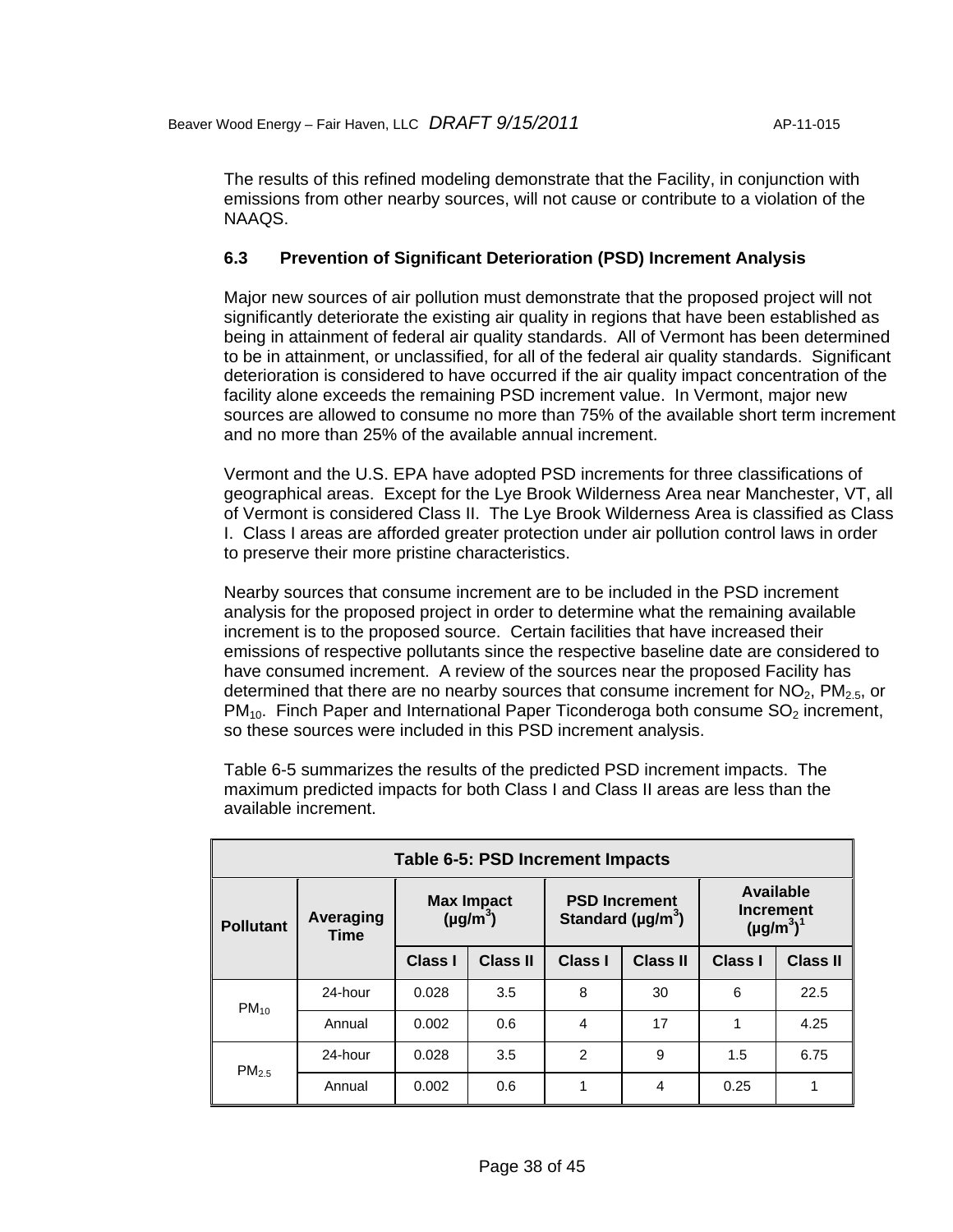| Table 6-5: PSD Increment Impacts |                          |                                    |                 |                                                             |                 |                                                  |                 |  |  |
|----------------------------------|--------------------------|------------------------------------|-----------------|-------------------------------------------------------------|-----------------|--------------------------------------------------|-----------------|--|--|
| <b>Pollutant</b>                 | Averaging<br><b>Time</b> | <b>Max Impact</b><br>$(\mu g/m^3)$ |                 | <b>PSD Increment</b><br>Standard ( $\mu$ g/m <sup>3</sup> ) |                 | Available<br><b>Increment</b><br>$(\mu g/m^3)^1$ |                 |  |  |
|                                  |                          | Class I                            | <b>Class II</b> | Class I                                                     | <b>Class II</b> | Class I                                          | <b>Class II</b> |  |  |
| SO <sub>2</sub>                  | 3-hour                   | 0.87                               | 84.1            | 25                                                          | 512             | 18.76                                            | 384             |  |  |
|                                  | 24-hour                  | 0.16                               | 14.4            | 5                                                           | 91              | 3.75                                             | 68.25           |  |  |
|                                  | Annual                   | $\Omega$                           | 2.4             | $\mathfrak{p}$                                              | 20              | 0.5                                              | 5               |  |  |
| NO <sub>2</sub>                  | Annual                   | 0.004                              | 1.4             | 2.5                                                         | 25              | 0.625                                            | 6.25            |  |  |

1 Vermont regulations allow major new sources to consume only 25% of the annual increment and 75% off the short term increment.

# **6.4 Class I Visibility Impairment**

The visibility regulations for new source review (40 *CFR* §51.307 and §52.27) require visibility impact analysis in PSD areas for major new sources or major modifications that have the potential to impair visibility in any Class I area. An "adverse impact on visibility" means visibility impairment which interferes with the management, protection, preservation, or enjoyment of a visitor's visual experience of the Class I area.

The Federal Land Managers Air Quality Related Values (AQRV) Workgroup (FLAG) has established a method to screen out from AQRV review those sources with relatively small amounts of emissions and/or located a large distance from a Class I area. The method calculates a ratio ( $Q/d$ ) of the total tons of pollutants ( $SQ<sub>2</sub>$ ,  $NQ<sub>x</sub>$ ,  $SQ<sub>4</sub>$ , and total PM) divided by the distance, in kilometers, between the source and the Class I area. The combination of potential emissions from the proposed project and the distance to the Lye Brook Class I area results in a Q/d value that is well below the threshold, and additional assessments of impacts on AQRVs by the FLM are not anticipated to be necessary.

The Permittee also conducted a Level 1 Screening Procedure as outlined in EPA's Workbook for Plume Visual Impact Screening and Analysis using EPA's VISCREEN model. VISCREEN is used to calculate the potential visual impact of a plume of emissions for specific transport and meteorological conditions. Based on the results of this Level 1 Screening Procedure using VISCREEN, the proposed Facility's plume visual impact will not cause an adverse impact in the Lye Brook Class I area.

# **6.5 Effects on Soils, Vegetation, and Secondary Impact Analysis**

New major sources and major modifications are required to evaluate their effects on soils and vegetation in the impact area. Any permit application for such a project is expected to provide a characterization of the soils and vegetation in the impact area and an evaluation of any adverse economic and ecological effects from the ambient concentration projected by the air quality modeling.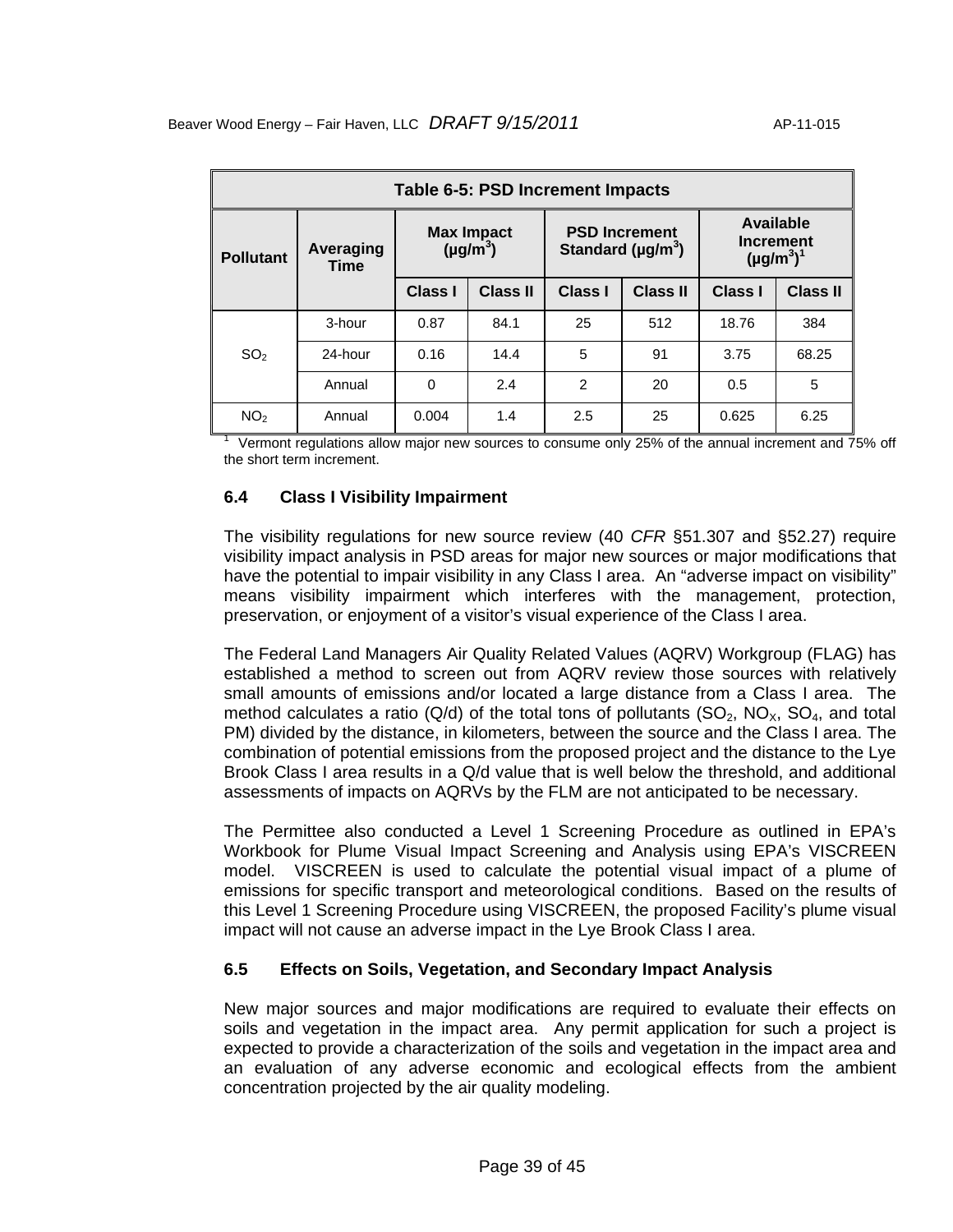As required by federal PSD regulations, 40 *CFR* 52.21(o), the Permittee included in the permit application additional impact analysis of: (a) the impairment to visibility, soils and vegetation that would occur as a result of the new major source and general, commercial, residential, industrial, and other growth associated with the new major source, except that an analysis of the impact on vegetation having no significant commercial or recreational value is not required; (b) the air quality impact projected for the area as a result of the general commercial, residential, industrial, and other growth associated with the facility.

In accordance with Vermont's *State Implementation Plan*, impacts on vegetation, soils and an assessment of secondary growth will be conducted through procedures established in Title 10 Chapter 151, *Vermont Statures Annotated.* Section 6081 of this law requires the review and issuance of an Act 250 Land Use Permit for all significant changes in land use throughout the state. This section includes all secondary growth and all development of a nature likely to impact soils and vegetation through emissions to the ambient air.

Section 6086 requires each district commission or the Environmental Board to review all environmental impacts of a proposed development prior to issuing a permit. Section 6086(a)(1) specifically requires a finding that the proposed project "will not result in undue water or air pollution." Section 6086(a)(8) further requires a finding that such projects "will not have an undue adverse effect of the scenic or natural beauty of the area, aesthetics, historic sites or rare and irreplaceable natural areas".

The air quality impact of general commercial, residential, industrial and other growth occurring as a result of construction of the proposed source under review is included in these analyses. Since the Air Pollution Control Division and the Environmental Board have maintained a close working relationship in the past, it is expected that these provisions will be adequate to prevent the impairment of visibility, soils and vegetation and the effects of such secondary growth due to the construction of new sources of air pollution.

#### **7.0 HAZARDOUS AIR CONTAMINANTS**

Emissions of hazardous compounds into the air are regulated under both state and federal regulations. Federal regulations are promulgated under 40 CFR Part 63 and use the terms "Hazardous Air Pollutants (HAPs)", "Major Source of HAPs", and "Area Source of HAPs". These regulations are specific to source emission categories, such as boilers, reciprocating engines, or chrome plating operations. Typically separate emission standards are established for Major Sources and Area Sources. The proposed Facility is not considered a Major Source of HAPs and is instead classified as an Area Source. The applicable federal regulations for HAPs were discussed above in Section 4.2. Vermont regulates emissions of hazardous air contaminants ("HACs") under to §5-261 of the Regulations. This regulation is pollutant specific rather than emission category specific. The Owner/Operator of a source must quantify its facility wide emissions of each HAC regulated by this rule. Any Facility whose emission rate of a HAC exceeds its respective Action Level ("AL") is subject to the rule for that respective HAC. The Owner/Operator must then demonstrate that the emissions of the HAC are minimized to the greatest extent practicable by achieving the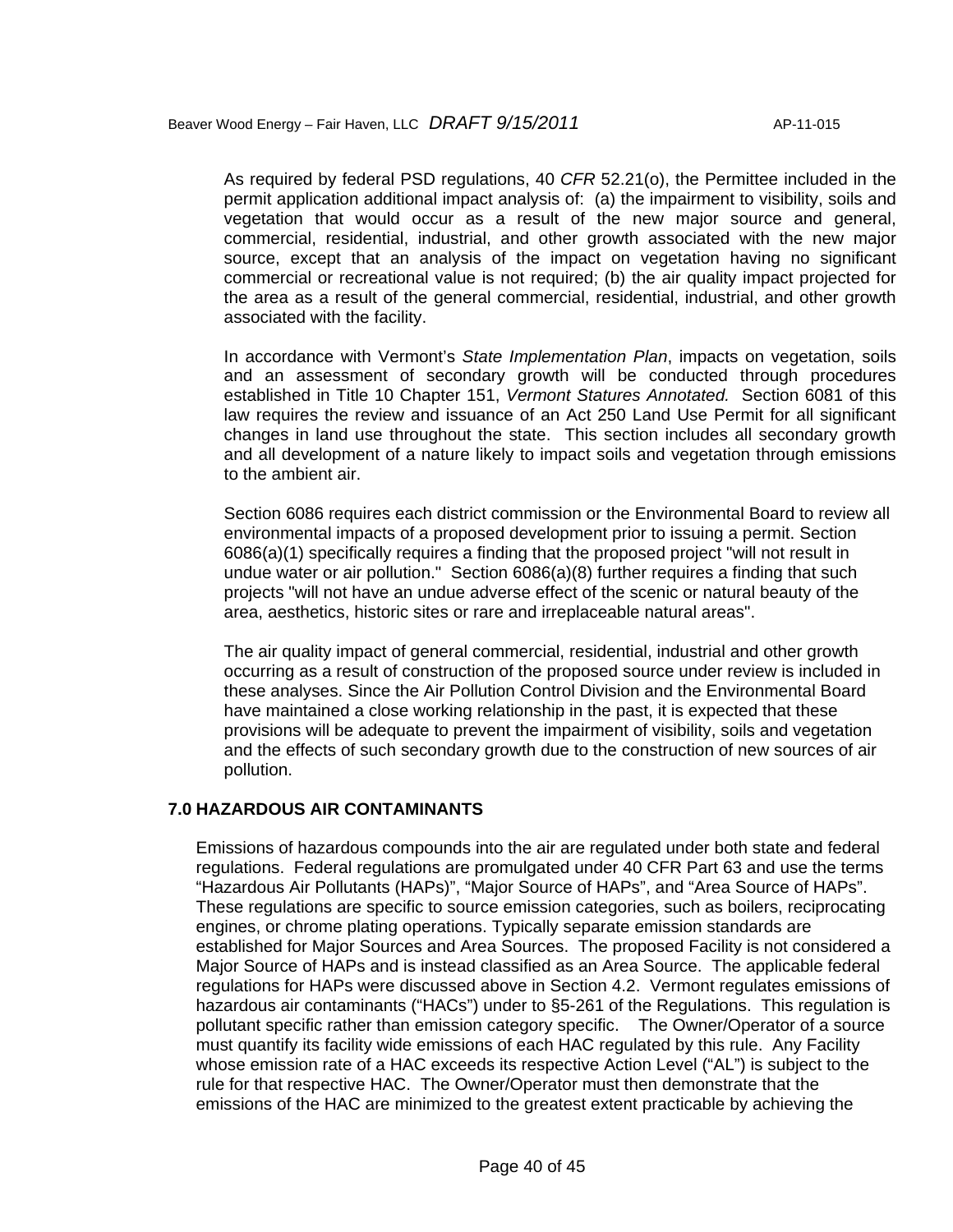Hazardous Most Stringent Emission Rate ("HMSER") for that HAC.

As shown in Section 3.2, the facility is expected to exceed the action level of 32 different HACs and is therefore subject to §5-261.

For the HMSER review, the HACs are divided up into several categories based on their emission control characteristics: (1) non-mercury metallic HACs; (2) organic HACs; (3) acid gases; (4) ammonia; and (5) CDD/CDF.

# **7.1. HMSER Selection – non-mercury metallic HACs**

The non-mercury metallic HACs that are estimated to exceed their respective action level include: arsenic, barium, beryllium, cadmium, chromium-hexavalent, copper (dusts & mists), iron oxides (dusts & fumes), lead compounds, manganese, nickel compounds, vanadium pentoxide and zinc oxide.

Non-mercury metallic HACs are a component of the PM contained in the fly ash from the boiler and/or the wood pellet burner/dryer. The choice of control devices for non-mercury metallic HACs is the same as those for fine PM.

# **7.1.1. Main Boiler – non-mercury metallic HACs**

The Agency is establishing HMSER for non-mercury metallic HACs from the Main Boiler as the use of an ESP, or equivalent PM air pollution control device and a filterable PM emission limit of 0.010 lb/MMBtu (1 hour block average). The single filterable PM emission limit is serving as a surrogate for separate emission limits for each of these numerous non-mercury metallic HACs from the main boiler.

# **7.1.2. Wood Pellet Burner/Dryer – non-mercury metallic HACs**

The Agency is establishing HMSER for non-mercury metallic HACs from the wood pellet burner/dryer as the use of a fabric filter and a filterable PM emission limit of 0.005 gr/dscf (1 hour block average). This single filterable PM emission limit also is serving as a surrogate for separate emission limits for each of these non-mercury metallic HACs from the wood pellet burner/dryer.

#### **7.2. HMSER Selection – organic HACs**

The Facility's organic HAC emissions that are estimated to exceed their respective action level include: 1,2-Dichloroethane (ethylene dichloride), 1,2-dichloropropane (propylene dichloride), acetaldehyde, acrolein, benzene, benzo(a)pyrene, bromodichloromethane, Chloroform, Dichloromethane (methylene chloride), 2,4-dinitrotoluene, formaldehyde, hexachlorobenzene, naphthalene, tetrachloroethylene (perchloroethylene), trichloroethylene, and vinyl chloride.

These organic emissions are formed by incomplete combustion of fuel. In the case of the pellet plant dryer, they are also formed by the high temperature drying of the wood material that volatilizes and partially combusts organic components in the wood.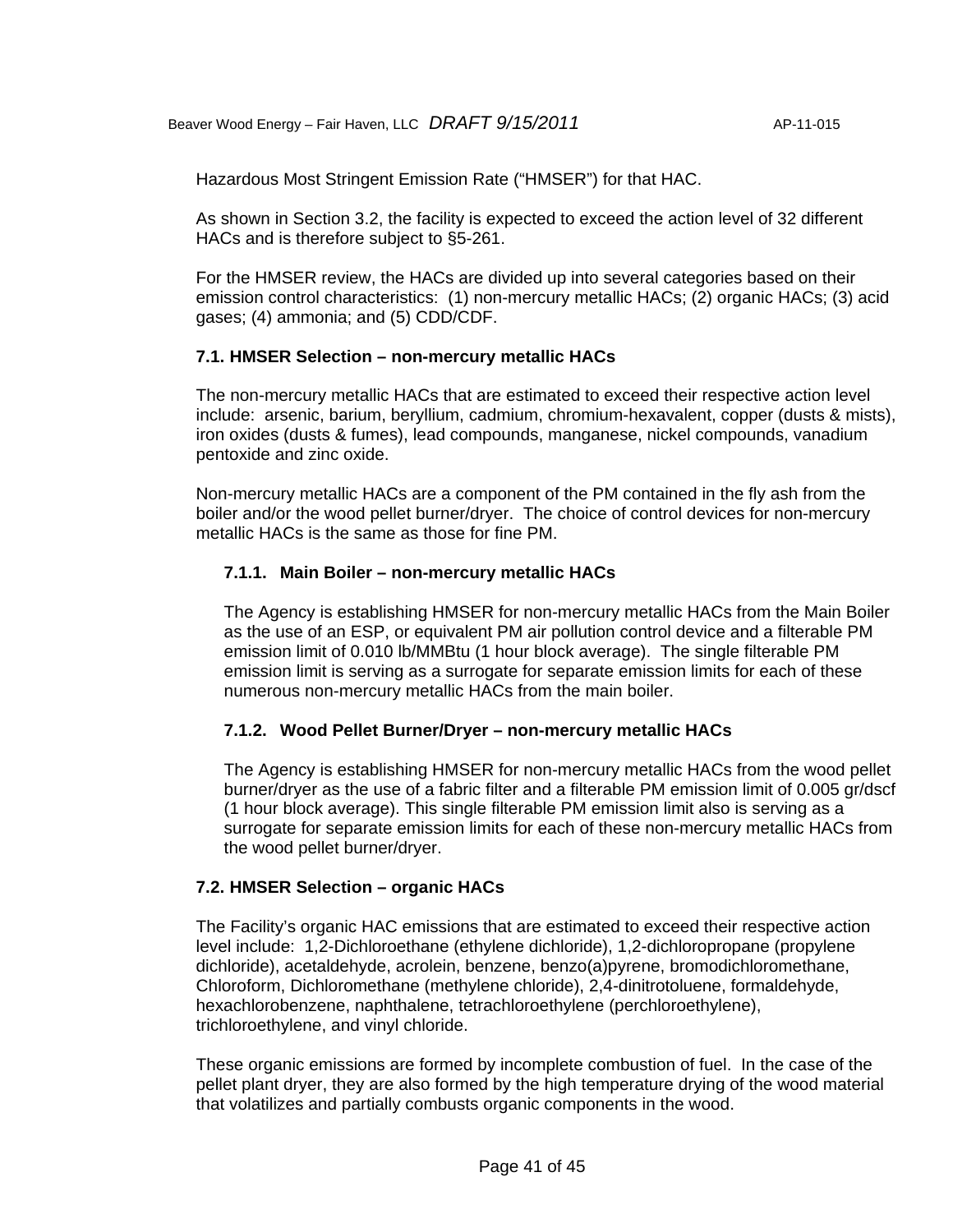# **7.2.1. Main Boiler – organic HACs**

The methods for control of organic HACs from the Main Boiler would be the same as for the control of VOCs. Thus total VOC emissions or CO can reasonable serve as a surrogate to demonstrate adequate control of the individual organic HACs.

HMSER for organic HACs is good combustion control and the use of an oxidative catalyst in the MPCR, and a CO emission limit of 0.075 lb/MMBtu (24 hour rolling average), and a VOC emission limit of 0.005 lb/MMBtu (hourly average).

#### **7.2.2. Wood Pellet Burner/Dryer – organic HACs**

These HACs are organic compounds for which emission control techniques would be similar to the techniques to control volatile organic compounds. The potential control technologies for VOCs (and organic HACs) include carbon adsorption, condensation, biofiltration, and thermal oxidation. The exhaust from the rotary dryer is a high moisture content, low VOC content, high volume exhaust stream which is challenging for existing control technologies to reduce the emissions.

Carbon adsorption: A carbon adsorption system removes VOCs from the exhaust stream when the VOC is adsorbed to the surface of activated carbon. Over time, the carbon media becomes saturated with VOCs requiring the unit to be desorbed by introducing heat (usually steam). The desorption process results in the production of a VOC laden wastewater stream that must be treated prior to discharge. Generally carbon adsorption systems are used on dry, lower volume streams. To use this technology, the hot exhaust stream from the rotary dryer would need to be cooled before being processed by a carbon adsorber, and this would result in additional condensate/waste water that would also need to be treated prior to discharge. Additionally the particulate matter in the dryer's exhaust would tend to foul the carbon media. Carbon adsorption is not a suitable technology for the exhaust from a wood dryer.

Condensation: Condensers in use today may fall in either of two categories: refrigerated or non-refrigerated. Non-refrigerated condensers are widely used as raw material and/or product recovery devices in chemical process industries. They are frequently used prior to control devices (e.g., incinerators or absorbers). Refrigerated condensers are used as air pollution control devices for treating emission streams with high VOC, concentrations (usually > 5,000 ppmv). The low concentration (anticipated to be less than 100 ppm) of VOCs in the dryer's exhaust gas is too low for condensers to be effective. This technology is not technically feasible for wood dryers.

Biofilters: Biofilters operate by passing the VOC laden stream through organic or inorganic structural media containing microbes. The VOCs are degraded by the microbial populations living in the media. Biofilters depend upon constant pollutant streams with high humidity. This technology is technically feasible to treat the exhaust gases from the dryer. The air permit A-736-71-C-A issued by the Maine Bureau of Air Quality to Maine Woods Company, LLC in 2004 has capital cost information for a biofilter designed for 80,000 acfm of exhaust gases from lumber drying operating. The design exhaust volume is similar to the exhaust flow rate from the rotary dryer, so the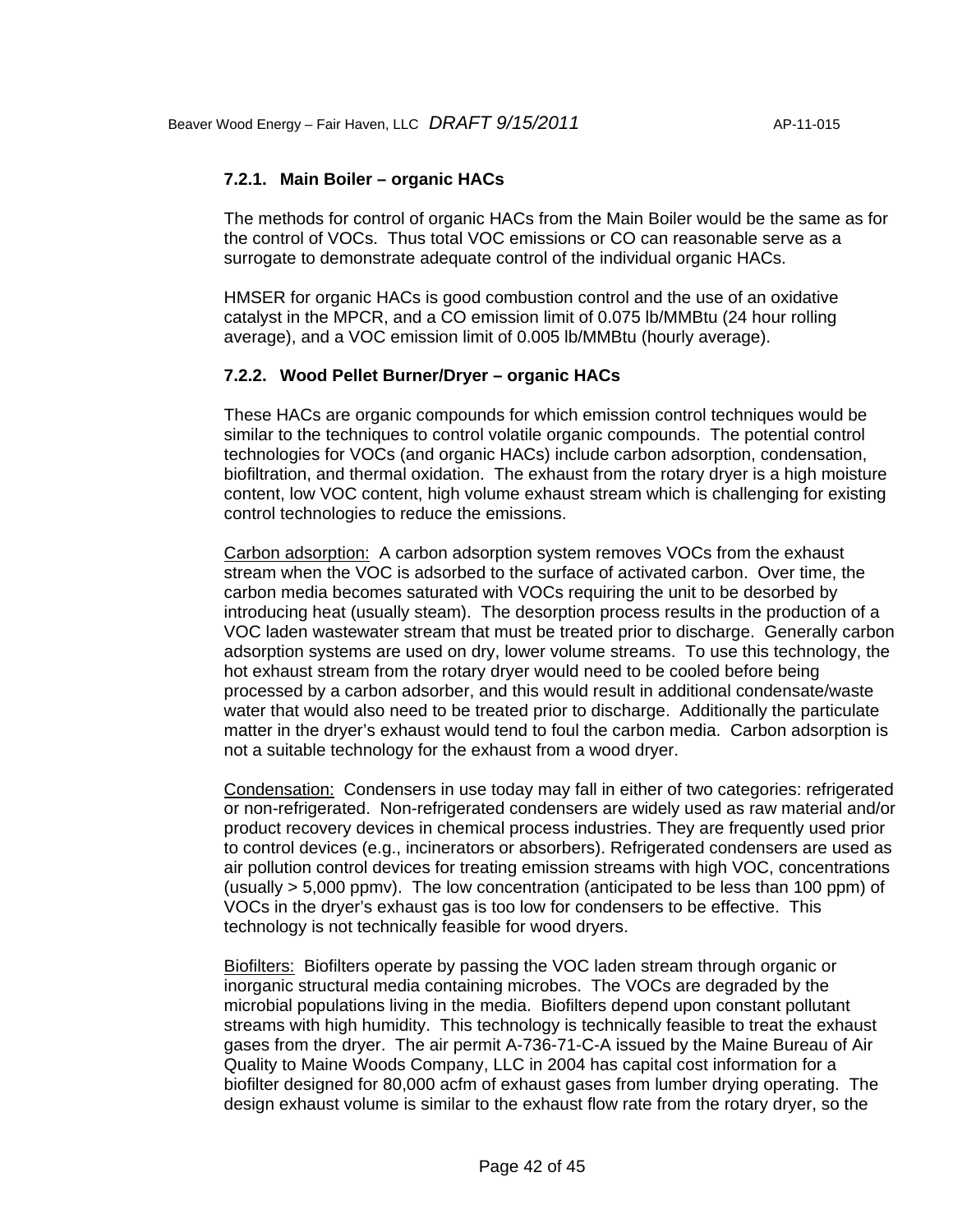cost of the system would be similar. In the permit it was noted that organic biofilter packing must be replaced every one to three years due to packing deterioration. Inorganic packing is expected to be replaced once every ten years. That system was designed to achieve 90% control of VOCs and was estimated to cost \$2,400,000. This type of control device is not economically feasible for controlling the estimated 10 tons/yr of organic HACs from the rotary dryer. In addition, since the dryer exhaust also contains combustion products the low temperature and low release height from a biofilter would be of concern from a pollution dispersion stand point.

Catalytic Oxidation: Catalytic oxidation units are very sensitive to particulate contamination, and are usually only used on clean exhaust streams. For this technology to work on the dryer exhaust, a high efficiency particulate matter control device such as an ESP or a fabric filter would be needed to pretreat the exhaust gases. The system will be equipped with such a fabric filter however if the catalyst is located after the proposed fabric filter, the temperature of the exhaust gas is too low for the reaction to take place without prohibitive levels of reheating. The exhaust temperatures exiting the dryers are much lower than for a conventional boiler. The temperature profile in the dryer itself cannot be significantly increased without partially combusting the wood material and increasing incomplete combustion emissions.

Regenerative Thermal Oxidation: The application included cost estimates for an RTO which is anticipated to have a 95% destruction efficiency for organic VOCs and HACs. The RTO was estimated to have a total annual cost of \$1,230,000. There are an estimated 10 tons/year of organic HACs; the cost per ton for this type of control would be approximately \$130,000/ton. This is not a feasible control solution for HACs from this source.

The Permittee has proposed HMSER for organic HACs from the dryer system to be the burner design and good combustion practices as well as a VOC emission limit of 0.69 lb/ODT.

The Agency agrees that HMSER for organic HACs is proper burner design and good combustion practices as well as an hourly average VOC emission rate of 0.69 lb/ODT. The Permittee will also need to establish the operating temperature ranges at the inlet and outlet to the rotary dryer that are necessary to achieve this emission limit.

#### **7.3. Acid Gases**

Sulfuric acid mist and chlorine are estimated to exceed their respective action level. Based on the emission testing at wood fired boilers in New England HCl is not expected to exceed its Action Level.

Sulfur that is present in fuels is converted during combustion to  $SO<sub>2</sub>$  and to a lesser degree  $SO<sub>3</sub>$ . The  $SO<sub>3</sub>$  rapidly reacts with the water vapor in the exhaust gases to form  $H<sub>2</sub>SO<sub>4</sub>$  (sulfuric acid mist). Some of the chlorine that is present in the wood fuel may also be released from the chemical composition of the wood and a portion of this may form hydrochloric acid.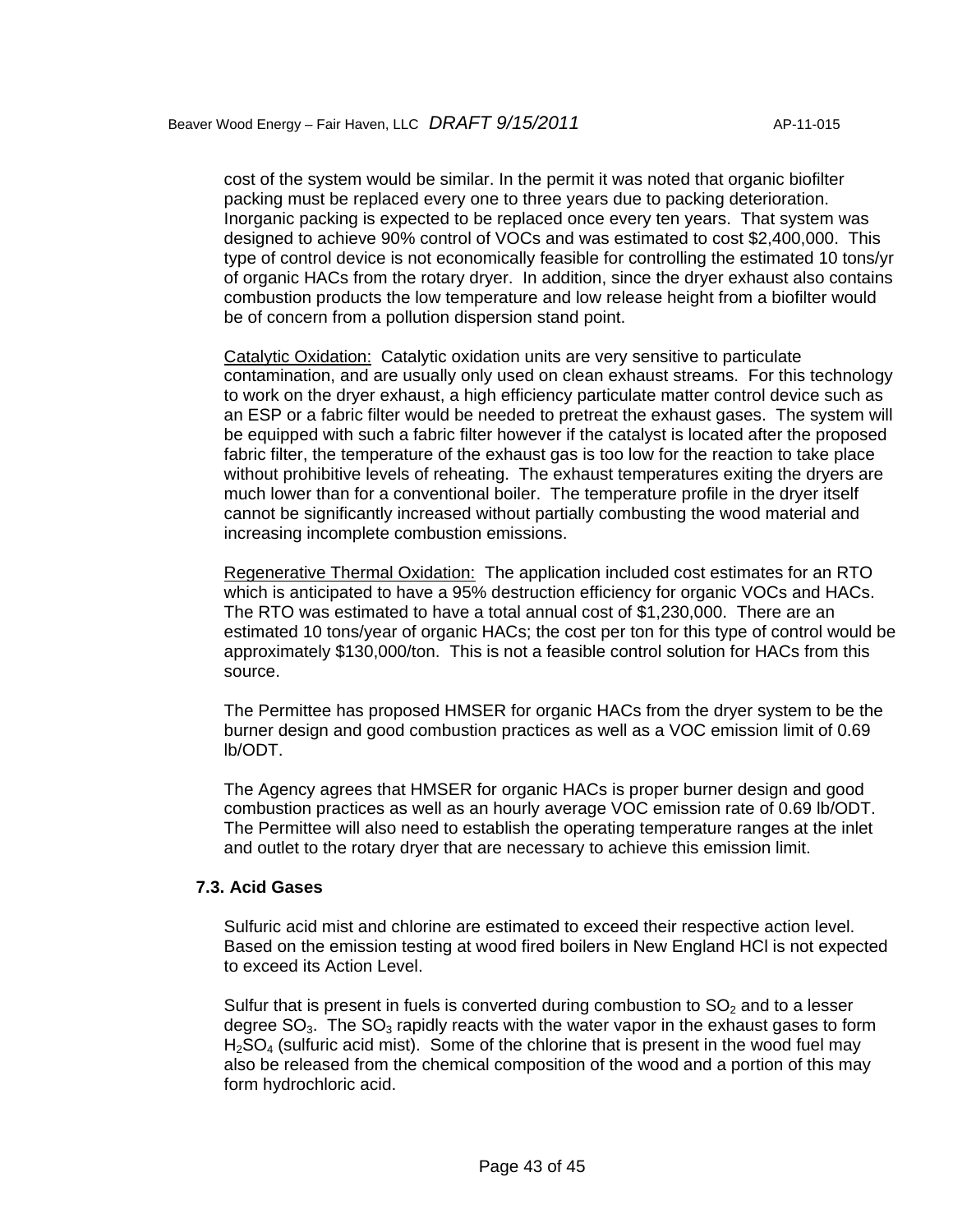Add-on control technologies that are available to reduce acid gas emissions include dry sorbent injection, wet scrubbing systems and spray dryer adsorbers. These control technologies were reviewed in Section 5.5 and 5.11 above for the control of  $SO<sub>2</sub>$  and were determined to not be cost effective for  $SO<sub>2</sub>$ , with the lower emission rate of sulfuric acid mist, the cost of control would be even higher. The Agency is not aware of any conventional wood fired plants that are equipped with acid gas controls.

HMSER for both the Main Boiler and the wood pellet burner/dryer is the use of natural wood which has an inherently low level of sulfur and chlorine.

#### **7.4. Ammonia**

Ammonia is used as a reagent in the MPCR unit of the boiler to react with  $NO<sub>x</sub>$  to form nitrogen and water. Some of the ammonia will pass through the MPCR unreacted and be emitted with the exhaust gas. This is referred to as ammonia slip. Ammonia slip is minimized through good controls of the ammonia feed system and the use of an ammonia CEMS. A review of ammonia emission limits for other wood fired boilers equipped with SCR systems for NOx control show that the lowest limit is 10 ppm NH<sub>3</sub>  $\circledR$ 7%  $O_2$  (this is essentially the same as 13 ppm NH<sub>3</sub> @ 3%  $O_2$ ).

The Permittee has proposed an HMSER of 10 ppm  $NH<sub>3</sub>$  @ 7%  $O<sub>2</sub>$ . The Agency agrees with this proposed limit and is establishing HMSER as an ammonia slip limit of 10 ppm NH<sub>3</sub>  $@$  7%  $O_2$  based on a 24-hour rolling average for the wood fired boiler.

No ammonia is expected to be emitted from the dryer process.

#### **7.5. CDD/CDF**

In combustion processes, CDDs and CDFs can be formed from the thermal breakdown of precursor ring compounds and chlorine. These precursor compounds are produced as a result of incomplete combustion. According to the EPA, dioxin formation occurs between 392 and 842°F. Typical control is using fuels with low chlorine content and through the use of good combustion design and combustion practices to minimize the formation of the precursors.

In municipal incinerators, which have higher levels of chlorine in the fuels and therefore greater CDD/CDF emission rates, controls have also included the injection of powdered activated carbon (PAC) into the exhaust gas. The gaseous CDD/CDFs are absorbed onto the activated carbon, and carbon can be removed from the exhaust gases with a traditional PM control device (ESP or fabric filter). For this approach to be the most effective it must be located at a point in the exhaust system where the exhaust temperatures are lower than the dioxin formation range (less than  $\sim$  400°F). This would require a PAC system on this Facility's boiler to be located downstream of the MPCR, which would necessitate a second PM control device to remove the carbon.

The Permittee is proposing HMSER for CDD/CDFs to be good combustion practices and properly operated air pollution control equipment.